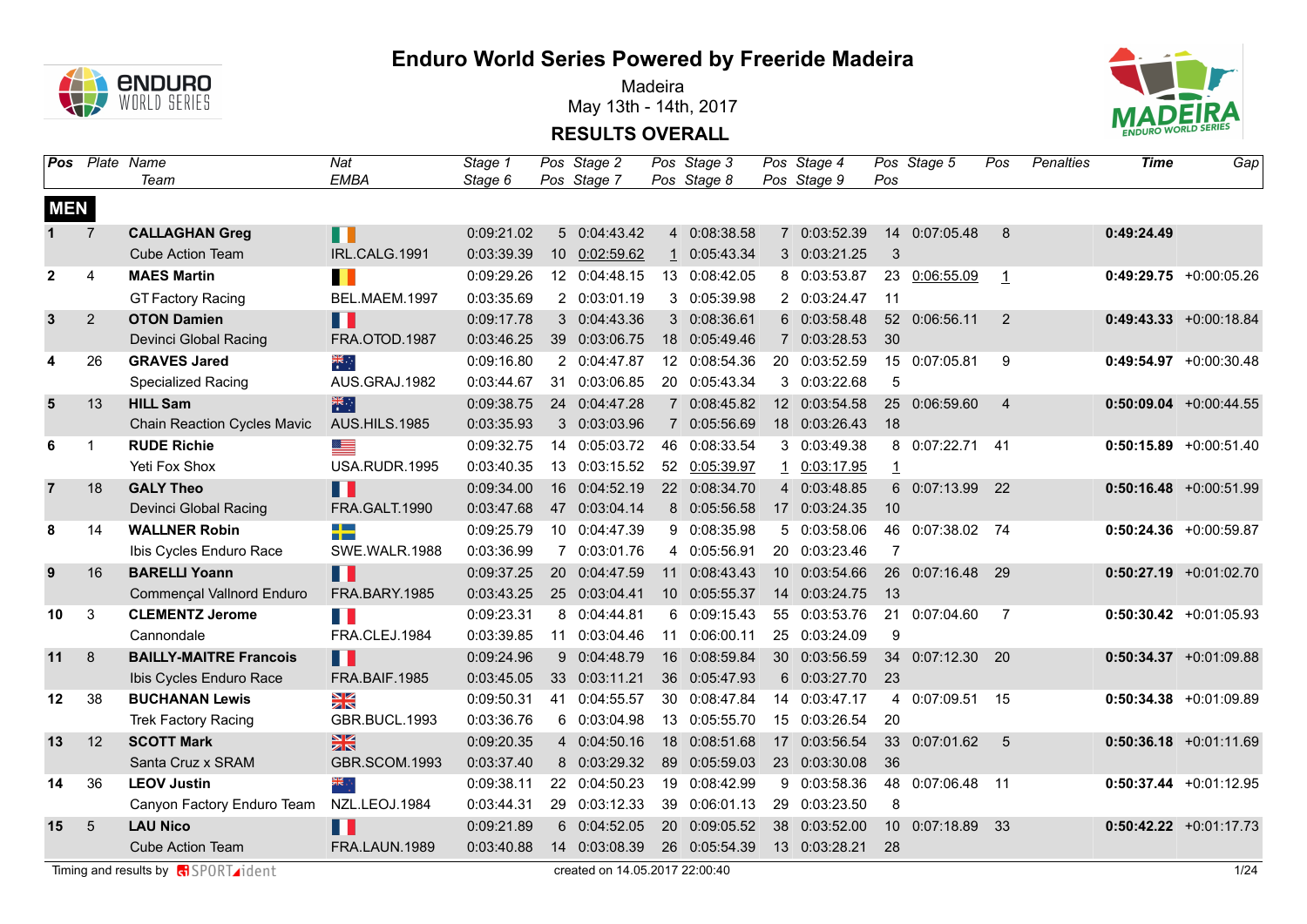

Madeira May 13th - 14th, 2017



|            |    | Pos Plate Name<br>Team         | Nat<br><b>EMBA</b>   | Stage 1<br>Stage 6 |    | Pos Stage 2<br>Pos Stage 7  | Pos Stage 3<br>Pos Stage 8 |              | Pos Stage 4<br>Pos Stage 9 | Pos          | Pos Stage 5      | Pos | Penalties | Time | Gap                       |
|------------|----|--------------------------------|----------------------|--------------------|----|-----------------------------|----------------------------|--------------|----------------------------|--------------|------------------|-----|-----------|------|---------------------------|
| <b>MEN</b> |    |                                |                      |                    |    |                             |                            |              |                            |              |                  |     |           |      |                           |
| 16         | 56 | <b>NATION Joseph</b>           | ▓                    | 0:09:32.75         |    | 14 0:04:54.33               | 29 0:08:59.58              |              | 28 0:03:58.33              |              | 47 0:07:02.36    | 6   |           |      | $0:50:43.37$ +0:01:18.88  |
|            |    |                                | NZL.NATJ.1989        | 0:03:42.98         |    | 24 0:03:08.72               | 29 0:05:55.93              |              | 16 0:03:28.39              | 29           |                  |     |           |      |                           |
| 17         | 17 | <b>CURE Alexandre</b>          | Ш                    | 0:09:35.18         |    | 17 0:04:49.13               | 17 0:08:55.27              |              | 22 0:04:01.90              |              | 61 0:07:10.61 17 |     |           |      | $0:50:46.50 +0:01:22.01$  |
|            |    | <b>BH-Miranda Racing Team</b>  | FRA.CURA.1993        | 0:03:44.24         |    | 28 0:03:08.13               | 25 0:05:54.30              |              | 12 0:03:27.74 24           |              |                  |     |           |      |                           |
| 18         | 73 | <b>RAIMONDI Matteo</b>         | n l                  | 0:09:41.02         |    | 28 0:04:47.29               | 8 0:08:51.76               |              | 18 0:03:52.08              |              | 12 0:07:11.07 18 |     |           |      | $0:50:48.85$ +0:01:24.36  |
|            |    | <b>BF Rifar Mondraker Team</b> | ITA.RAIM.1995        | 0:03:44.22         |    | 27 0:03:11.17               | 34 0:05:58.53              |              | 22 0:03:31.71              | 38           |                  |     |           |      |                           |
| 19         | 21 | <b>DAILLY Adrien</b>           | Ш                    | 0:09:36.47         | 18 | 0:04:41.38                  | 1 0:08:24.57               | $\mathbf{1}$ | 0:03:42.39                 | $\mathbf{1}$ | 0:08:09.06 118   |     |           |      | $0:50:57.86$ +0:01:33.37  |
|            |    | Lapierre                       | FRA.DAIA.1996        | 0:03:32.09         |    | 1 0:03:42.83 122 0:05:45.72 |                            |              | 5 0:03:23.35               | 6            |                  |     |           |      |                           |
| 20         | 27 | <b>WALKER Matt</b>             | ÷, ek                | 0:09:38.04         | 21 | 0:04:53.70                  | 28 0:09:02.98              |              | 35 0:03:56.43              |              | 32 0:07:13.35 21 |     |           |      | $0:51:03.54 +0:01:39.05$  |
|            |    |                                | NZL.WALM.1990        | 0:03:55.84         |    | 77 0:03:06.91               | 21 0:05:51.69              |              | 8 0:03:24.60 12            |              |                  |     |           |      |                           |
| 21         | 20 | <b>GEORGES Pierre-Charles</b>  | Ш                    | 0:09:28.32         | 11 | 0:04:48.67                  | 15 0:09:26.46              | 60           | 0:03:53.16                 |              | 17 0:07:10.16    | 16  |           |      | $0:51:07.55$ +0:01:43.06  |
|            |    |                                | FRA.GEOP.1986        | 0:03:45.10         |    | 35 0:03:04.30               | 9 0:06:03.31               |              | 34 0:03:28.07              | 27           |                  |     |           |      |                           |
| 22         | 30 | <b>WRIGHT Keegan</b>           | ak ∴                 | 0:09:41.93         | 31 | 0:05:09.04                  | 56 0:08:49.77              |              | 15 0:03:42.51              |              | 2 0:07:14.00     | -23 |           |      | $0:51:08.51 + 0:01:44.02$ |
|            |    |                                | NZL.WRIK.1996        | 0:03:44.54         |    | 30 0:03:00.07               | 2 0:06:18.78               |              | 73 0:03:27.87              | 25           |                  |     |           |      |                           |
| 23         | 45 | <b>MIQUEL Kevin</b>            | H                    | 0:09:41.44         |    | 30 0:05:01.71               | 38 0:08:51.86              |              | 19 0:03:53.80              |              | 22 0:07:32.54    | 64  |           |      | $0:51:08.68$ +0:01:44.19  |
|            |    | Commençal Vallnord Enduro      | <b>FRA.MIQK.1991</b> | 0:03:40.01         |    | 12 0:03:04.95               | 12 0:05:52.75              |              | 9 0:03:29.62 33            |              |                  |     |           |      |                           |
| 24         | 25 | <b>LAPEYRIE Thomas</b>         | <b>TER</b>           | 0:09:14.43         |    | 1 0:04:43.06                | 2 0:09:55.40               |              | 94 0:03:52.75              |              | 16 0:07:15.15 26 |     |           |      | $0:51:10.50 + 0:01:46.01$ |
|            |    | <b>SUNN</b>                    | FRA.LAPT.1990        | 0:03:44.82         |    | 32 0:03:06.77               | 19 0:05:53.28              |              | 10 0:03:24.84 14           |              |                  |     |           |      |                           |
| 25         | 86 | <b>FERREIRO Toni</b>           |                      | 0:09:47.27         |    | 36 0:04:56.60               | 31 0:08:47.28              |              | 13 0:03:49.11              |              | 7 0:07:22.73 42  |     |           |      | $0:51:11.02 +0:01:46.53$  |
|            |    |                                | ESP.FERT.1990        | 0:03:45.09         |    | 34 0:03:15.07               | 50 0:06:02.39              |              | 31 0:03:25.48              | 16           |                  |     |           |      |                           |
| 26         | 87 | <b>POMBO Emanuel</b>           | $\bullet$            | 0:09:53.24         |    | 47 0:04:52.13               | 21 0:09:06.15              |              | 39 0:03:52.16              |              | 13 0:07:23.17 43 |     |           |      | $0:51:16.65 + 0:01:52.16$ |
|            |    |                                | POR.POME.1987        | 0:03:42.20         |    | 19 0:03:05.68               | 14 0:06:00.11              |              | 25 0:03:21.81              | 4            |                  |     |           |      |                           |
| 27         | 19 | <b>ABSALON Remy</b>            | Ш                    | 0:09:36.83         | 19 | 0:04:52.37                  | 23 0:08:59.59              | 29           | 0:03:55.72                 |              | 28 0:07:15.88 28 |     |           |      | $0:51:18.54 + 0:01:54.05$ |
|            |    | <b>Scott SR Suntour Enduro</b> | FRA.ABSR.1984        | 0:03:46.90         |    | 41 0:03:11.20               | 35 0:06:03.46              |              | 35 0:03:36.59              | 59           |                  |     |           |      |                           |
| 28         | 95 | <b>MENJOU Irenee</b>           | <b>TER</b>           | 0:09:52.86         |    | 46 0:05:03.67               | 45 0:08:57.76              | 26           | 0:03:56.05                 |              | 29 0:07:08.74    | 14  |           |      | $0:51:19.53 + 0:01:55.04$ |
|            |    |                                | <b>FRA.MENI.1995</b> | 0:03:41.31         |    | 16 0:03:08.04               | 23 0:06:04.56              |              | 38 0:03:26.54              | 20           |                  |     |           |      |                           |
| 29         | 39 | <b>KELLEY Cody</b>             | $\equiv$             | 0:09:39.37         |    | 27 0:04:56.76               | 32 0:08:45.76              | 11           | 0:03:58.68                 |              | 54 0:07:16.95 30 |     |           |      | $0:51:24.53$ +0:02:00.04  |
|            |    | Yeti Fox Shox                  | USA.KELC.1994        | 0:03:47.37         |    | 43 0:03:16.89               | 57 0:06:07.41              |              | 44 0:03:35.34              | 53           |                  |     |           |      |                           |
| 30         | 67 | <b>TORDO Dimitri</b>           | H I                  | 0:09:50.63         |    | 42 0:05:01.95               | 39 0:08:56.99              | 25           | 0:03:56.31                 |              | 30 0:07:21.09    | -37 |           |      | $0:51:27.03$ +0:02:02.54  |
|            |    | <b>BH-Miranda Racing Team</b>  | FRA.TORD.1993        | 0:03:43.31         |    | 26 0:03:08.77               | 30 0:06:00.92              |              | 28 0:03:27.06              | 22           |                  |     |           |      |                           |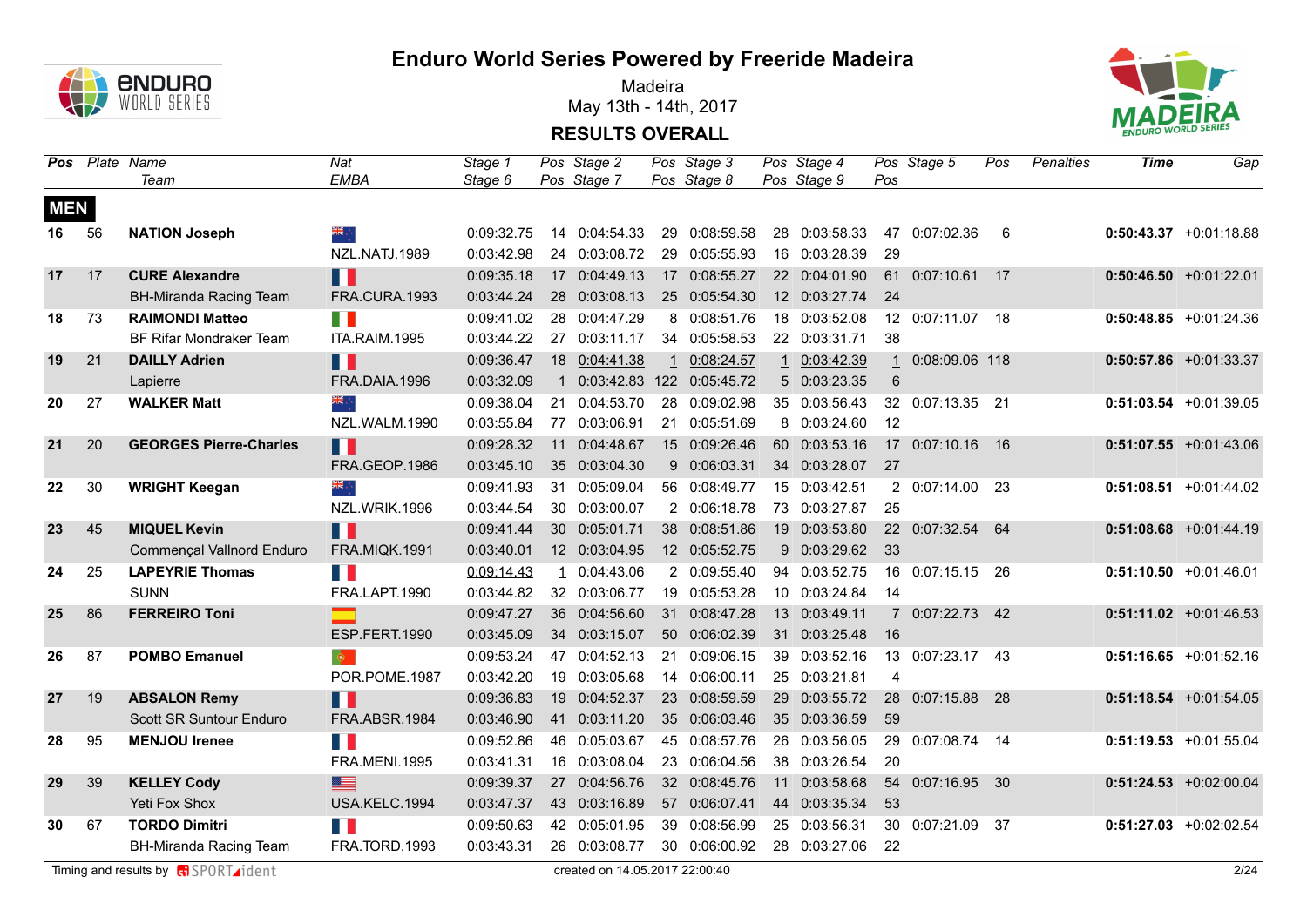

Madeira May 13th - 14th, 2017



|                 | <b>Pos</b> Plate Name | Team                                 | Nat<br><b>EMBA</b>   | Stage 1<br>Stage 6 |     | Pos Stage 2<br>Pos Stage 7 |                 | Pos Stage 3<br>Pos Stage 8 |    | Pos Stage 4<br>Pos Stage 9 | Pos   | Pos Stage 5      | Pos | Penalties | Time | Gap                       |
|-----------------|-----------------------|--------------------------------------|----------------------|--------------------|-----|----------------------------|-----------------|----------------------------|----|----------------------------|-------|------------------|-----|-----------|------|---------------------------|
| <b>MEN</b>      |                       |                                      |                      |                    |     |                            |                 |                            |    |                            |       |                  |     |           |      |                           |
| 31 <sup>1</sup> | 70                    | <b>PERSAK Vid</b>                    | $\bullet$            | 0:09:58.94         |     | 55 0:05:00.92              | 36              | 0:08:51.67                 |    | 16 0:03:45.05              |       | 3 0:07:34.33     | 68  |           |      | $0:51:27.90 +0:02:03.41$  |
|                 |                       | Team Dorrong Enduro                  | SLO.PERV.1996        | 0:03:42.77         |     | 21 0:03:06.45              |                 | 17 0:05:59.89              |    | 24 0:03:27.88              | 26    |                  |     |           |      |                           |
| 32              | 69                    | <b>TRABAC Elliot</b>                 | H I                  | 0:09:41.16         | 29  | 0:04:53.22                 |                 | 25 0:09:01.60              |    | 32 0:03:54.37              |       | 24 0:07:17.92 31 |     |           |      | $0:51:28.52$ +0:02:04.03  |
|                 |                       | Scott SR Suntour Enduro              | FRA.TRAE.1996        | 0:03:48.48         |     | 50 0:03:15.39              |                 | 51 0:06:00.57              | 27 | 0:03:35.81                 | 55    |                  |     |           |      |                           |
| 33              | 22                    | <b>BARNES Joe</b>                    | 米                    | 0:09:49.49         | 40  | 0:04:47.53                 | 10 <sup>°</sup> | 0:09:14.95                 | 53 | 0:04:05.74                 | 69    | 0:07:06.21       | 10  |           |      | $0:51:28.66$ +0:02:04.17  |
|                 |                       | Canyon Factory Enduro Team           | GBR.BARJ.1989        | 0:03:42.66         |     | 20 0:03:08.64              |                 | 28 0:05:56.78              |    | 19 0:03:36.66              | 60    |                  |     |           |      |                           |
| 34              | 31                    | <b>JOHANSEN Zakarias Blom</b>        | ╬                    | 0:09:38.90         |     | 25 0:04:57.22              |                 | 33 0:09:02.74              |    | 34 0:04:00.63              |       | 57 0:07:21.88    | 39  |           |      | $0:51:32.11 + 0:02:07.62$ |
|                 |                       | Ibis Cycles Enduro Race              | NOR.JOHZ.1992        | 0:03:47.40         |     | 44 0:03:08.59              |                 | 27 0:06:02.97              |    | 33 0:03:31.78              | -39   |                  |     |           |      |                           |
| 35              | 15                    | <b>GAUVIN Remi</b>                   | H                    | 0:09:43.96         |     | 33 0:04:52.94              |                 | 24 0:08:54.60              | 21 | 0:04:46.25                 | 161   | 0:07:08.10       | 13  |           |      | $0:51:33.93 + 0:02:09.44$ |
|                 |                       | Rocky Mountain Urge BP<br>Rally Team | CAN.GAUR.1992        | 0:03:41.57         |     | 17 0:03:03.18              |                 | 5 0:05:57.43               | 21 | 0:03:25.90                 | $-17$ |                  |     |           |      |                           |
| 36              | 28                    | <b>MASTER Eddie</b>                  | ▓                    | 0:09:52.59         |     | 45 0:05:02.00              | 40              | 0:08:55.98                 | 24 | 0:03:53.60                 | 19    | 0:07:23.29       | 44  |           |      | $0:51:36.97$ +0:02:12.48  |
|                 |                       |                                      | NZL.MASE.1989        | 0:03:41.68         | 18  | 0:03:19.29                 | 61              | 0:05:53.34                 | 11 | 0:03:35.20                 | 52    |                  |     |           |      |                           |
| 37              | 32                    | <b>CHAPUIS Maxime</b>                | B                    | 0:09:45.59         | 35  | 0:04:59.05                 | 34              | 0:08:58.18                 | 27 | 0:03:57.07                 |       | 42 0:07:20.51    | 36  |           |      | $0:51:37.46$ +0:02:12.97  |
|                 |                       |                                      | SUI.CHAM.1994        | 0:03:45.52         |     | 37 0:03:15.96              |                 | 54 0:06:02.75              |    | 32 0:03:32.83              | 43    |                  |     |           |      |                           |
| 38              | 93                    | <b>GAILLOT Baptiste</b>              | T F                  | 0:09:51.66         |     | 43 0:05:02.49              |                 | 42 0:09:10.78              | 47 | 0:03:56.63                 |       | 36 0:07:21.80    | -38 |           |      | $0:51:37.88$ +0:02:13.39  |
|                 |                       |                                      | FRA.GAIB.1991        | 0:03:42.86         |     | 23 0:03:06.31              |                 | 16 0:06:05.70              |    | 40 0:03:19.65              | 2     |                  |     |           |      |                           |
| 39              | 23                    | <b>MASTERS Wyn</b>                   | 米辛                   | 0:09:51.87         | 44  | 0:05:01.64                 | 37              | 0:09:03.63                 |    | 36 0:03:58.41              | 49    | 0:07:23.91       | 46  |           |      | $0:51:53.80 + 0:02:29.31$ |
|                 |                       | <b>GT Factory Racing</b>             | NZL.MASW.1987        | 0:03:51.17         |     | 60 0:03:12.57              | 41              | 0:06:01.96                 |    | 30 0:03:28.64              | 31    |                  |     |           |      |                           |
| 40              | 29                    | <b>OSBORNE Marco</b>                 | <u>est</u>           | 0:09:38.45         |     | 23 0:04:53.58              |                 | 27 0:09:01.92              |    | 33 0:03:57.14              |       | 44 0:07:26.48 51 |     |           |      | $0:51:53.93 + 0:02:29.44$ |
|                 |                       | Cannondale                           | USA.OSBM.1992        | 0:03:49.74         |     | 53 0:03:21.53              |                 | 69 0:06:10.00              |    | 49 0:03:35.09              | 51    |                  |     |           |      |                           |
| 41              | 102                   | <b>JOHNSON Leigh</b>                 | $\frac{N}{N}$        | 0:09:48.63         |     | 38 0:05:03.32              |                 | 44 0:09:13.65              |    | 50 0:03:54.73              |       | 27 0:07:27.55    | 54  |           |      | $0:52:01.29$ +0:02:36.80  |
|                 |                       |                                      | <b>GBR.JOHL.1996</b> | 0:03:40.88         |     | 14 0:03:08.07              |                 | 24 0:06:04.28              |    | 37 0:03:40.18              | 73    |                  |     |           |      |                           |
| 42              | 94                    | <b>OGET Ludovic</b>                  | H.                   | 0:09:54.33         | 48  | 0:05:00.18                 |                 | 35 0:09:08.60              |    | 42 0:03:57.08              | 43    | 0:07:26.44       | 50  |           |      | $0:52:03.08$ +0:02:38.59  |
|                 |                       |                                      | FRA.OGEL.1993        | 0:03:50.82         | 59  | 0:03:11.41                 |                 | 37 0:06:09.23              |    | 47 0:03:24.99              | 15    |                  |     |           |      |                           |
| 43              | 47                    | <b>GARAY lago</b>                    |                      | 0:09:59.75         |     | 56 0:05:33.31 106          |                 | 0:09:08.67                 |    | 43 0:03:58.43              | 51    | 0:07:11.13       | 19  |           |      | $0:52:19.21$ +0:02:54.72  |
|                 |                       | Santa Cruz x SRAM                    | ESP.GARI.1991        | 0:03:42.82         |     | 22 0:03:06.01              |                 | 15 0:06:06.27              |    | 41 0:03:32.82              | 42    |                  |     |           |      |                           |
| 44              | 40                    | <b>RAVANEL Cedric</b>                | H                    | 0:09:54.41         | 50. | 0:05:04.41                 |                 | 47 0:09:08.74              | 44 | 0:04:06.02                 |       | 70 0:07:19.74    | 35  |           |      | $0:52:28.69$ +0:03:04.20  |
|                 |                       | Commençal Vallnord Enduro            | <b>FRA.RAVC.1978</b> | 0:03:53.89         | 69  | 0:03:24.93                 |                 | 77 0:06:03.97              |    | 36 0:03:32.58              | - 41  |                  |     |           |      |                           |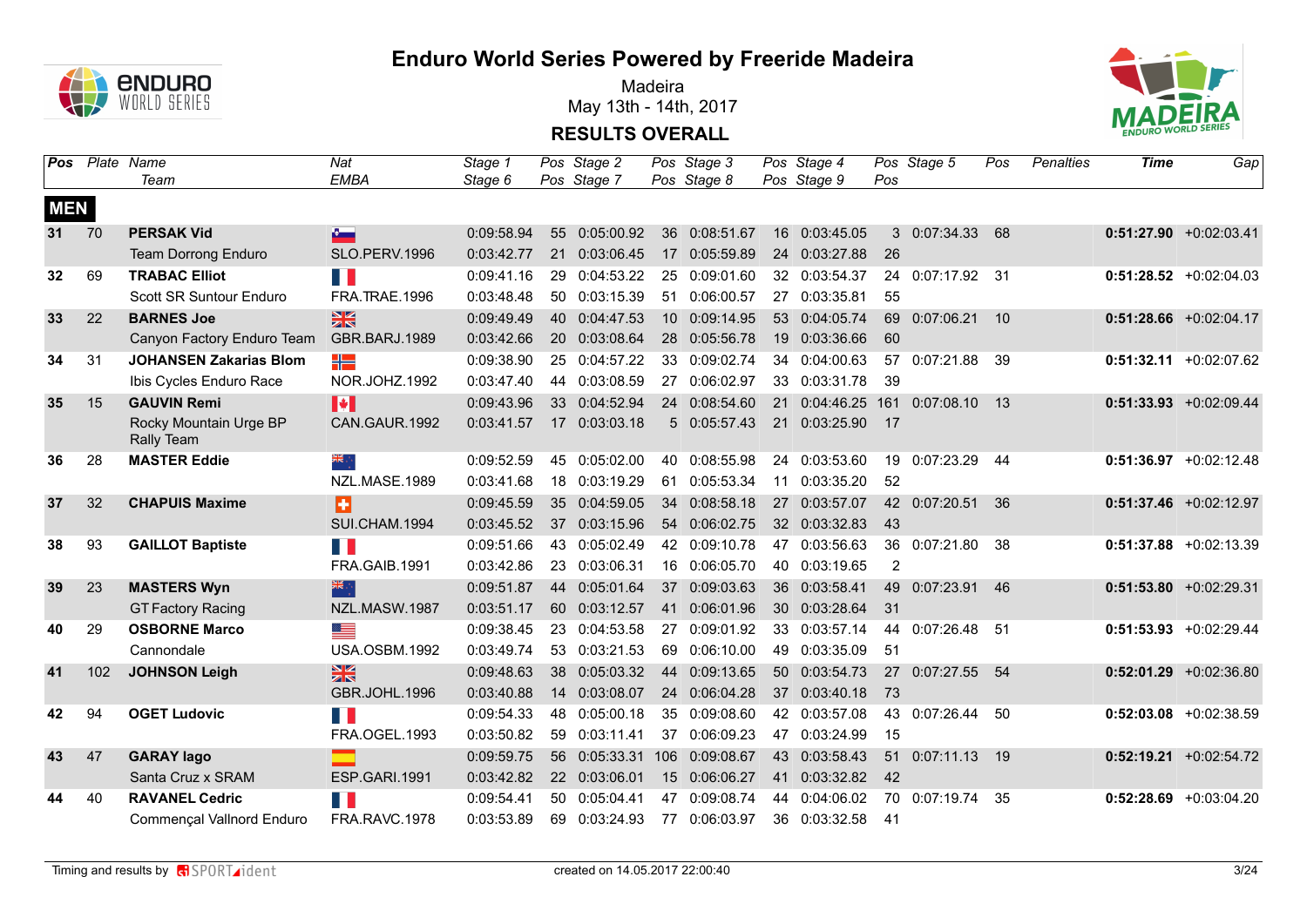

Madeira May 13th - 14th, 2017



| Pos        | Plate Name | Team                                 | Nat<br><b>EMBA</b>          | Stage 1<br>Stage 6 |    | Pos Stage 2<br>Pos Stage 7 | Pos Stage 3<br>Pos Stage 8 |    | Pos Stage 4<br>Pos Stage 9                 | Pos             | Pos Stage 5               | Pos  | <b>Penalties</b> | Time | Gap                       |
|------------|------------|--------------------------------------|-----------------------------|--------------------|----|----------------------------|----------------------------|----|--------------------------------------------|-----------------|---------------------------|------|------------------|------|---------------------------|
| <b>MEN</b> |            |                                      |                             |                    |    |                            |                            |    |                                            |                 |                           |      |                  |      |                           |
| 45         | 42         | <b>CLAQUIN Sebastien</b>             | M                           | 0:10:24.83         |    | 87 0:05:16.02              | 73 0:09:06.50              |    | 40 0:03:53.28                              |                 | 18 0:07:32.84             | 65   |                  |      | $0:52:29.91 + 0:03:05.42$ |
|            |            | Rocky Mountain Urge BP<br>Rally Team | FRA.CLAS.1996               | 0:03:38.86         |    | 9 0:03:03.25               | 6 0:06:04.87               |    | 39 0:03:29.46                              | 32              |                           |      |                  |      |                           |
| 46         | 91         | <b>BENOIT Clement</b>                | <b>TER</b>                  | 0:10:03.78         | 63 | 0:05:07.92                 | 53 0:09:18.34              | 57 | 0:03:56.31                                 |                 | 30 0:07:29.17             | -55  |                  |      | $0:52:32.30 +0:03:07.81$  |
|            |            |                                      | FRA.BENC.1991               | 0:03:48.11         | 49 | 0:03:14.52                 | 46 0:06:07.66              |    | 46 0:03:26.49                              | 19              |                           |      |                  |      |                           |
| 47         | 89         | <b>CHAPMAN Rupert</b>                | 器                           | 0:10:00.74         | 59 | 0:05:10.39                 | 58 0:09:20.14              |    | 58 0:03:56.59                              |                 | 34 0:07:27.35             | -53  |                  |      | $0:52:41.35 +0:03:16.86$  |
|            |            |                                      | NZL.CHAR.1992               | 0:03:50.46         |    | 56 0:03:08.00              | 22 0:06:11.62              |    | 56 0:03:36.06                              | 57              |                           |      |                  |      |                           |
| 48         | 104        | <b>BROOKES Martyn</b>                | XK                          | 0:09:54.33         | 48 | 0:05:05.90                 | 49 0:09:32.15              | 63 | 0:04:06.13                                 | 71              | $0:07:14.76$ 24           |      |                  |      | $0:52:41.81$ +0:03:17.32  |
|            |            |                                      | GBR.BROM.1987               | 0:03:45.39         | 36 | 0:03:14.55                 | 47 0:06:10.74              |    | 52 0:03:37.86                              | 65              |                           |      |                  |      |                           |
| 49         | 101        | <b>MOYNIHAN Liam</b>                 | $\frac{1}{2}$               | 0:09:54.72         | 51 | 0:05:15.80                 | 72 0:09:08.91              |    | 45 0:04:07.26                              |                 | 75 0:07:18.14             | 32   |                  |      | $0:52:44.57$ +0:03:20.08  |
|            |            |                                      | GBR.MOYL.1991               | 0:03:55.64         | 76 | 0:03:16.40                 | 56 0:06:06.41              |    | 42 0:03:41.29                              | 78              |                           |      |                  |      |                           |
| 50         | 6          | <b>NICOLAI Florian</b>               | $\mathcal{A}^{\mathcal{A}}$ | 0:09:32.28         | 13 | 0:04:48.66                 | 14 0:09:03.72              | 37 | 0:03:52.00                                 | 10 <sup>1</sup> | 0:07:06.75                | 12   |                  |      | $0:52:50.30$ +0:03:25.81  |
|            |            | Rocky Mountain Urge BP<br>Rally Team | FRA.NICF.1993               | 0:03:36.44         |    |                            |                            |    | 4 0:03:47.21 131 0:07:25.65 151 0:03:37.59 | 64              |                           |      |                  |      |                           |
| 51         | 46         | <b>HUTCHENS Chris</b>                | 黑                           | 0:09:56.32         |    | 52 0:05:06.56              | 50 0:09:16.40              |    | 56 0:04:06.31                              |                 | 72 0:07:41.44 78          |      |                  |      | $0:52:55.00 + 0:03:30.51$ |
|            |            |                                      | GBR.HUTC.1989               | 0:03:50.48         |    | 57 0:03:19.46              | 62 0:06:07.56              |    | 45 0:03:30.47                              | 37              |                           |      |                  |      |                           |
| 52         | 65         | <b>WILDHABER Gusti</b>               | ÷                           | 0:09:48.81         | 39 | 0:05:07.67                 | 52 0:09:45.16              | 84 | 0:03:58.42                                 | 50              | 0:07:26.38                | -49  |                  |      | $0:53:03.00 +0:03:38.51$  |
|            |            | <b>Cube Action Team</b>              | SUI.WILG.1988               | 0:03:49.07         |    | 52 0:03:27.78              | 85 0:06:09.88              |    | 48 0:03:29.83                              | 34              |                           |      |                  |      |                           |
| 53         | 122        | <b>FRIGOUT Lucas</b>                 | M.                          | 0:10:21.43         |    | 80 0:05:20.81              | 79 0:09:33.01              |    | 65 0:03:56.67                              | 37              | 0:07:23.31                | 45   |                  |      | $0:53:12.68$ +0:03:48.19  |
|            |            |                                      | FRA.FRIL.1993               | 0:03:45.64         |    | 38 0:03:10.00              | 31 0:06:10.02              |    | 50 0:03:31.79                              | - 40            |                           |      |                  |      |                           |
| 54         | 10         | <b>CARLSON Josh</b>                  | ÷<br>*                      | 0:09:43.96         | 33 | 0:05:06.86                 | 51 0:09:50.99              | 91 |                                            |                 | 0:04:36.69 149 0:07:15.14 | -25  |                  |      | $0:53:17.03 + 0:03:52.54$ |
|            |            | Giant Factory Off-Road Team          | AUS.CARJ.1986               | 0:03:47.31         |    | 42 0:03:10.53              | 33 0:06:10.20              |    | 51 0:03:35.35                              | 54              |                           |      |                  |      |                           |
| 55         | 99         | <b>GRANT Kelan</b>                   | H                           | 0:10:14.20         | 71 | 0:05:09.44                 | 57 0:09:28.89              |    | 62 0:04:11.00                              |                 | 88 0:07:29.50             | 56   |                  |      | $0:53:19.88$ +0:03:55.39  |
|            |            |                                      | IRL.GRAK.1993               | 0:03:47.49         |    | 45 0:03:10.28              | 32 0:06:14.58              |    | 62 0:03:34.50                              | 48              |                           |      |                  |      |                           |
| 56         | 128        | <b>KANGAS Alexander</b>              | <u> a le</u><br>--          | 0:10:14.50         |    | 72 0:05:22.20              | 84 0:09:11.77              |    | 48 0:03:58.51                              |                 | 53 0:07:39.46             | - 76 |                  |      | $0:53:26.06$ +0:04:01.57  |
|            |            |                                      | SWE.KANA.1990               | 0:03:53.05         |    | 67 0:03:20.74              | 66 0:06:12.35              |    | 58 0:03:33.48                              | 44              |                           |      |                  |      |                           |
| 57         | 98         | <b>FORREST Gary</b>                  | 黑                           | 0:09:59.91         |    | 57 0:05:11.07              | 59 0:09:42.74              |    | 82 0:04:04.20                              | 66              | 0:07:30.11                | 58   |                  |      | $0:53:26.11 + 0:04:01.62$ |
|            |            |                                      | GBR.FORG.1986               | 0:03:53.04         |    | 66 0:03:20.32              | 64 0:06:11.00              |    | 53 0:03:33.72                              | 45              |                           |      |                  |      |                           |
| 58         | 113        | <b>WILLIAMS Peter</b>                | X                           | 0:10:25.59         | 89 | 0:05:20.95                 | 80 0:09:13.26              |    | 49 0:03:53.69                              |                 | 20 0:07:26.30             | 48   |                  |      | $0:53:29.27 +0:04:04.78$  |
|            |            |                                      | GBR.WILP.1988               | 0:03:54.50         | 71 | 0:03:12.47                 | 40 0:06:28.55              |    | 83 0:03:33.96                              | 46              |                           |      |                  |      |                           |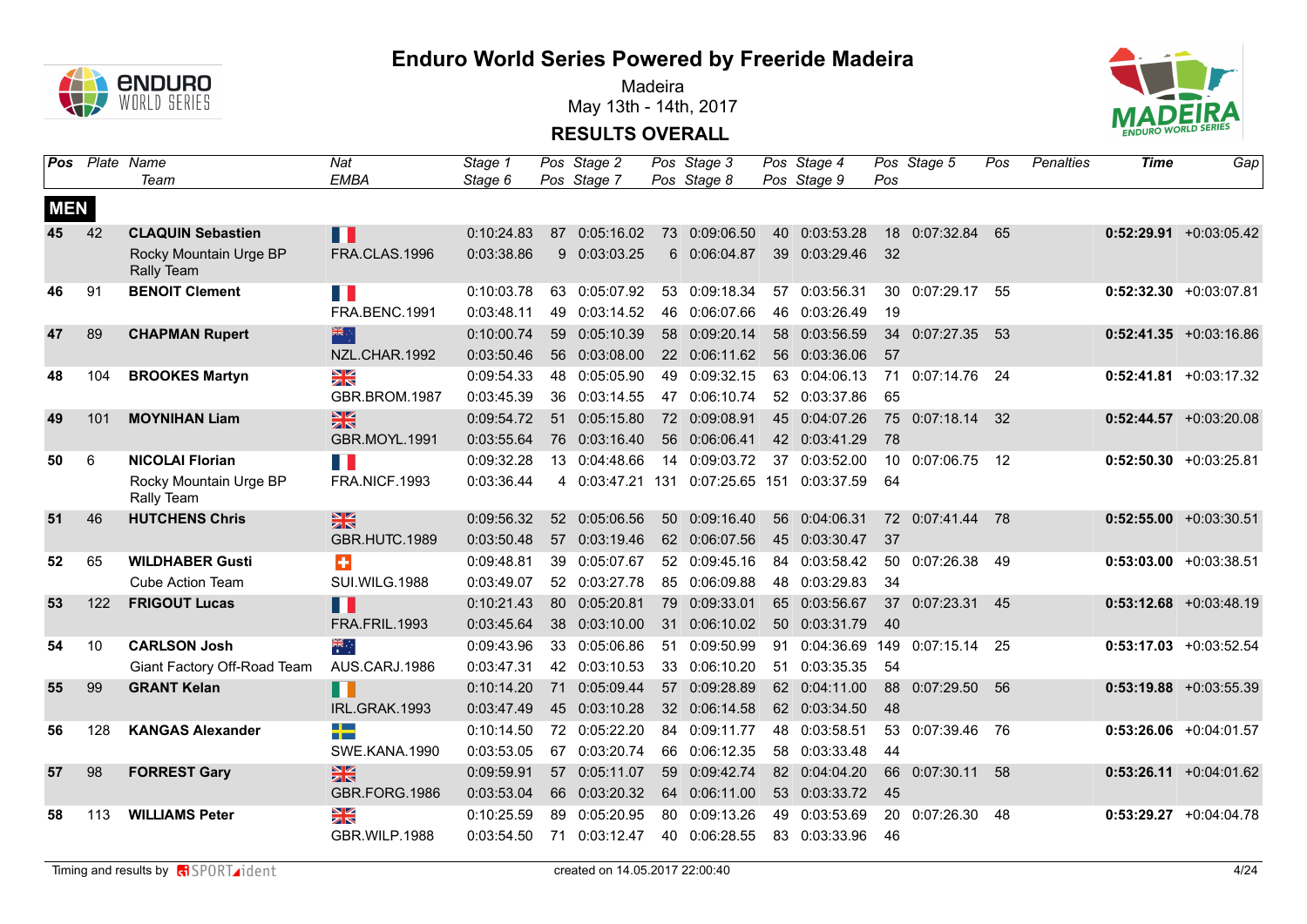

Madeira May 13th - 14th, 2017



|            | Pos Plate Name | Team                           | Nat<br><b>EMBA</b>   | Stage 1<br>Stage 6 |    | Pos Stage 2<br>Pos Stage 7   |     | Pos Stage 3<br>Pos Stage 8 | Pos Stage 4<br>Pos Stage 9 | Pos | Pos Stage 5      | Pos  | Penalties | <b>Time</b> | Gap                       |
|------------|----------------|--------------------------------|----------------------|--------------------|----|------------------------------|-----|----------------------------|----------------------------|-----|------------------|------|-----------|-------------|---------------------------|
| <b>MEN</b> |                |                                |                      |                    |    |                              |     |                            |                            |     |                  |      |           |             |                           |
| 59         | 43             | <b>SHIRLEY James</b>           | 噐                    | 0:10:10.38         |    | 66 0:05:14.06                |     | 64 0:09:37.80              | 72 0:03:56.78              |     | 39 0:07:44.09    | 83   |           |             | $0:53:37.34 +0:04:12.85$  |
|            |                |                                | GBR.SHIJ.1988        | 0:03:58.13         |    | 89 0:03:14.10                |     | 44 0:06:07.14              | 43 0:03:34.86              | 50  |                  |      |           |             |                           |
| 60         | 51             | <b>BRETAS Andre Luiz Ramos</b> | $\bullet$            | 0:10:11.85         |    | 68 0:05:08.68                |     | 55 0:09:00.96              | 31 0:04:02.19              |     | 62 0:07:35.92 71 |      |           |             | $0:53:40.51 + 0:04:16.02$ |
|            |                |                                | BRA.BREA.1987        | 0:03:57.79         |    | 88 0:03:16.96                |     | 58 0:06:11.07              | 54 0:04:15.09 147          |     |                  |      |           |             |                           |
| 61         | 105            | <b>SHUCKSMITH Sam</b>          | $rac{N}{N}$          | 0:10:01.71         |    | 62 0:05:02.04                |     | 41 0:09:37.88              | 74 0:04:10.57              |     | 86 0:07:15.29 27 |      |           |             | $0:53:42.15$ +0:04:17.66  |
|            |                |                                | <b>GBR.SHUS.1990</b> | 0:03:46.84         |    | 40 0:03:14.87                |     | 49 0:06:47.38              | 113 0:03:45.57             | 92  |                  |      |           |             |                           |
| 62         | 120            | <b>GARCIA Tom</b>              | H.                   | 0:10:24.24         |    | 86 0:05:14.91                |     | 69 0:09:32.81              | 64 0:03:56.79              |     | 40 0:07:31.46    | - 60 |           |             | $0:53:51.69$ +0:04:27.20  |
|            |                |                                | FRA.GART.1990        | 0:03:56.16         |    | 81 0:03:17.55                |     | 59 0:06:18.04              | 70 0:03:39.73              | 70  |                  |      |           |             |                           |
| 63         | 90             | <b>MAY Ludovic</b>             | B                    | 0:09:56.75         |    | 53 0:05:08.32                |     | 54 0:09:33.89              | 66 0:04:07.19              |     | 74 0:07:32.50    | 63   |           |             | $0:53:53.24 +0:04:28.75$  |
|            |                |                                | <b>SUI.MAYL.1989</b> | 0:03:57.02         |    | 84 0:03:47.56                |     | 132 0:06:12.15             | 57 0:03:37.86              | 65  |                  |      |           |             |                           |
| 64         | 41             | <b>WOLFE Daniel</b>            | a ka                 | 0:09:57.88         |    | 54 0:05:11.22                |     | 60 0:10:02.89              | 97 0:04:09.97              |     | 82 0:07:31.65 61 |      |           |             | $0:53:55.93 + 0:04:31.44$ |
|            |                |                                | IRL.WOLD.1988        | 0:03:52.93         |    | 64 0:03:16.00                |     | 55 0:06:15.96              | 64 0:03:37.43              | 63  |                  |      |           |             |                           |
| 65         | 48             | <b>WILLIAMS Robert</b>         | $rac{N}{N}$          | 0:10:20.20         | 77 | 0:05:18.83                   |     | 76 0:09:23.21              | 59 0:04:16.09              | 107 | 0:07:34.96       | 70   |           |             | $0:54:01.33 + 0:04:36.84$ |
|            |                |                                | <b>GBR.WILR.1990</b> | 0:03:52.99         |    | 65 0:03:21.37                |     | 68 0:06:16.31              | 65 0:03:37.37              | 62  |                  |      |           |             |                           |
| 66         | 96             | <b>TEJCHMAN Premek</b>         | <b>Septiment</b>     | 0:10:12.07         |    | 69 0:05:17.28                |     | 75 0:09:35.60              | 70 0:04:01.07              | 59  | 0:07:42.50 81    |      |           |             | $0:54:12.97$ +0:04:48.48  |
|            |                |                                | CZE.TEJP.1988        | 0:03:55.89         |    | 78 0:03:21.79                |     | 70 0:06:11.48              | 55 0:03:55.29 115          |     |                  |      |           |             |                           |
| 67         | 123            | <b>ARNAUD Quentin</b>          | H                    | 0:10:26.86         |    | 92 0:05:14.69                |     | 68 0:09:46.32              | 86 0:04:02.96              |     | 63 0:07:34.57    | 69   |           |             | $0:54:17.63 + 0:04:53.14$ |
|            |                |                                | FRA.ARNQ.1994        | 0:03:50.80         |    | 58 0:03:24.86                |     | 76 0:06:17.32              | 68 0:03:39.25              | 69  |                  |      |           |             |                           |
| 68         | 146            | <b>GALLAGHER Christopher</b>   | NK<br>ZK             |                    |    | 0:10:35.50 102 0:05:21.60    |     | 81 0:09:34.07              | 67 0:03:59.47              |     | 56 0:07:37.04 72 |      |           |             | $0:54:24.94$ +0:05:00.45  |
|            |                |                                | GBR.GALC.1993        | 0:03:55.25         |    | 74 0:03:24.21                |     | 75 0:06:19.38              | 75 0:03:38.42              | 67  |                  |      |           |             |                           |
| 69         | 111            | <b>BLAIR Lachlan</b>           | $\frac{N}{N}$        | 0:10:20.46         |    | 78 0:05:29.87 102 0:09:37.86 |     |                            | 73 0:03:51.25              |     | 9 0:08:09.75 120 |      |           |             | $0:54:27.09$ +0:05:02.60  |
|            |                |                                | GBR.BLAL.1995        | 0:03:52.89         |    | 63 0:03:13.66                |     | 43 0:06:15.47              | 63 0:03:35.88              | 56  |                  |      |           |             |                           |
| 70         | 60             | <b>POLONI Tobia</b>            | F.                   | 0:10:26.50         |    | 90 0:05:11.97                |     | 62 0:09:38.32              | 76 0:04:07.36              |     | 76 0:07:42.17 80 |      |           |             | $0:54:29.22 +0:05:04.73$  |
|            |                | Team CMC Cycling<br>Experience | ITA.POLT.1991        | 0:04:00.97         |    | 94 0:03:22.22                |     | 72 0:06:22.51              | 78 0:03:37.20              | 61  |                  |      |           |             |                           |
| 71         | 103            | <b>KEEBLE-SMITH Chris</b>      | 紧                    | 0:10:25.40         |    | 88 0:05:14.12                |     | 65 0:10:03.38              | 98 0:04:01.78              |     | 60 0:07:41.61 79 |      |           |             | $0:54:44.54 + 0:05:20.05$ |
|            |                |                                | GBR.KEEC.1993        | 0:03:59.66         |    | 92 0:03:21.03                |     | 67 0:06:17.83              | 69 0:03:39.73              | 70  |                  |      |           |             |                           |
| 72         | 44             | <b>HALL James</b>              | ्हें                 | 0:10:22.26         |    | 82 0:05:35.78                | 110 | 0:09:45.45                 | 85 0:04:07.48              | 77  | 0:07:37.42 73    |      |           |             | $0:54:58.25 + 0:05:33.76$ |
|            |                |                                | AUS.HALJ.1984        | 0:03:56.03         |    | 79 0:03:32.18                |     | 96 0:06:25.10              | 79 0:03:36.55              | 58  |                  |      |           |             |                           |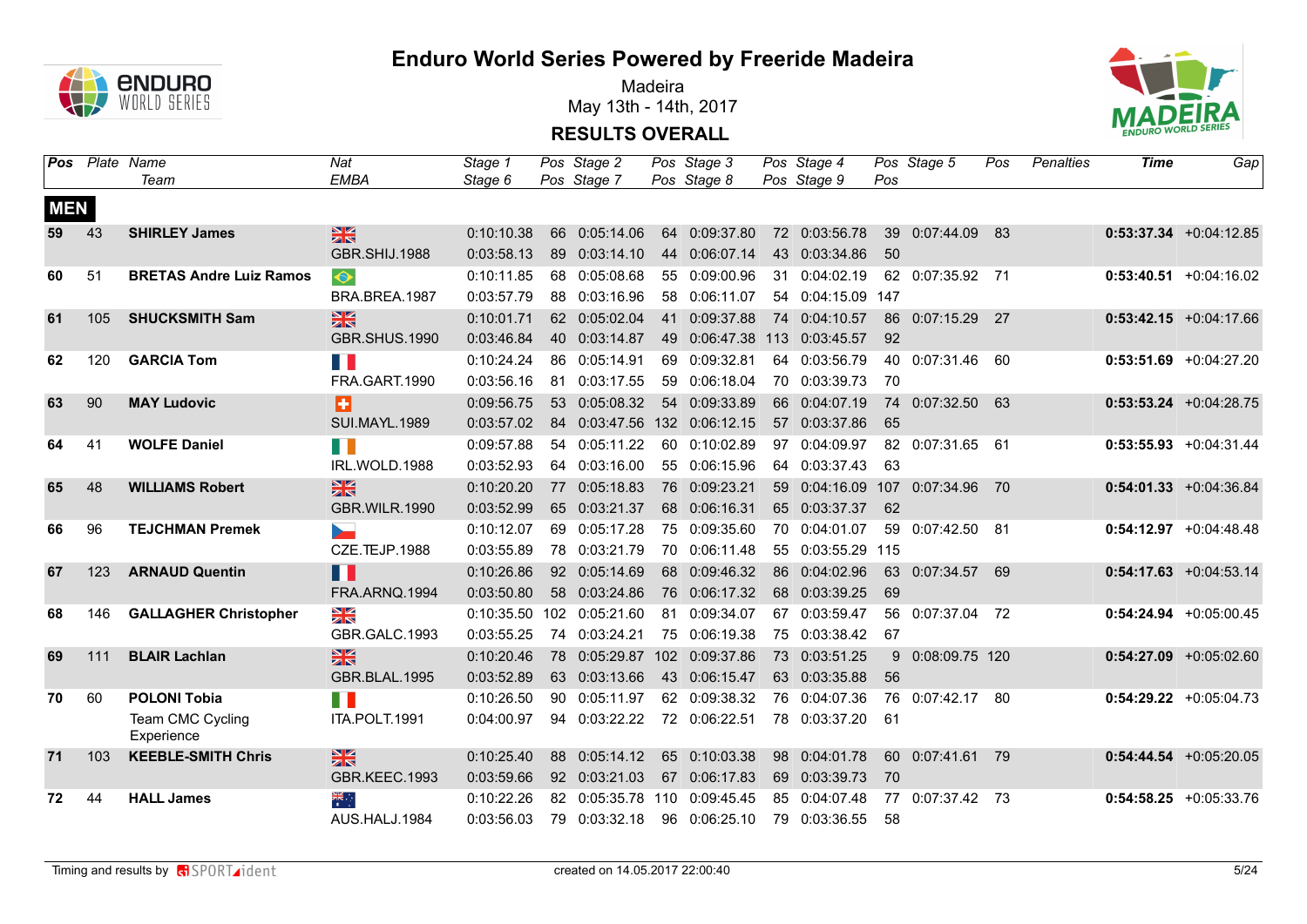

Madeira May 13th - 14th, 2017



|            |     | <b>Pos</b> Plate Name<br>Team  | Nat<br><b>EMBA</b>      | Stage 1<br>Stage 6 |     | Pos Stage 2<br>Pos Stage 7      | Pos Stage 3<br>Pos Stage 8 |    | Pos Stage 4<br>Pos Stage 9                                    | Pos  | Pos Stage 5               | Pos  | Penalties | Time | Gap                       |
|------------|-----|--------------------------------|-------------------------|--------------------|-----|---------------------------------|----------------------------|----|---------------------------------------------------------------|------|---------------------------|------|-----------|------|---------------------------|
| <b>MEN</b> |     |                                |                         |                    |     |                                 |                            |    |                                                               |      |                           |      |           |      |                           |
| 73         | 108 | <b>GARDNER Ryan</b>            | ⋿                       | 0:10:11.63         |     | 67 0:05:25.44                   | 93 0:09:41.12              |    | 78 0:04:13.88                                                 |      | 96 0:07:46.51             | 89   |           |      | $0:55:02.13 + 0:05:37.64$ |
|            |     |                                | USA.GARR.1986           |                    |     | 0:04:06.41 107 0:03:28.50       | 87 0:06:22.11              |    | 76 0:03:46.53                                                 | 95   |                           |      |           |      |                           |
| 74         | 109 | <b>MORSE Adam</b>              | ▀                       | 0:10:23.11         |     | 84 0:05:22.18                   | 83 0:10:06.76 101          |    | 0:04:08.51                                                    | 81   | 0:07:48.24 90             |      |           |      | $0:55:05.84$ +0:05:41.35  |
|            |     |                                | USA.MORA.1985           | 0:03:57.14         |     | 85 0:03:26.22                   | 80 0:06:18.83              |    | 74 0:03:34.85                                                 | 49   |                           |      |           |      |                           |
| 75         | 121 | <b>MURIGNEUX Xavier</b>        | Ш                       | 0:10:40.74         | 109 | 0:05:22.12                      | 82 0:09:34.28              |    | 68 0:04:04.14                                                 |      | 65 0:07:38.06             | - 75 |           |      | $0:55:10.85$ +0:05:46.36  |
|            |     |                                | <b>FRA.MURX.1993</b>    | 0:03:58.36         |     | 90  0:03:37.17  108  0:06:33.00 |                            |    | 94 0:03:42.98                                                 | 83   |                           |      |           |      |                           |
| 76         | 203 | <b>BATISTA Paulo</b>           | $\bullet$               | 0:10:23.44         | 85  | 0:05:24.55                      | 90 0:09:15.16              |    | 54 0:04:04.74                                                 | 67   | 0:07:45.56                | - 85 |           |      | $0:55:14.15$ +0:05:49.66  |
|            |     |                                |                         | 0:03:54.73         |     |                                 |                            |    | 72 0:04:08.36 156 0:06:37.30 103 0:03:40.31                   | -74  |                           |      |           |      |                           |
| 77         | 77  | <b>BAHLER Jonas</b>            | B                       | 0:10:34.03         | 100 | 0:05:14.20                      | 66 0:09:55.39              |    | 93 0:04:13.48                                                 |      | 94 0:07:48.50 91          |      |           |      | $0:55:32.71 + 0:06:08.22$ |
|            |     | Norco Enduro Racing            | <b>SUI.BAHJ.1987</b>    | 0:03:56.94         |     | 83 0:03:29.39                   | 90 0:06:32.41              |    | 92 0:03:48.37 101                                             |      |                           |      |           |      |                           |
| 78         | 106 | <b>CORNFORTH Cameron</b>       | $\mathbb{R}^n$          | 0:10:05.97         |     | 64 0:05:25.71                   |                            |    | 94  0:10:27.12  114  0:04:18.22  111                          |      | 0:07:33.31 67             |      |           |      | $0:55:33.00 + 0:06:08.51$ |
|            |     |                                | IRL.CORC.1995           | 0:04:02.66         | 101 | 0:03:25.33                      | 79 0:06:30.93              |    | 87 0:03:43.75 84                                              |      |                           |      |           |      |                           |
| 79         | 61  | <b>DE COL Marco</b>            | Ш                       | 0:10:22.68         |     | 83 0:05:22.78                   | 85 0:09:42.19              | 81 |                                                               |      | 0:04:15.94 105 0:07:53.16 | 98   |           |      | $0:55:34.41 + 0:06:09.92$ |
|            |     | Team CMC Cycling<br>Experience | ITA.DECM.1993           |                    |     | 0:04:02.48 100 0:03:28.70       | 88 0:06:36.08              |    | 99 0:03:50.40 108                                             |      |                           |      |           |      |                           |
| 80         | 115 | <b>JONES Ajay</b>              | $\frac{\sum x}{\sum x}$ |                    |     | 0:10:38.45 105 0:05:24.68       | 91 0:09:38.48              |    | 77  0:04:21.60  118  0:07:50.51                               |      |                           | -95  |           |      | $0:55:40.35 + 0:06:15.86$ |
|            |     |                                | GBR.JONA.1985           |                    |     | 0:04:03.17 104 0:03:27.17       | 83 0:06:32.09              | 91 | 0:03:44.20                                                    | - 87 |                           |      |           |      |                           |
| 81         | 125 | <b>CHARLES Clément</b>         | ╻╻                      | 0:10:38.65         |     | 106 0:05:29.14                  |                            |    | 98 0:10:07.88 102 0:04:11.30                                  |      | 90 0:07:44.65 84          |      |           |      | $0:55:43.26$ +0:06:18.77  |
|            |     |                                | FRA.CHAC.1994           | 0:03:55.35         |     | 75 0:03:28.48                   | 86 0:06:25.93              |    | 80 0:03:41.88                                                 | 80   |                           |      |           |      |                           |
| 82         | 114 | <b>CARROLL Gavin</b>           | H I                     | 0:10:31.73         |     | 98 0:05:36.66 113 0:09:37.54    |                            | 71 | 0:04:07.65                                                    |      | 78 0:08:04.15 112         |      |           |      | $0:55:49.11$ +0:06:24.62  |
|            |     |                                | IRL.CARG.1993           | 0:04:03.07         |     | 103 0:03:37.15 107 0:06:30.61   |                            |    | 86 0:03:40.55                                                 | - 76 |                           |      |           |      |                           |
| 83         | 50  | <b>FORBES Ben</b>              | 米啊                      | 0:09:39.32         |     |                                 |                            |    | 26 0:06:26.23 164 0:10:45.40 130 0:04:20.92 116 0:07:27.02 52 |      |                           |      |           |      | $0:55:49.72$ +0:06:25.23  |
|            |     |                                | AUS.FORB.1994           | 0:03:57.14         |     | 85 0:03:22.64                   | 73 0:06:16.81              |    | 67 0:03:34.24 47                                              |      |                           |      |           |      |                           |
| 84         | 151 | <b>MALLER Ashley</b>           | $\frac{N}{N}$           | 0:10:46.80         |     | 115 0:05:31.67 104 0:09:49.75   |                            |    | 90 0:04:20.29 115 0:07:46.36 87                               |      |                           |      |           |      | $0:56:04.67$ +0:06:40.18  |
|            |     |                                | GBR.MALA.1990           | 0:04:00.95         |     | 93 0:03:26.43                   |                            |    | 81  0:06:37.19  102  0:03:45.23  91                           |      |                           |      |           |      |                           |
| 85         | 234 | <b>POMBO Daniel</b>            | $\bullet$               | 0:11:02.61         |     | 127 0:05:41.49 122 0:09:42.08   |                            |    | 80 0:04:10.35                                                 |      | 85 0:08:09.58 119         |      |           |      | $0:56:08.39 + 0:06:43.90$ |
|            |     |                                |                         | 0:03:54.48         |     | 70 0:03:20.31                   | 63 0:06:28.51              |    | 82 0:03:38.98                                                 | 68   |                           |      |           |      |                           |
| 86         | 117 | <b>MAGIS Johnny</b>            | П                       | 0:10:27.24         | 94  |                                 | 0:05:35.93 112 0:09:54.02  |    | 92 0:04:15.82                                                 | 104  | 0:07:46.43                | 88   |           |      | $0:56:12.71$ +0:06:48.22  |
|            |     |                                | BEL.MAGJ.1991           | 0:03:57.26         |     | 87 0:04:00.34 147 0:06:31.49    |                            |    | 88 0:03:44.18                                                 | - 86 |                           |      |           |      |                           |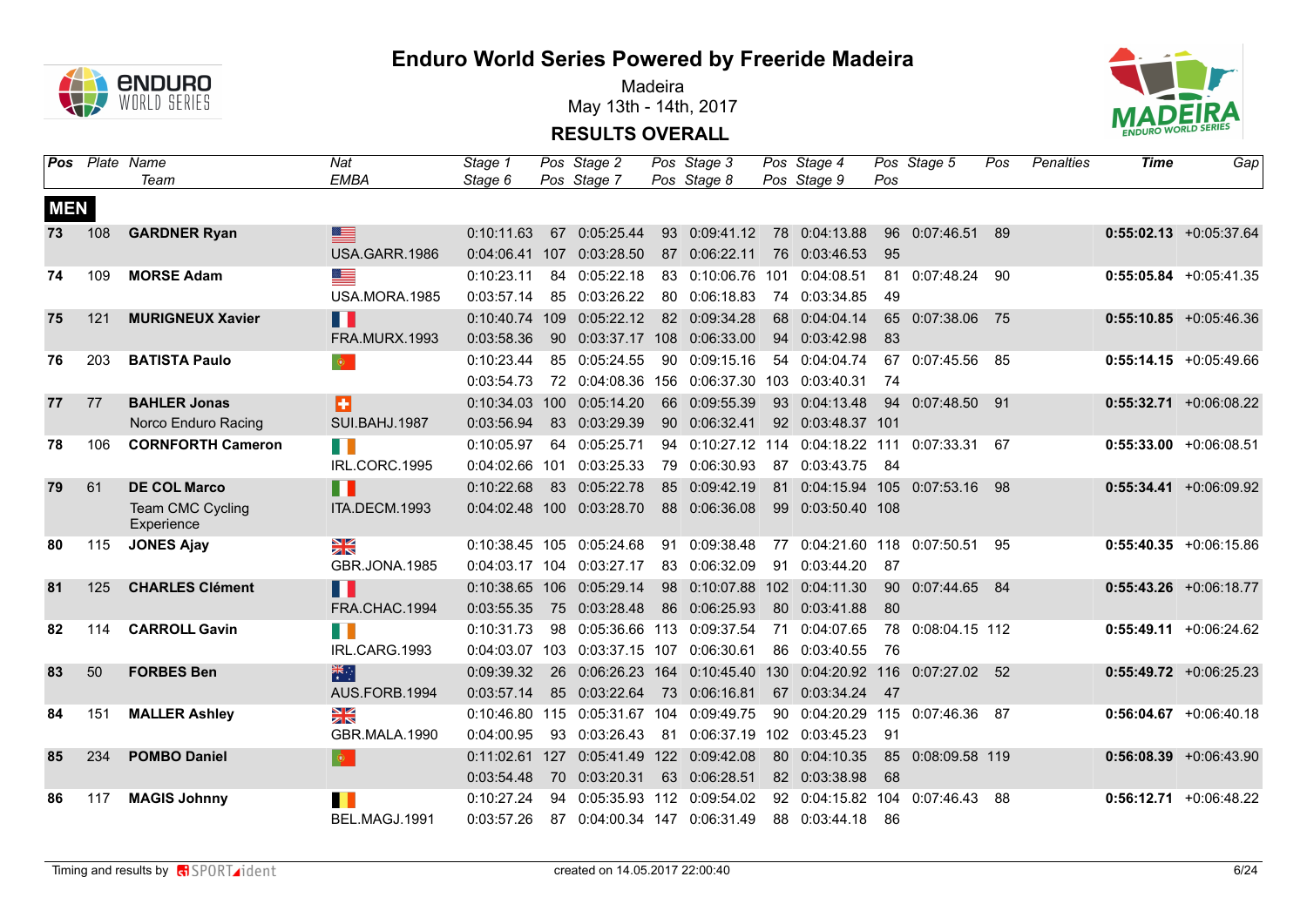

Madeira May 13th - 14th, 2017



|            |     | <b>Pos</b> Plate Name<br>Team         | Nat<br><b>EMBA</b>          | Stage 1<br>Stage 6 | Pos Stage 2<br>Pos Stage 7               | Pos Stage 3<br>Pos Stage 8 | Pos Stage 4<br>Pos Stage 9                                                 | Pos  | Pos Stage 5       | Pos | Penalties | Time | Gap                       |
|------------|-----|---------------------------------------|-----------------------------|--------------------|------------------------------------------|----------------------------|----------------------------------------------------------------------------|------|-------------------|-----|-----------|------|---------------------------|
| <b>MEN</b> |     |                                       |                             |                    |                                          |                            |                                                                            |      |                   |     |           |      |                           |
| 87         | 130 | <b>PUTZENLECHNER</b><br>Leonhard      |                             | 0:10:28.24         | 95 0:05:14.43                            |                            | 67 0:09:13.80 51 0:03:56.75 38 0:07:29.53 57                               |      |                   |     |           |      | $0:56:24.80 + 0:07:00.31$ |
|            |     |                                       | <b>GER.PUTL.1993</b>        | 0:03:49.75         | 54 0:03:20.57                            | 65 0:06:35.82              | 98 0:06:15.91 174                                                          |      |                   |     |           |      |                           |
| 88         | 147 | <b>PAYNE Richard</b>                  | <b>NK</b>                   | 0:10:26.66         | 91 0:05:23.80                            | 89 0:09:41.22              | 79 0:04:08.41                                                              |      | 80 0:07:49.41 92  |     |           |      | $0:56:24.98$ +0:07:00.49  |
|            |     |                                       | GBR.PAYR.1985               | 0:04:02.21         |                                          |                            | 97  0:04:30.87  170  0:06:36.58  101  0:03:45.82  93                       |      |                   |     |           |      |                           |
| 89         | 119 | <b>ESCRIOU Valentin</b>               | H                           | 0:10:20.06         | 76 0:05:26.10                            |                            | 95 0:10:28.43 116 0:04:16.04 106 0:07:51.86 96                             |      |                   |     |           |      | $0:56:38.99 + 0:07:14.50$ |
|            |     |                                       | FRA.ESCV.1996               | 0:04:02.31         |                                          |                            | 99  0:03:40.06  116  0:06:42.11  108  0:03:52.02  110                      |      |                   |     |           |      |                           |
| 90         | 136 | <b>BIWER Luca</b>                     |                             |                    |                                          |                            | 0:10:41.66 110 0:05:35.91 111 0:10:15.49 109 0:04:12.54                    |      | 93 0:07:43.42 82  |     |           |      | $0:56:39.45 +0:07:14.96$  |
|            |     |                                       | GER.BIWL.1994               |                    |                                          |                            | 0:04:06.79 108 0:03:47.77 133 0:06:28.11 81 0:03:47.76                     | 97   |                   |     |           |      |                           |
| 91         | 229 | <b>SILVA Pedro</b>                    | $\phi$                      |                    | 0:11:20.17 147 0:06:07.47 154 0:09:43.52 |                            | 83 0:03:57.74                                                              |      | 45 0:08:01.77 106 |     |           |      | $0:56:44.36 + 0:07:19.87$ |
|            |     |                                       |                             | 0:03:52.12         | 61 0:03:14.48                            |                            | 45 0:06:45.36 112 0:03:41.73                                               | 79   |                   |     |           |      |                           |
| 92         | 158 | <b>ESSLINGER Arthur</b>               | H.                          |                    | 0:11:04.45 131 0:05:53.63 136 0:10:06.20 |                            | 99 0:04:08.32                                                              |      | 79 0:07:59.32 104 |     |           |      | $0:56:45.61 + 0:07:21.12$ |
|            |     |                                       | FRA.ESSA.1991               | 0:04:01.52         | 95 0:03:22.77                            | 74 0:06:29.27              | 84 0:03:40.13                                                              | - 72 |                   |     |           |      |                           |
| 93         | 208 | <b>GOUVEIA Alexandre</b>              | $\mid \bullet \mid$         |                    |                                          |                            | 0:10:50.72 117 0:05:50.34 133 0:10:08.30 103 0:04:14.48 100 0:07:59.31 103 |      |                   |     |           |      | $0:56:58.28 + 0:07:33.79$ |
|            |     |                                       |                             |                    | 0:04:08.65 113 0:03:31.81                | 94 0:06:34.21              | 95 0:03:40.46                                                              | - 75 |                   |     |           |      |                           |
| 94         | 55  | <b>CRIGHTON-POLI Vinicio</b>          | NK<br>ZK                    |                    | 0:10:35.27 101 0:05:27.10                | 97 0:09:38.12              | 75 0:04:06.96                                                              |      | 73 0:08:07.58 117 |     |           |      | $0:57:02.98$ +0:07:38.49  |
|            |     |                                       | GBR.CRIV.1996               |                    |                                          |                            | 0:04:22.38 138 0:03:50.61 142 0:07:00.58 129 0:03:54.38 112                |      |                   |     |           |      |                           |
| 95         | 209 | <b>MEDEIROS Duarte</b>                | $\bullet$                   |                    | 0:10:53.74 119 0:05:32.71 105 0:10:01.07 |                            | 95  0:04:22.33  120  0:07:50.48  94                                        |      |                   |     |           |      | $0:57:08.06$ +0:07:43.57  |
|            |     |                                       |                             |                    | 0:04:04.75 106 0:03:32.60 97 0:06:29.83  |                            | 85 0:04:20.55 155                                                          |      |                   |     |           |      |                           |
| 96         | 118 | <b>MAES Tom</b>                       | . .                         |                    |                                          |                            | 0:10:48.68 116 0:05:44.50 124 0:10:08.67 104 0:04:24.11 122 0:07:54.78 101 |      |                   |     |           |      | $0:57:11.35$ +0:07:46.86  |
|            |     |                                       | BEL.MAET.1994               |                    | 0:04:08.73 114 0:03:39.63 115 0:06:31.92 |                            | 90 0:03:50.33 106                                                          |      |                   |     |           |      |                           |
| 97         | 201 | <b>FIDALGO Marco</b>                  | $\langle \bullet \rangle$ . |                    |                                          |                            | 0:10:45.51 114 0:05:34.22 107 0:10:14.04 108 0:04:14.57 102 0:08:11.36 122 |      |                   |     |           |      | $0:57:12.03$ +0:07:47.54  |
|            |     |                                       |                             |                    |                                          |                            | 0:04:08.44 111 0:03:34.97 102 0:06:44.54 111 0:03:44.38                    | - 88 |                   |     |           |      |                           |
| 98         | 204 | <b>RODRIGUES João Carlos</b><br>Costa | $\langle \bullet \rangle$   |                    | 0:10:31.38 97 0:05:23.64                 |                            | 88 0:10:25.23 112 0:04:17.35 108 0:08:05.17 114                            |      |                   |     |           |      | $0:57:18.34 +0:07:53.85$  |
|            |     |                                       | POR.RODJ.1987               |                    | 0:04:03.49 105 0:03:33.73                |                            | 99 0:07:10.33 141 0:03:48.02 99                                            |      |                   |     |           |      |                           |
| 99         | 206 | <b>GASPAR Gonçalo</b>                 | $\bullet$                   |                    | 0:11:09.61 134 0:05:45.31 125 0:09:47.45 |                            | 87 0:04:14.56 101 0:08:22.58 140                                           |      |                   |     |           |      | $0:57:19.16$ +0:07:54.67  |
|            |     |                                       | POR.GASG.1989               |                    | 0:04:08.45 112 0:03:30.99                | 92 0:06:35.77              | 97 0:03:44.44                                                              | 90   |                   |     |           |      |                           |
| 100        | 132 | <b>JAHN Daniel</b>                    |                             |                    |                                          |                            | 0:11:01.56 126 0:05:35.49 109 0:10:19.49 111 0:04:25.41 123 0:08:14.63 126 |      |                   |     |           |      | $0:57:45.16$ +0:08:20.67  |
|            |     |                                       | GER.JAHD.1982               |                    | 0:04:18.65 133 0:03:35.31 103 0:06:31.71 |                            | 89 0:03:42.91 82                                                           |      |                   |     |           |      |                           |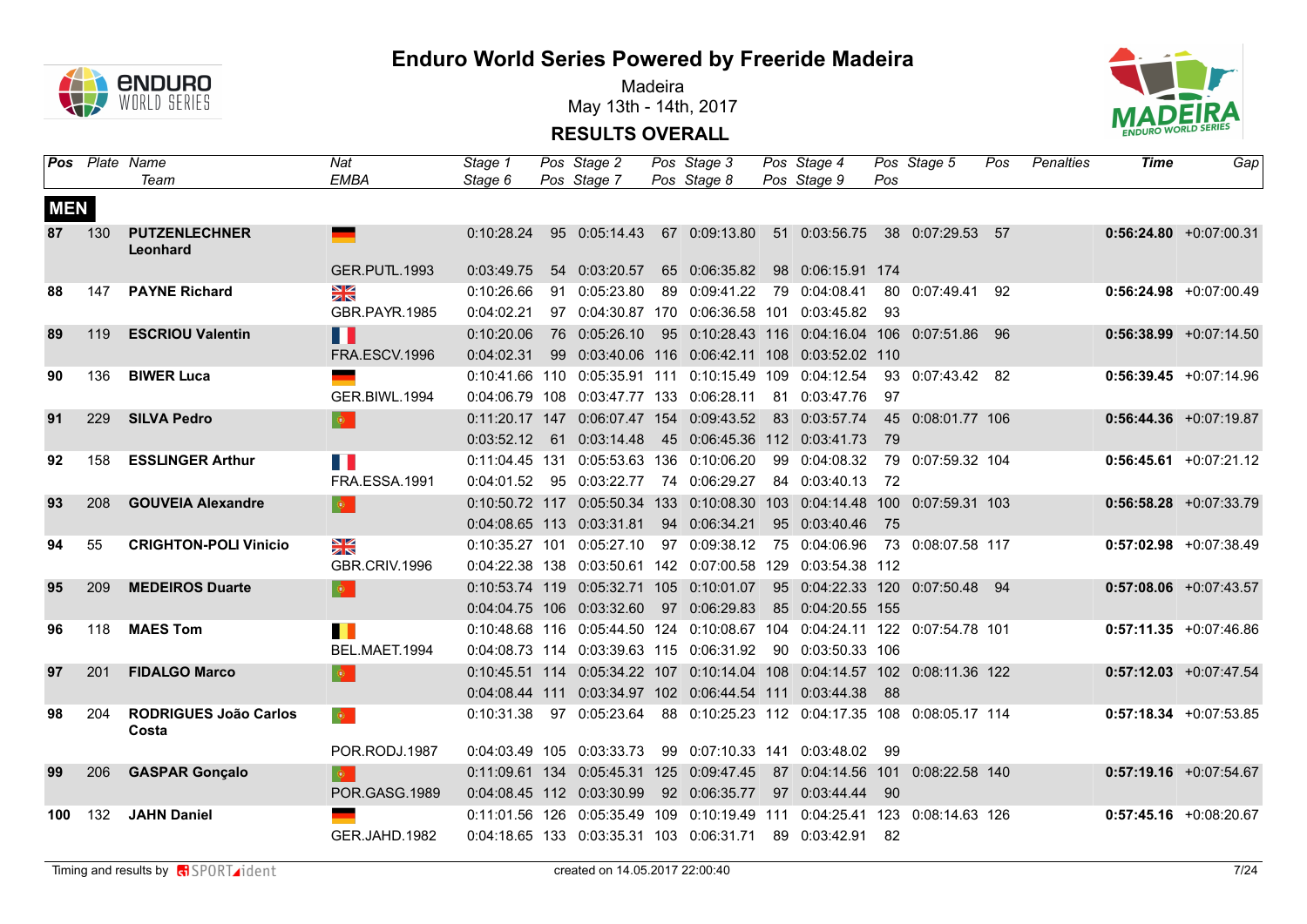

Madeira May 13th - 14th, 2017



|            |                | <b>Pos</b> Plate Name<br>Team | Nat<br><b>EMBA</b>   | Stage 1<br>Stage 6 | Pos Stage 2<br>Pos Stage 7   | Pos Stage 3<br>Pos Stage 8 | Pos Stage 4<br>Pos Stage 9                                                                                                                | Pos | Pos Stage 5       | Pos | Penalties | <b>Time</b> | Gap                       |
|------------|----------------|-------------------------------|----------------------|--------------------|------------------------------|----------------------------|-------------------------------------------------------------------------------------------------------------------------------------------|-----|-------------------|-----|-----------|-------------|---------------------------|
|            |                |                               |                      |                    |                              |                            |                                                                                                                                           |     |                   |     |           |             |                           |
| <b>MEN</b> |                |                               |                      |                    |                              |                            |                                                                                                                                           |     |                   |     |           |             |                           |
| 101 134    |                | <b>DEWINSKI Kevin</b>         |                      |                    |                              |                            | 0:11:10.25 135 0:05:39.43 118 0:10:28.76 118 0:04:18.43 113 0:08:01.78 107                                                                |     |                   |     |           |             | $0:57:58.30 + 0:08:33.81$ |
|            |                |                               | GER.DEWK.1990        |                    |                              |                            | 0:04:08.75 115 0:03:36.67 106 0:06:43.98 110 0:03:50.25 105                                                                               |     |                   |     |           |             |                           |
| 102 84     |                | <b>KEDMY Ben</b>              | $\frac{1}{2}$        |                    | 0:10:36.63 103 0:05:25.26    |                            | 92 0:10:06.61 100 0:04:33.52 138 0:08:01.97 109                                                                                           |     |                   |     |           |             | $0:58:00.47$ +0:08:35.98  |
|            |                | Israeli Enduro Team           | ISR.KEDB.1983        |                    |                              |                            | 0:04:16.87 128 0:03:34.82 100 0:07:15.40 145 0:04:09.39 140                                                                               |     |                   |     |           |             |                           |
| 103        | 100            | <b>FLOCKHART Sam</b>          | 黑                    | 0:10:13.06         | 70 0:05:23.27                | 86 0:09:13.94              | 52 0:04:04.08                                                                                                                             |     | 64 0:07:32.04 62  |     |           |             | $0:58:10.44 + 0:08:45.95$ |
|            |                |                               | <b>GBR.FLOS.1993</b> | 0:03:53.08         | 68 0:07:53.37 178 0:06:13.20 |                            | 60 0:03:44.40                                                                                                                             | 89  |                   |     |           |             |                           |
| 104        | 145            | <b>HARVEY Loui</b>            | ÷, ≫k                |                    |                              |                            | 0:11:03.81 130 0:05:50.31 132 0:10:45.70 131 0:04:18.21 110 0:08:07.31 115                                                                |     |                   |     |           |             | $0:58:13.62$ +0:08:49.13  |
|            |                |                               | NZL.HARL.1990        |                    |                              |                            | 0:04:07.60 110 0:03:35.91 105 0:06:34.38 96 0:03:50.39 107                                                                                |     |                   |     |           |             |                           |
| 105 251    |                | <b>WOOD Richard</b>           | $\frac{2}{\sqrt{2}}$ | 0:10:43.76 111     |                              |                            | 0:05:29.51 100 0:10:28.10 115 0:04:34.25 139 0:08:03.83 111                                                                               |     |                   |     |           |             | $0:58:17.70$ +0:08:53.21  |
|            |                |                               |                      |                    |                              |                            | 0:04:17.28 129 0:03:43.56 124 0:06:51.79 118 0:04:05.62 134                                                                               |     |                   |     |           |             |                           |
| 106 35     |                | <b>EVANS Craig</b>            | XK                   | 0:10:00.91         | 60 0:05:13.50                | 63 0:09:09.18              | 46 0:03:59.32                                                                                                                             |     | 55 0:12:47.19 182 |     |           |             | $0:58:18.29 + 0:08:53.80$ |
|            |                |                               | GRB.EVAC.1991        | 0:03:47.64         | 46 0:03:15.71                | 53 0:06:18.74              | 72 0:03:46.10 94                                                                                                                          |     |                   |     |           |             |                           |
| 107        | 62             | <b>ROBINSON Peter</b>         | $\frac{N}{N}$        | 0:10:27.11         |                              |                            | 93  0:05:38.45  115  0:11:46.38  159  0:04:28.75  130  0:07:51.96  97                                                                     |     |                   |     |           |             | $0:58:18.81 + 0:08:54.32$ |
|            |                |                               | GBR.ROBP.1992        |                    | 0:04:11.84 121 0:03:31.83    |                            | 95  0:06:32.90  93  0:03:49.59  102                                                                                                       |     |                   |     |           |             |                           |
| 108        | 59             | <b>VAN DER PLOEG Paul</b>     | $\frac{1}{\sqrt{2}}$ |                    |                              |                            | 0:10:38.99 107 0:05:42.69 123 0:10:41.27 125 0:04:34.95 141 0:08:51.66 161                                                                |     |                   |     |           |             | $0:58:43.38 + 0:09:18.89$ |
|            |                |                               | AUS.VANP.1989        | 0:04:02.27         |                              |                            | 98  0:03:34.82  100  0:06:41.94  107  0:03:54.79  114                                                                                     |     |                   |     |           |             |                           |
| 109 219    |                | <b>FERRIS Duncan</b>          | 黑                    |                    |                              |                            | 0:11:26.30 151 0:06:00.34 147 0:10:18.33 110 0:04:14.27 99 0:08:11.23 121                                                                 |     |                   |     |           |             | $0:58:47.18$ +0:09:22.69  |
|            |                |                               |                      |                    |                              |                            | 0:04:14.88 125 0:03:35.31 103 0:06:47.44 114 0:03:59.08 121                                                                               |     |                   |     |           |             |                           |
| 110        | 148            | <b>LETH Frederik</b>          | æ<br>DEN.LETF.1995   |                    |                              |                            | 0:10:52.50 118 0:05:37.46 114 0:10:43.38 127 0:04:25.78 124 0:08:13.59 125<br>0:04:18.02 131 0:03:38.41 114 0:07:01.72 131 0:03:58.18 120 |     |                   |     |           |             | $0:58:49.04$ +0:09:24.55  |
|            |                | <b>HARDIN Nick</b>            | ▆▆                   | 0:10:32.84         |                              |                            | 99  0:05:39.30  116  0:10:47.23  132  0:04:31.03  134  0:08:03.10  110                                                                    |     |                   |     |           |             | $0:58:57.90 +0:09:33.41$  |
| 111 110    |                |                               | USA.HARN.1979        |                    |                              |                            | 0:04:37.85 163 0:03:42.93 123 0:06:54.02 119 0:04:09.60 141                                                                               |     |                   |     |           |             |                           |
| 112 82     |                | <b>JONES Vivian</b>           | $\frac{N}{N}$        |                    |                              |                            | 0:11:29.74 156 0:05:51.52 134 0:10:28.70 117 0:04:11.01                                                                                   |     | 89 0:08:20.99 138 |     |           |             | $0:59:03.68$ +0:09:39.19  |
|            |                | Forest of Dean Gravity Team   | GBR.JONV.1992        |                    |                              |                            | 0:04:10.06 120 0:03:32.80 98 0:07:08.24 139 0:03:50.62 109                                                                                |     |                   |     |           |             |                           |
| 113 142    |                | <b>KILMURRAY Chris</b>        | H                    |                    |                              |                            | 0:12:38.25 183 0:05:29.84 101 0:10:13.70 106 0:04:19.87 114 0:08:01.92 108                                                                |     |                   |     |           |             | $0:59:08.71$ +0:09:44.22  |
|            |                |                               | IRL.KILC.1986        |                    |                              |                            | 0:04:15.66 126 0:03:37.28 110 0:06:36.57 100 0:03:55.62 116                                                                               |     |                   |     |           |             |                           |
| 114 202    |                | <b>CARREZ Cedric</b>          | H                    |                    |                              |                            | 0:11:02.64 128 0:05:49.01 130 0:10:30.06 119 0:04:35.38 144 0:08:20.49 136                                                                |     |                   |     |           |             | $0:59:09.84$ +0:09:45.35  |
|            |                |                               | FRA.CARC.1978        |                    |                              |                            | 0:04:22.23 137 0:03:40.30 117 0:06:59.62 126 0:03:50.11 104                                                                               |     |                   |     |           |             |                           |
|            | <b>115</b> 150 | <b>COOPER Andrew</b>          | 黑                    | 0:10:30.36         | 96 0:05:23.56                |                            | 87 0:10:13.72 107 0:04:27.36 127 0:10:09.92 179                                                                                           |     |                   |     |           |             | $0:59:13.28 + 0:09:48.79$ |
|            |                |                               | GBR.COOA.1989        |                    |                              |                            | 0:04:02.16  96  0:03:31.15  93  0:06:54.39  120  0:04:00.66  124                                                                          |     |                   |     |           |             |                           |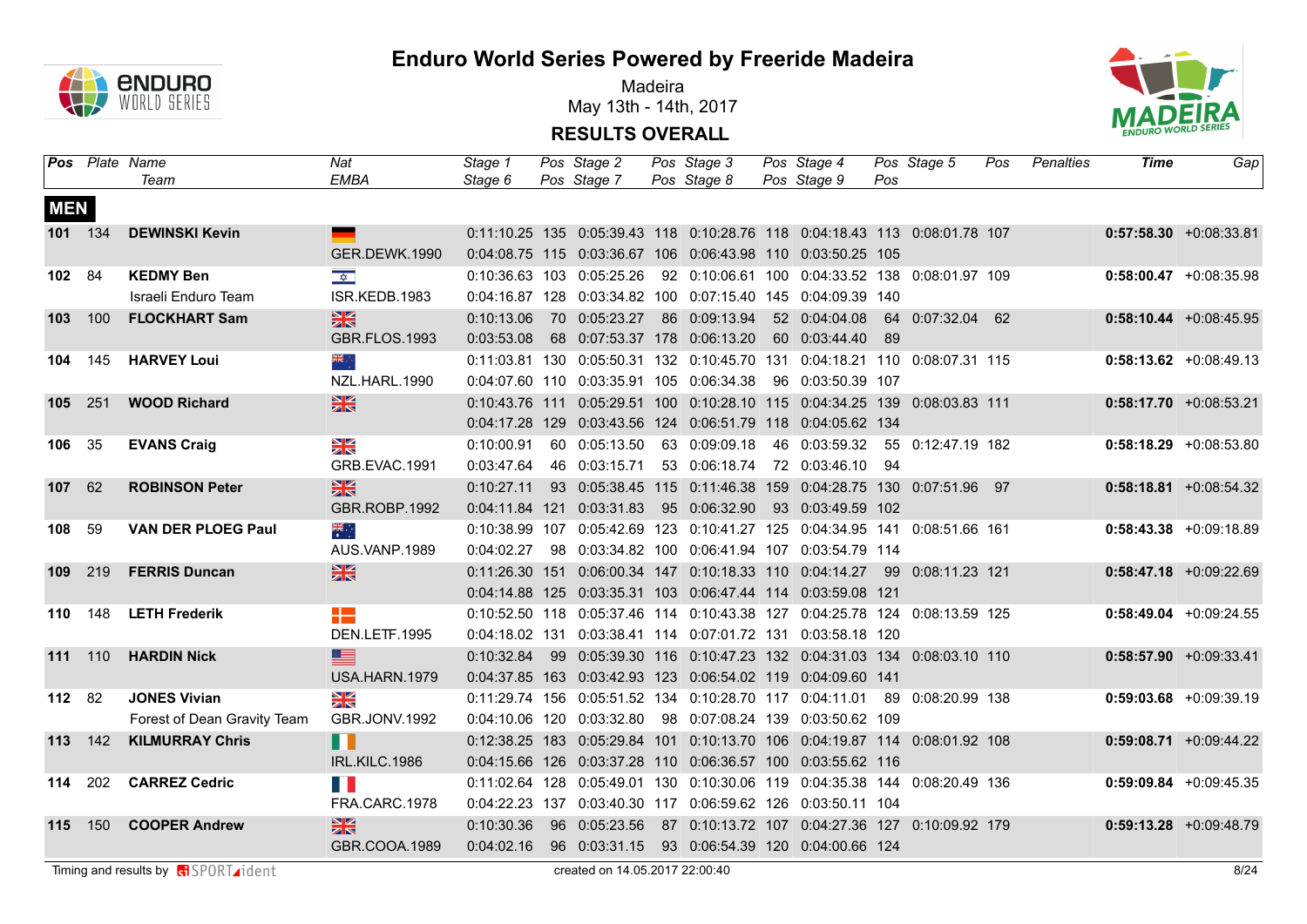

Madeira May 13th - 14th, 2017



|            |     | <b>Pos</b> Plate Name<br>Team  | Nat<br><b>EMBA</b>       | Stage 1<br>Stage 6 | Pos Stage 2<br>Pos Stage 7 | Pos Stage 3<br>Pos Stage 8 | Pos Stage 4<br>Pos Stage 9                                                 | Pos | Pos Stage 5       | Pos | Penalties | Time | Gap                       |
|------------|-----|--------------------------------|--------------------------|--------------------|----------------------------|----------------------------|----------------------------------------------------------------------------|-----|-------------------|-----|-----------|------|---------------------------|
|            |     |                                |                          |                    |                            |                            |                                                                            |     |                   |     |           |      |                           |
| <b>MEN</b> |     |                                |                          |                    |                            |                            |                                                                            |     |                   |     |           |      |                           |
| 116 78     |     | <b>EMERIAU Quentin</b>         | E B                      |                    |                            |                            | 0:10:59.89 124 0:05:55.42 138 0:10:47.23 132 0:04:30.89 133 0:08:12.58 123 |     |                   |     |           |      | $0:59:20.64$ +0:09:56.15  |
|            |     | Fuji Bikes                     | FRA.EMEQ.1986            |                    |                            |                            | 0:04:18.22 132 0:03:40.85 119 0:06:56.28 122 0:03:59.28 122                |     |                   |     |           |      |                           |
| 117 153    |     | <b>HEIN Stephan</b>            | $\overline{\phantom{a}}$ |                    |                            |                            | 0:11:12.65 138 0:05:41.11 121 0:10:54.77 136 0:04:26.35 125 0:08:19.06 132 |     |                   |     |           |      | $0:59:25.44 + 0:10:00.95$ |
|            |     |                                | GER.HEIS.1987            |                    |                            |                            | 0:04:09.82 116 0:03:44.71 128 0:07:02.36 132 0:03:54.61 113                |     |                   |     |           |      |                           |
| 118 141    |     | <b>DICKENS James</b>           | $\frac{N}{N}$            |                    |                            |                            | 0:11:14.82 141 0:05:46.94 127 0:10:40.95 124 0:04:33.42 136 0:08:16.32 130 |     |                   |     |           |      | $0:59:43.31 + 0:10:18.82$ |
|            |     |                                | GBR.DICJ.1995            |                    |                            |                            | 0:04:20.11 135 0:03:48.04 134 0:07:02.42 133 0:04:00.29 123                |     |                   |     |           |      |                           |
| 119 149    |     | <b>RYAN Fergus</b>             | $\frac{N}{N}$            | $0:11:32.02$ 158   |                            |                            | 0:05:56.48  141  0:10:43.61  128  0:04:30.48  132  0:08:15.57  129         |     |                   |     |           |      | $0:59:49.75$ +0:10:25.26  |
|            |     |                                | GBR.RYAF.1993            |                    |                            |                            | 0:04:12.51 122 0:03:37.58 113 0:07:11.54 143 0:03:49.96 103                |     |                   |     |           |      |                           |
| 120 83     |     | <b>BEER Guy</b>                | $\frac{\sqrt{x}}{x}$     |                    |                            |                            | 0:11:14.00 139 0:05:46.51 126 0:10:40.16 122 0:04:35.13 143 0:08:13.21 124 |     |                   |     |           |      | $0:59:57.30 + 0:10:32.81$ |
|            |     | Israeli Enduro Team            | ISR.BEEG.1991            |                    |                            |                            | 0:04:55.82 172 0:03:37.34 112 0:06:49.69 115 0:04:05.44 133                |     |                   |     |           |      |                           |
| 121        | 63  | <b>JONES Lawrence</b>          | $\frac{N}{N}$            |                    | 0:10:40.20 108 0:05:29.43  |                            | 99 0:10:13.11 105 0:04:13.66                                               |     | 95 0:07:53.34 99  |     |           |      | $0:59:58.04 +0:10:33.55$  |
|            |     |                                | <b>GBR.JONL.1989</b>     |                    | 0:04:07.13 109 0:03:29.91  |                            | 91 0:09:57.33 175 0:03:53.93 111                                           |     |                   |     |           |      |                           |
| 122 75     |     | <b>ZORTEA Nicola</b>           | H H                      | 0:12:30.69         |                            |                            | 182 0:05:39.72 120 0:10:40.53 123 0:04:14.25                               |     | 98 0:08:17.77 131 |     |           |      | $0:59:59.95$ +0:10:35.46  |
|            |     | Team CMC Cycling<br>Experience | ITA.ZORN.1992            |                    |                            |                            | 0:04:29.16 152 0:03:40.36 118 0:06:40.78 106 0:03:46.69                    | 96  |                   |     |           |      |                           |
| 123        | 170 | <b>BLACK Johnny</b>            | $\frac{N}{N}$            |                    |                            |                            | 0:10:57.10 121 0:05:54.59 137 0:10:48.48 134 0:04:41.63 155 0:08:04.70 113 |     |                   |     |           |      | $1:00:30.51$ +0:11:06.02  |
|            |     |                                | GBR.BLAJ.1989            |                    |                            |                            | 0:04:17.70 130 0:04:30.67 169 0:06:49.85 116 0:04:25.79 160                |     |                   |     |           |      |                           |
| 124 218    |     | <b>MACARTHUR Bo</b>            | ▆▆                       |                    |                            |                            | 0:11:01.32 125 0:05:49.18 131 0:11:09.92 143 0:04:39.68 152 0:08:19.63 134 |     |                   |     |           |      | $1:00:30.84$ +0:11:06.35  |
|            |     |                                | USA.MACB.1992            |                    |                            |                            | 0:04:28.89 151 0:03:44.43 127 0:07:08.54 140 0:04:09.25 138                |     |                   |     |           |      |                           |
| 125 157    |     | <b>MEYER Victor</b>            | n T                      |                    |                            |                            | 0:11:07.48 132 0:05:57.55 142 0:10:57.28 137 0:04:51.64 167 0:08:24.27 141 |     |                   |     |           |      | $1:00:33.78$ +0:11:09.29  |
|            |     |                                | <b>FRA.MEYV.1992</b>     |                    |                            |                            | 0:04:26.59 149 0:03:48.14 136 0:06:58.60 124 0:04:02.23 129                |     |                   |     |           |      |                           |
| 126        | 249 | <b>SIMMS Stephen</b>           | $\frac{N}{N}$            |                    |                            |                            | 0:10:55.05 120 0:06:04.74 152 0:11:37.11 152 0:04:35.73 146 0:08:15.29 127 |     |                   |     |           |      | $1:00:36.81 + 0:11:12.32$ |
|            |     |                                | <b>GBR.SIMS.1981</b>     |                    |                            |                            | 0:04:13.28 123 0:03:48.06 135 0:07:01.20 130 0:04:06.35 136                |     |                   |     |           |      |                           |
| 127        | 228 | <b>PSENICKA Petr</b>           | <b>Dents</b>             |                    |                            |                            | 0:10:58.50 122 0:05:57.97 145 0:10:54.16 135 0:04:27.62 128 0:08:47.57 156 |     |                   |     |           |      | $1:00:42.60 +0:11:18.11$  |
|            |     |                                |                          |                    |                            |                            | 0:04:25.35 143 0:03:54.39 144 0:07:08.20 138 0:04:08.84 137                |     |                   |     |           |      |                           |
| 128        | 137 | <b>DOBREV Dobromir</b>         | __                       |                    |                            |                            | 0:11:09.11 133 0:06:02.64 150 0:11:11.39 145 0:04:28.30 129 0:08:22.38 139 |     |                   |     |           |      | $1:00:50.49 +0:11:26.00$  |
|            |     |                                | BUL.DOBD.1982            |                    |                            |                            | 0:04:22.92 139 0:03:43.69 125 0:06:55.98 121 0:04:34.08 165                |     |                   |     |           |      |                           |
| 129        | 221 | <b>WELFORD-TUITT Fabian</b>    | $\frac{N}{N}$            |                    |                            |                            | 0:11:17.42 144 0:05:55.77 139 0:10:41.99 126 0:04:34.68 140 0:08:26.03 144 |     |                   |     |           |      | $1:00:54.53 + 0:11:30.04$ |
|            |     |                                |                          |                    |                            |                            | 0:04:34.55 159 0:04:01.99 149 0:07:05.32 135 0:04:16.78 149                |     |                   |     |           |      |                           |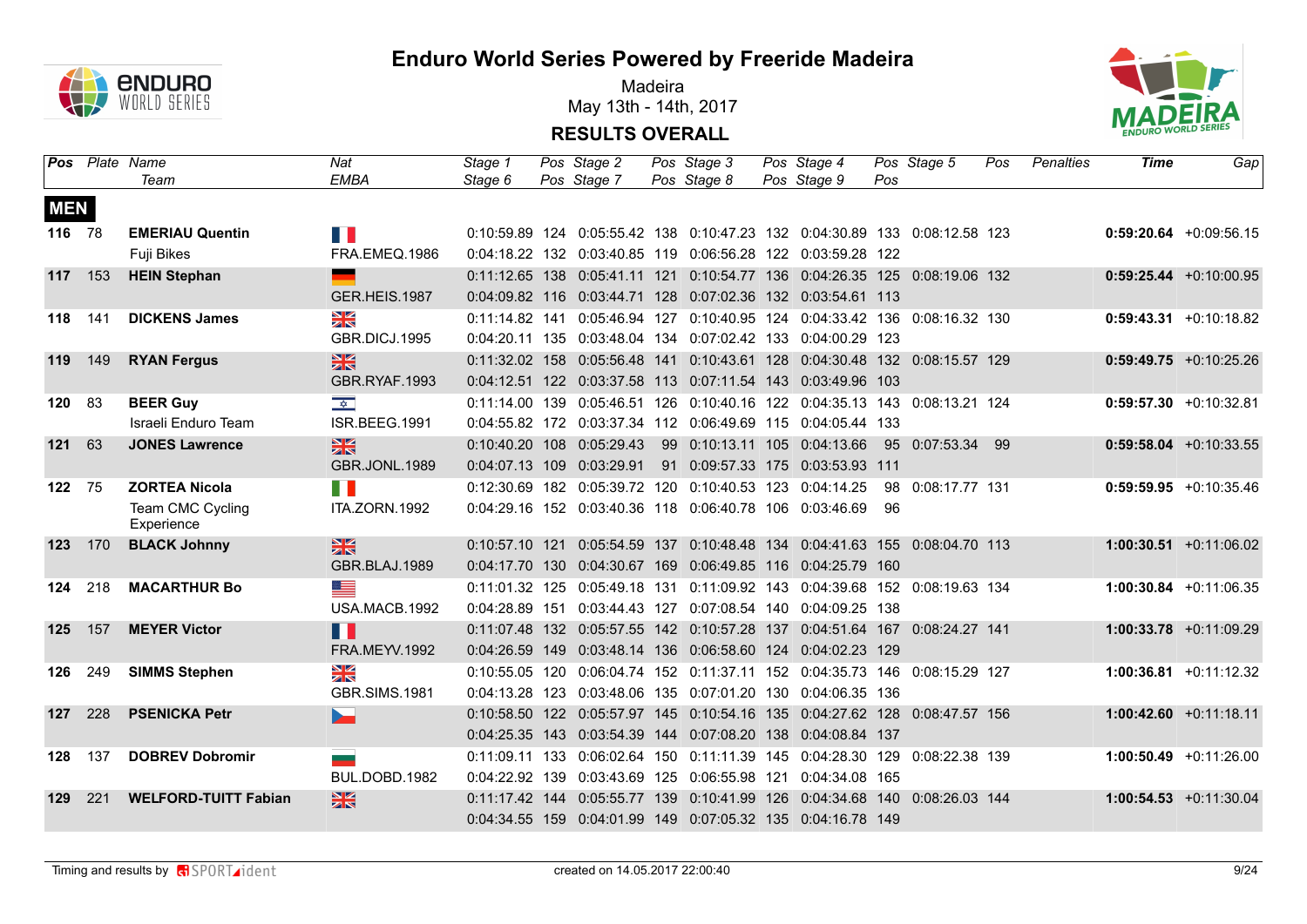

Madeira May 13th - 14th, 2017



|            |                | <b>Pos</b> Plate Name     | Nat                                  | Stage 1    | Pos Stage 2                  | Pos Stage 3   | Pos Stage 4                                                                        |     | Pos Stage 5 | Pos | Penalties | Time | Gap                      |
|------------|----------------|---------------------------|--------------------------------------|------------|------------------------------|---------------|------------------------------------------------------------------------------------|-----|-------------|-----|-----------|------|--------------------------|
|            |                | Team                      | <b>EMBA</b>                          | Stage 6    | Pos Stage 7                  | Pos Stage 8   | Pos Stage 9                                                                        | Pos |             |     |           |      |                          |
| <b>MEN</b> |                |                           |                                      |            |                              |               |                                                                                    |     |             |     |           |      |                          |
|            | 130 211        | <b>CORREIA Lino</b>       | $\langle \hat{\mathbf{Q}} \rangle$ . |            |                              |               | 0:11:10.68 136 0:05:48.87 129 0:11:30.62 151 0:04:36.54 147 0:08:28.43 147         |     |             |     |           |      | $1:00:57.35 +0:11:32.86$ |
|            |                |                           |                                      |            |                              |               | 0:04:26.02 147 0:03:50.21 139 0:06:59.91 127 0:04:06.07 135                        |     |             |     |           |      |                          |
|            | 131 224        | YANEZ GUTIERREZ Raul      | $\equiv$                             |            |                              |               | 0:11:29.59 155 0:05:39.56 119 0:11:40.05 156 0:04:46.25 161 0:08:19.28 133         |     |             |     |           |      | $1:00:59.43 +0:11:34.94$ |
|            |                |                           | ESP.YANR.1985                        |            |                              |               | 0:04:14.83 124 0:03:50.55 141 0:06:57.83 123 0:04:01.49 125                        |     |             |     |           |      |                          |
|            |                | 132 215 PANTLING Tobias   | $\frac{\Delta}{\Delta}$              |            |                              |               | 0:11:10.70 137 0:05:57.66 144 0:11:49.18 160 0:04:39.39 151 0:08:24.67 142         |     |             |     |           |      | $1:01:07.47 +0:11:42.98$ |
|            |                |                           |                                      |            |                              |               | 0:04:19.37 134 0:03:44.07 126 0:07:00.26 128 0:04:02.17 128                        |     |             |     |           |      |                          |
|            | 133 248        | <b>HOUNSELL Sam</b>       | $\frac{N}{N}$                        |            |                              |               | 0:11:23.96 150 0:06:07.00 153 0:11:12.41 146 0:04:35.59 145 0:08:19.71 135         |     |             |     |           |      | $1:01:24.07$ +0:11:59.58 |
|            |                |                           |                                      |            |                              |               | 0:04:25.78 145 0:03:50.49 140 0:07:12.25 144 0:04:16.88 150                        |     |             |     |           |      |                          |
|            |                | 134 126 KURTZ Cyrille     | T B                                  |            |                              |               | 0:11:29.49  154  0:05:53.48  135  0:14:14.93  183  0:04:10.28  84  0:08:07.39  116 |     |             |     |           |      | $1:01:58.21 +0:12:33.72$ |
|            |                |                           | FRA.KURC.1986                        |            |                              |               | 0:03:59.10  91  0:03:27.71  84  0:06:38.33  104  0:03:57.50  118                   |     |             |     |           |      |                          |
|            | <b>135</b> 124 | <b>BRU Kevin</b>          | H                                    |            |                              |               | 0:14:08.00 191 0:05:56.10 140 0:10:58.04 139 0:04:23.53 121 0:08:20.54 137         |     |             |     |           |      | $1:02:04.92 +0:12:40.43$ |
|            |                |                           | <b>FRA.BRUK.1995</b>                 |            |                              |               | 0:04:10.02 117 0:03:37.31 111 0:06:43.59 109 0:03:47.79 98                         |     |             |     |           |      |                          |
|            |                | 136 133 SEIFERT Ronny     |                                      |            |                              |               | 0:11:45.79 167 0:06:01.13 149 0:11:10.88 144 0:04:40.32 153 0:08:39.41 150         |     |             |     |           |      | $1:02:08.67$ +0:12:44.18 |
|            |                |                           | GER.SEIR.1984                        |            |                              |               | 0:04:27.65 150 0:03:49.47 138 0:07:23.98 149 0:04:10.04 142                        |     |             |     |           |      |                          |
|            | 137 112        | <b>CONNELL Joe</b>        | $\frac{N}{N}$                        | 0:10:01.30 | 61 0:05:39.33 117 0:09:28.06 |               | 61 0:11:36.73 193 0:07:33.08 66                                                    |     |             |     |           |      | $1:02:09.95$ +0:12:45.46 |
|            |                |                           | GBR.CONJ.1994                        | 0:03:55.09 |                              |               | 73  0:03:21.81  71  0:06:50.46  117  0:03:44.09  85                                |     |             |     |           |      |                          |
|            | 138 244        | <b>MÖLLER Jens</b>        | <u>e a</u>                           |            |                              |               | 0:11:19.89 145 0:06:30.08 166 0:12:05.62 164 0:04:29.10 131 0:08:38.14 149         |     |             |     |           |      | $1:02:20.63$ +0:12:56.14 |
|            |                |                           |                                      |            |                              |               | 0:04:30.44 154 0:03:37.23 109 0:07:05.13 134 0:04:05.00 132                        |     |             |     |           |      |                          |
|            | 139 222        | <b>BOTTI Tommaso</b>      | Ш                                    |            |                              |               | 0:11:19.94 146 0:06:03.57 151 0:11:41.09 158 0:04:45.98 160 0:08:50.15 160         |     |             |     |           |      | $1:02:31.78$ +0:13:07.29 |
|            |                |                           |                                      |            |                              |               | 0:04:31.15 155 0:04:04.57 155 0:07:10.46 142 0:04:04.87 131                        |     |             |     |           |      |                          |
|            | 140 220        | <b>CLAYTON Ben</b>        | $\frac{N}{N}$                        |            |                              |               | 0:11:38.53 162 0:06:10.66 155 0:11:19.79 149 0:04:40.50 154 0:08:48.47 157         |     |             |     |           |      | $1:02:33.29 +0:13:08.80$ |
|            |                |                           |                                      |            |                              |               | 0:04:25.23 142 0:04:04.41 153 0:07:06.34 136 0:04:19.36 153                        |     |             |     |           |      |                          |
| 141        | 239            | <b>FAESSLER Christoph</b> | B                                    |            |                              |               | 0:11:17.10 143 0:08:29.57 194 0:11:00.26 141 0:04:18.09 109 0:08:32.44 148         |     |             |     |           |      | $1:02:37.84$ +0:13:13.35 |
|            |                |                           |                                      |            |                              |               | 0:04:15.70 127 0:03:48.43 137 0:06:58.89 125 0:03:57.36 117                        |     |             |     |           |      |                          |
|            | 142 235        | <b>MACHADO João Vitor</b> | $\bullet$                            |            |                              |               | 0:11:45.68 166 0:06:32.21 169 0:10:45.20 129 0:04:38.09 150 0:08:48.87 158         |     |             |     |           |      | $1:02:50.05$ +0:13:25.56 |
|            |                |                           |                                      |            |                              |               | 0:04:25.42 144 0:03:42.24 120 0:08:14.39 164 0:03:57.95 119                        |     |             |     |           |      |                          |
|            | 143 238        | <b>SANCHEZ Jose</b>       | <b>BASE</b>                          |            |                              |               | 0:11:32.56 159 0:06:22.57 163 0:10:58.73 140 0:04:36.59 148 0:08:41.37 151         |     |             |     |           |      | $1:02:59.74$ +0:13:35.25 |
|            |                |                           |                                      |            |                              |               | 0:04:23.81 141 0:03:42.39 121 0:07:58.84 160 0:04:42.88 170                        |     |             |     |           |      |                          |
| 144 88     |                | <b>LEHIKOINEN Matti</b>   | ┶                                    | 0:10:08.78 | 65 0:05:11.40                | 61 0:09:06.78 | 41  0:04:00.76  58  0:07:19.60  34                                                 |     |             |     |           |      | $1:03:04.82 +0:13:40.33$ |
|            |                |                           | FIN.LEHM.1984                        |            | 0:03:47.95  48  0:03:14.78   |               | 48 0:06:14.31 61 0:14:00.46 175                                                    |     |             |     |           |      |                          |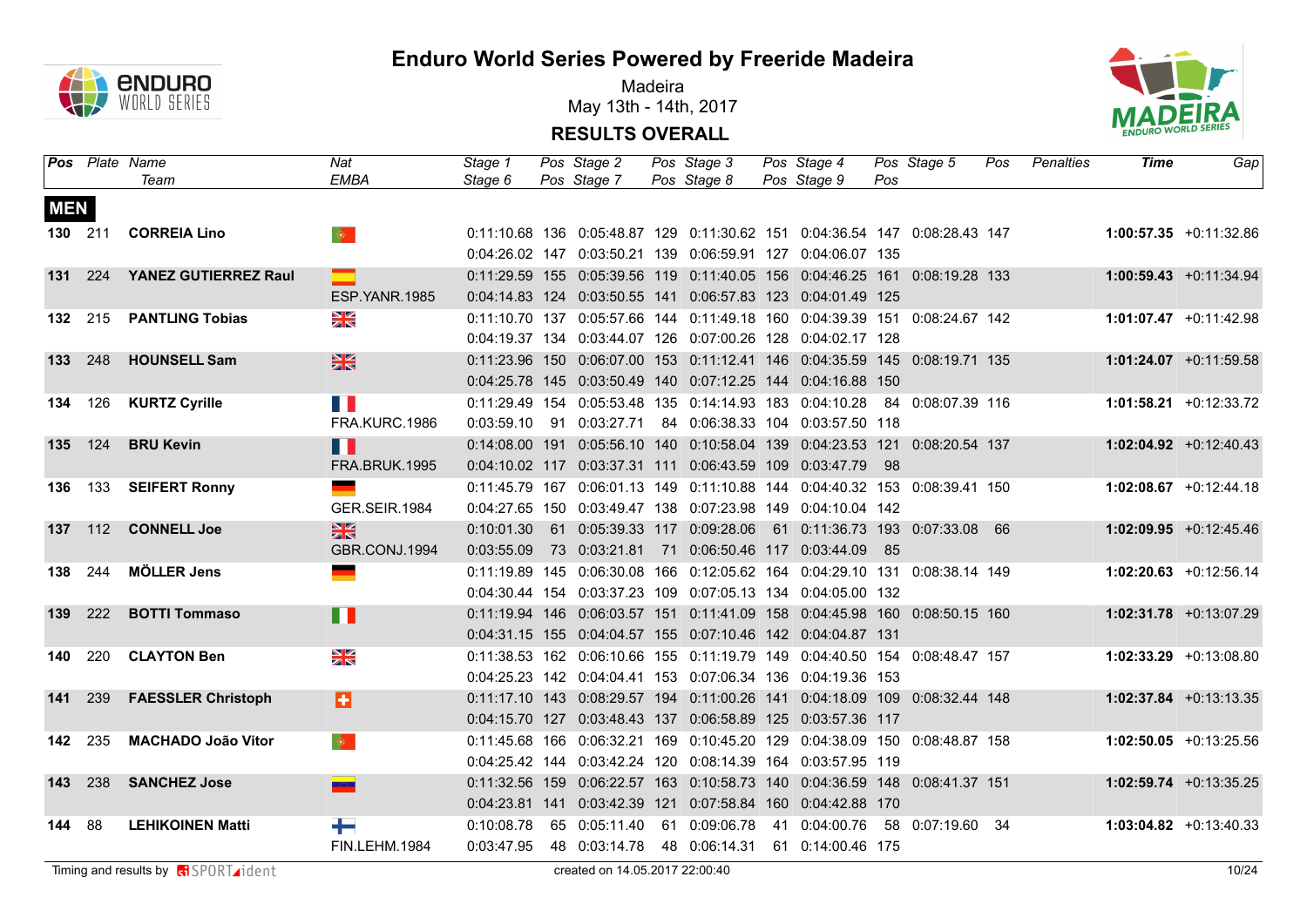

Madeira May 13th - 14th, 2017



|            |         | <b>Pos</b> Plate Name<br>Team                | Nat<br><b>EMBA</b> | Stage 1<br>Stage 6 | Pos Stage 2<br>Pos Stage 7 | Pos Stage 3<br>Pos Stage 8 | Pos Stage 4<br>Pos Stage 9                                                 | Pos | Pos Stage 5 | Pos | Penalties | Time | Gap                       |
|------------|---------|----------------------------------------------|--------------------|--------------------|----------------------------|----------------------------|----------------------------------------------------------------------------|-----|-------------|-----|-----------|------|---------------------------|
| <b>MEN</b> |         |                                              |                    |                    |                            |                            |                                                                            |     |             |     |           |      |                           |
|            | 145 243 | <b>KAUFMANN Patrick</b>                      | ▀                  |                    |                            |                            | 0:11:22.37 149 0:06:30.14 167 0:11:38.68 154 0:04:48.59 163 0:08:46.82 155 |     |             |     |           |      | $1:03:13.13 + 0:13:48.64$ |
|            |         |                                              |                    |                    |                            |                            | 0:04:32.33 157 0:04:04.09 152 0:07:20.74 148 0:04:09.37 139                |     |             |     |           |      |                           |
|            | 146 127 | <b>CARREYRON Florent</b>                     | T B                |                    |                            |                            | 0:11:33.06 160 0:06:22.32 162 0:11:37.32 153 0:04:34.95 141 0:08:28.21 146 |     |             |     |           |      | $1:03:34.17 + 0:14:09.68$ |
|            |         |                                              | FRA.CARF.1985      |                    |                            |                            | 0:04:35.70 161 0:03:47.18 130 0:08:33.43 169 0:04:02.00 126                |     |             |     |           |      |                           |
|            |         | 147 245 ALBAN Sven                           | ш.                 |                    |                            |                            | 0:11:54.79 172 0:06:20.30 160 0:11:19.25 148 0:05:01.22 173 0:08:46.43 154 |     |             |     |           |      | $1:03:34.64 + 0:14:10.15$ |
|            |         |                                              |                    |                    |                            |                            | 0:04:29.64 153 0:03:51.53 143 0:07:37.57 156 0:04:13.91 144                |     |             |     |           |      |                           |
|            | 148 247 | <b>MOSELEY Mat</b>                           | $\frac{N}{N}$      |                    |                            |                            | 0:11:51.43 169 0:06:21.13 161 0:11:40.50 157 0:04:50.93 166 0:08:56.13 164 |     |             |     |           |      | $1:03:47.37 +0:14:22.88$  |
|            |         |                                              |                    |                    |                            |                            | 0:04:22.94 140 0:03:54.91 145 0:07:29.11 154 0:04:20.29 154                |     |             |     |           |      |                           |
|            | 149 242 | <b>HEINZEMANN Simon</b>                      | ▀                  |                    |                            |                            | 0:11:14.55 140 0:06:35.86 173 0:12:19.69 167 0:04:55.50 168 0:08:55.94 163 |     |             |     |           |      | $1:04:08.62 +0:14:44.13$  |
|            |         |                                              |                    |                    |                            |                            | 0:04:35.63 160 0:04:11.28 159 0:07:18.15 146 0:04:02.02 127                |     |             |     |           |      |                           |
|            | 150 233 | <b>FERNANDES Luis</b>                        | $\bullet$          |                    |                            |                            | 0:11:20.66 148 0:06:01.03 148 0:12:00.30 163 0:05:02.94 174 0:08:42.35 152 |     |             |     |           |      | $1:04:33.02 +0:15:08.53$  |
|            |         |                                              |                    |                    |                            |                            | 0:04:21.67 136 0:03:45.49 129 0:08:50.41 170 0:04:28.17 163                |     |             |     |           |      |                           |
|            | 151 154 | <b>BANNEWITZ Sebastian</b>                   | <b>College</b>     |                    |                            |                            | 0:14:15.81 192 0:06:18.47 159 0:11:16.24 147 0:04:33.24 135 0:08:25.92 143 |     |             |     |           |      | $1:04:52.99$ +0:15:28.50  |
|            |         |                                              | GER.BANS.1996      |                    |                            |                            | 0:04:25.89 146 0:04:04.53 154 0:07:07.14 137 0:04:25.75 159                |     |             |     |           |      |                           |
|            |         | 152 240 AGUSTINI Roman                       | $\ddot{}$          |                    |                            |                            | 0:11:57.52 174 0:06:42.79 175 0:12:10.41 165 0:04:57.39 169 0:08:45.65 153 |     |             |     |           |      | $1:05:12.94 +0:15:48.45$  |
|            |         |                                              |                    |                    |                            |                            | 0:04:42.55 166 0:04:10.57 158 0:07:24.63 150 0:04:21.43 157                |     |             |     |           |      |                           |
|            | 153 227 | <b>BORQUE DEL CASTILLO</b><br><b>Eduardo</b> | ⊏                  |                    |                            |                            | 0:11:28.48 153 0:06:17.05 158 0:12:24.83 168 0:04:44.46 158 0:09:21.08 173 |     |             |     |           |      | $1:05:15.44 +0:15:50.95$  |
|            |         |                                              |                    |                    |                            |                            | 0:04:52.89 170 0:04:22.87 166 0:07:28.26 153 0:04:15.52 148                |     |             |     |           |      |                           |
|            |         | 154 217 ELSON Chris                          | $\frac{N}{N}$      |                    |                            |                            | 0:12:01.87 175 0:06:27.95 165 0:12:17.06 166 0:05:01.01 172 0:09:15.85 171 |     |             |     |           |      | $1:05:35.81 + 0:16:11.32$ |
|            |         |                                              |                    |                    |                            |                            | 0:04:41.86 165 0:04:03.24 151 0:07:19.92 147 0:04:27.05 161                |     |             |     |           |      |                           |
|            | 155 156 | <b>PIEPENSTOCK Patrick</b>                   | $\blacksquare$     |                    |                            |                            | 0:12:18.34 178 0:06:40.14 174 0:11:39.24 155 0:04:48.74 164 0:08:55.54 162 |     |             |     |           |      | 1:05:37.20 +0:16:12.71    |
|            |         |                                              | GER.PIEP.1986      |                    |                            |                            | 0:04:36.36 162 0:03:57.48 146 0:08:26.80 166 0:04:14.56 145                |     |             |     |           |      |                           |
|            | 156 223 | <b>MONTAGNER Alberto</b>                     | H.                 |                    |                            |                            | 0:12:13.47 177 0:07:03.12 181 0:12:25.87 169 0:04:33.46 137 0:09:00.90 166 |     |             |     |           |      | $1:05:51.12 +0:16:26.63$  |
|            |         |                                              | ITA.MONA.1991      |                    |                            |                            | 0:04:59.64 175 0:04:02.05 150 0:07:28.11 152 0:04:04.50 130                |     |             |     |           |      |                           |
|            |         | 157 252 COX Andrew                           | $\frac{N}{N}$      |                    |                            |                            | 0:11:31.93 157 0:05:59.85 146 0:11:51.86 162 0:05:00.96 171 0:08:57.16 165 |     |             |     |           |      | $1:05:53.55 + 0:16:29.06$ |
|            |         |                                              |                    |                    |                            |                            | 0:04:32.31 156 0:04:01.28 148 0:09:30.20 173 0:04:28.00 162                |     |             |     |           |      |                           |
| 158        | 250     | <b>LLEWELLYN Ben</b>                         | NK<br>ZK           |                    |                            |                            | 0:11:42.41 164 0:06:46.45 178 0:11:50.75 161 0:04:49.24 165 0:09:16.83 172 |     |             |     |           |      | $1:06:01.79 +0:16:37.30$  |
|            |         |                                              | GBR.LLEB.1985      |                    |                            |                            | 0:04:58.72 173 0:04:18.40 164 0:08:08.09 162 0:04:10.90 143                |     |             |     |           |      |                           |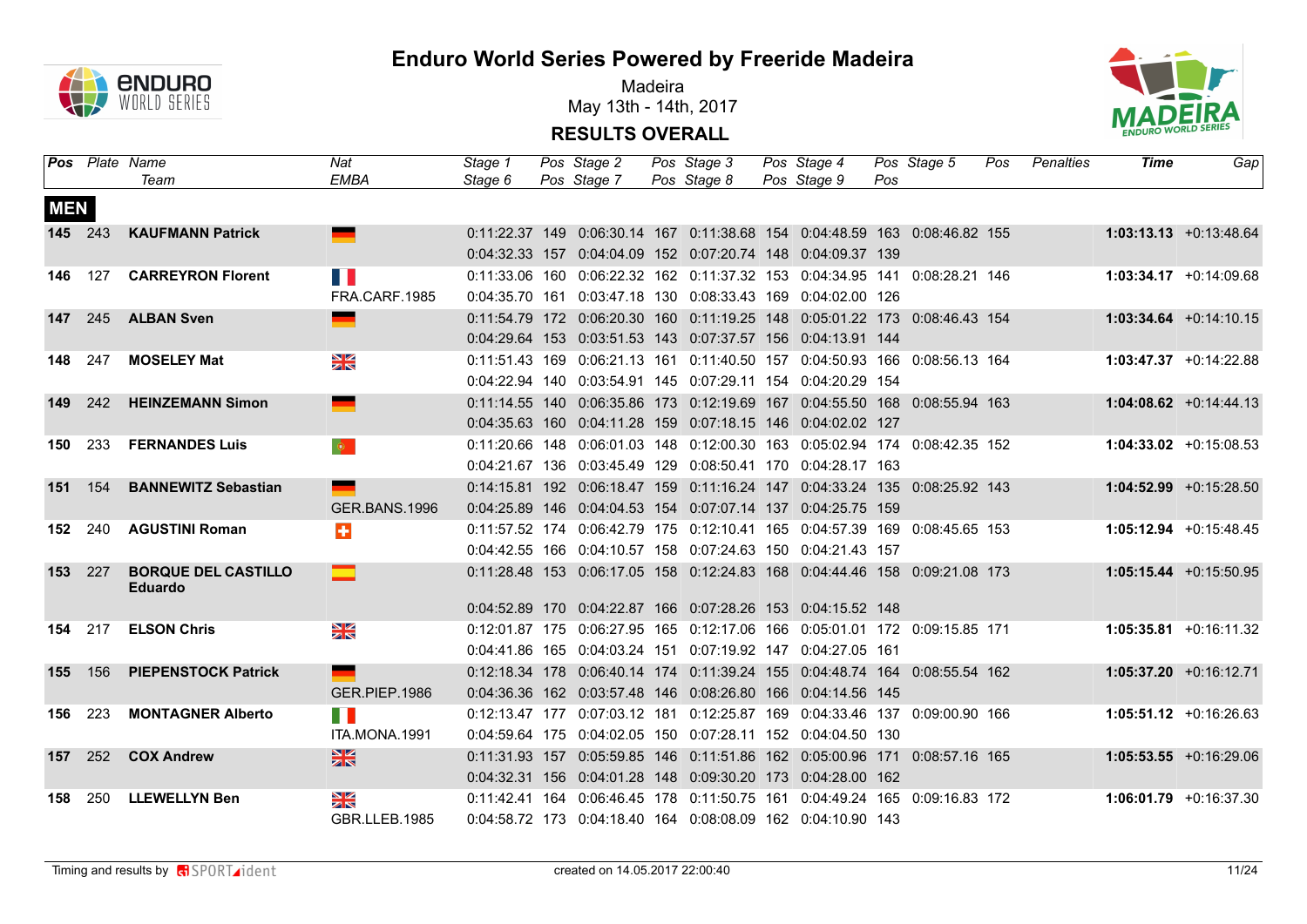

Madeira May 13th - 14th, 2017



|                |                | <b>Pos</b> Plate Name<br>Team | Nat<br><b>EMBA</b>      | Stage 1<br>Stage 6 | Pos Stage 2<br>Pos Stage 7 | Pos Stage 3<br>Pos Stage 8 | Pos Stage 4<br>Pos Stage 9                                                         | Pos | Pos Stage 5 | Pos | Penalties | Time | Gap                       |
|----------------|----------------|-------------------------------|-------------------------|--------------------|----------------------------|----------------------------|------------------------------------------------------------------------------------|-----|-------------|-----|-----------|------|---------------------------|
| <b>MEN</b>     |                |                               |                         |                    |                            |                            |                                                                                    |     |             |     |           |      |                           |
| <b>159</b> 79  |                | <b>AUSTERMUHLE lan</b>        | $\frac{N}{N}$           | 0:10:17.10         |                            |                            | 77  0:21:10.92  192  0:04:11.30  90  0:07:40.20  77                                |     |             |     |           |      | $1:06:02.14$ +0:16:37.65  |
|                |                | <b>Hope Factory Racing</b>    | <b>GBR.AUSI.1980</b>    | 0:03:56.04         | 80 0:03:26.81              |                            | 82 0:06:18.12 71 0:03:41.20 77                                                     |     |             |     |           |      |                           |
| 160 254        |                | <b>BRUHNS Matthew</b>         |                         |                    |                            |                            | 0:11:35.53 161 0:06:31.69 168 0:13:07.97 176 0:04:57.80 170 0:09:10.67 169         |     |             |     |           |      | $1:06:25.73 +0:17:01.24$  |
|                |                |                               |                         |                    |                            |                            | 0:04:38.32 164 0:04:12.07 160 0:07:49.76 158 0:04:21.92 158                        |     |             |     |           |      |                           |
|                |                | 161 241 VAN DEN BERG Ralph    | a                       |                    |                            |                            | 0:11:52.48 170 0:06:33.86 171 0:12:34.54 170 0:05:08.64 177 0:09:03.37 168         |     |             |     |           |      | $1:06:27.91 +0:17:03.42$  |
|                |                |                               |                         |                    |                            |                            | 0:04:44.70 167 0:04:13.25 162 0:07:41.94 157 0:04:35.13 167                        |     |             |     |           |      |                           |
|                | <b>162</b> 246 | <b>MACFARLANE Ramsay</b>      | N<br>X                  |                    |                            |                            | 0:12:04.52 176 0:06:45.73 176 0:13:00.63 174 0:05:03.56 175 0:09:13.33 170         |     |             |     |           |      | $1:07:03.70 +0:17:39.21$  |
|                |                |                               |                         |                    |                            |                            | 0:04:46.80 168 0:04:12.81 161 0:07:35.12 155 0:04:21.20 156                        |     |             |     |           |      |                           |
| 163 253        |                | <b>PRETTY James</b>           | 米亭                      |                    |                            |                            | 0:11:56.53 173 0:07:15.52 185 0:13:13.76 178 0:05:13.92 179 0:09:02.31 167         |     |             |     |           |      | $1:08:49.06$ +0:19:24.57  |
|                |                |                               |                         |                    |                            |                            | 0:04:53.47 171 0:04:18.65 165 0:08:08.13 163 0:04:46.77 171                        |     |             |     |           |      |                           |
|                | 164 163        | <b>OLIVEIRA Carlos</b>        | $\bullet$               |                    |                            |                            | 0:12:19.34 179 0:07:16.24 186 0:13:09.93 177 0:05:34.24 185 0:09:21.78 175         |     |             |     |           |      | $1:09:05.24 +0:19:40.75$  |
|                |                |                               | POR.OLIC.1985           |                    |                            |                            | 0:04:52.63 169 0:04:08.80 157 0:08:03.17 161 0:04:19.11 152                        |     |             |     |           |      |                           |
| <b>165</b> 167 |                | <b>HAERTSFELDER Daniel</b>    | <u>e a</u>              |                    |                            |                            | 0:12:23.18 180  0:06:54.42 180  0:12:46.79  173  0:05:33.60  184  0:09:54.83  177  |     |             |     |           |      | $1:09:43.06$ +0:20:18.57  |
|                |                |                               | GER.HAED.1987           |                    |                            |                            | 0:05:05.00 176 0:04:37.50 172 0:07:56.10 159 0:04:31.64 164                        |     |             |     |           |      |                           |
| 166 58         |                | <b>BRADSHAW Tom</b>           | ं श्रेह                 | 0:10:18.81         |                            |                            | 75  0:05:30.13  103  0:12:38.24  171  0:04:21.85  119  0:07:50.11  93              |     |             |     |           |      | $1:10:31.35 + 0:21:06.86$ |
|                |                |                               | NZL.BRAT.1993           |                    |                            |                            | 0:04:10.02 117 0:10:54.36 179 0:10:32.90 176 0:04:14.93 146                        |     |             |     |           |      |                           |
| 167 231        |                | <b>CORREIA Joao</b>           | $\bullet$               |                    |                            |                            | 0:12:28.73 181 0:06:51.78 179 0:13:05.15 175 0:05:37.52 186 0:09:21.63 174         |     |             |     |           |      | 1:10:49.93 +0:21:25.44    |
|                |                |                               |                         |                    |                            |                            | 0:04:59.36 174 0:04:26.63 168 0:09:24.70 171 0:04:34.43 166                        |     |             |     |           |      |                           |
| 168 85         |                | <b>YATOM Yonatan</b>          | $\frac{1}{\sqrt{2}}$    |                    | 0:18:08.45 196 0:05:20.56  |                            | 78  0:18:46.28  190  0:04:09.97  82  0:07:46.24  86                                |     |             |     |           |      | 1:11:37.75 +0:22:13.26    |
|                |                | Israeli Enduro Team           | ISR.YATY.1994           |                    | 0:04:02.72 102 0:03:18.42  |                            | 60  0:06:22.33  77  0:03:42.78  81                                                 |     |             |     |           |      |                           |
| 169            | 165            | <b>ALMEIDA Patrick</b>        | H                       |                    |                            |                            | 0:13:18.11 187  0:07:11.42  183  0:13:16.64  179  0:05:51.99  188  0:09:56.81  178 |     |             |     |           |      | $1:12:06.31 + 0:22:41.82$ |
|                |                |                               | FRA.ALMP.1989           |                    |                            |                            | 0:05:08.69 177 0:04:14.48 163 0:08:33.02 168 0:04:35.15 168                        |     |             |     |           |      |                           |
|                |                | 170 138 VAN DEN BOOGERT Kjell | $\equiv$                |                    |                            |                            | 0:10:36.83 104 0:06:16.45 157 0:20:34.10 191 0:04:42.26 156 0:08:15.30 128         |     |             |     |           |      | 1:13:19.28 +0:23:54.79    |
|                |                |                               | NED.VANK.1995           |                    |                            |                            | 0:04:26.12 148 0:05:50.37 177 0:08:19.81 165 0:04:18.04 151                        |     |             |     |           |      |                           |
|                | 171 732        | <b>HEWER James</b>            | $\frac{N}{N}$           |                    |                            |                            | 0:12:42.52 184 0:07:25.91 188 0:14:02.85 182 0:05:26.14 182 0:10:19.32 180         |     |             |     |           |      | 1:14:20.19 +0:24:55.70    |
|                |                |                               |                         |                    |                            |                            | 0:05:19.49 178 0:04:47.23 173 0:09:34.45 174 0:04:42.28 169                        |     |             |     |           |      |                           |
|                |                | 172 152 HORN Thomas           | $\frac{\sum x}{\sum x}$ |                    |                            |                            | 0:13:34.84 188 0:07:33.22 189 0:15:16.96 185 0:05:19.71 181 0:09:45.09 176         |     |             |     |           |      | $1:15:30.04$ +0:26:05.55  |
|                |                |                               | GBR.HORT.1984           |                    |                            |                            | 0:05:37.47 179 0:05:03.75 176 0:08:30.87 167 0:04:48.13 172                        |     |             |     |           |      |                           |
|                | 173 168        | <b>WRAGG Simon</b>            | $\frac{N}{N}$           |                    |                            |                            | 0:12:55.39 185 0:07:25.78 187 0:17:46.45 188 0:06:03.84 189 0:10:32.02 181         |     |             |     |           |      | $1:19:41.67 + 0:30:17.18$ |
|                |                |                               | <b>GBR.WRAS.1986</b>    |                    |                            |                            | 0:06:03.22 180 0:04:34.21 171 0:09:27.30 172 0:04:53.46 173                        |     |             |     |           |      |                           |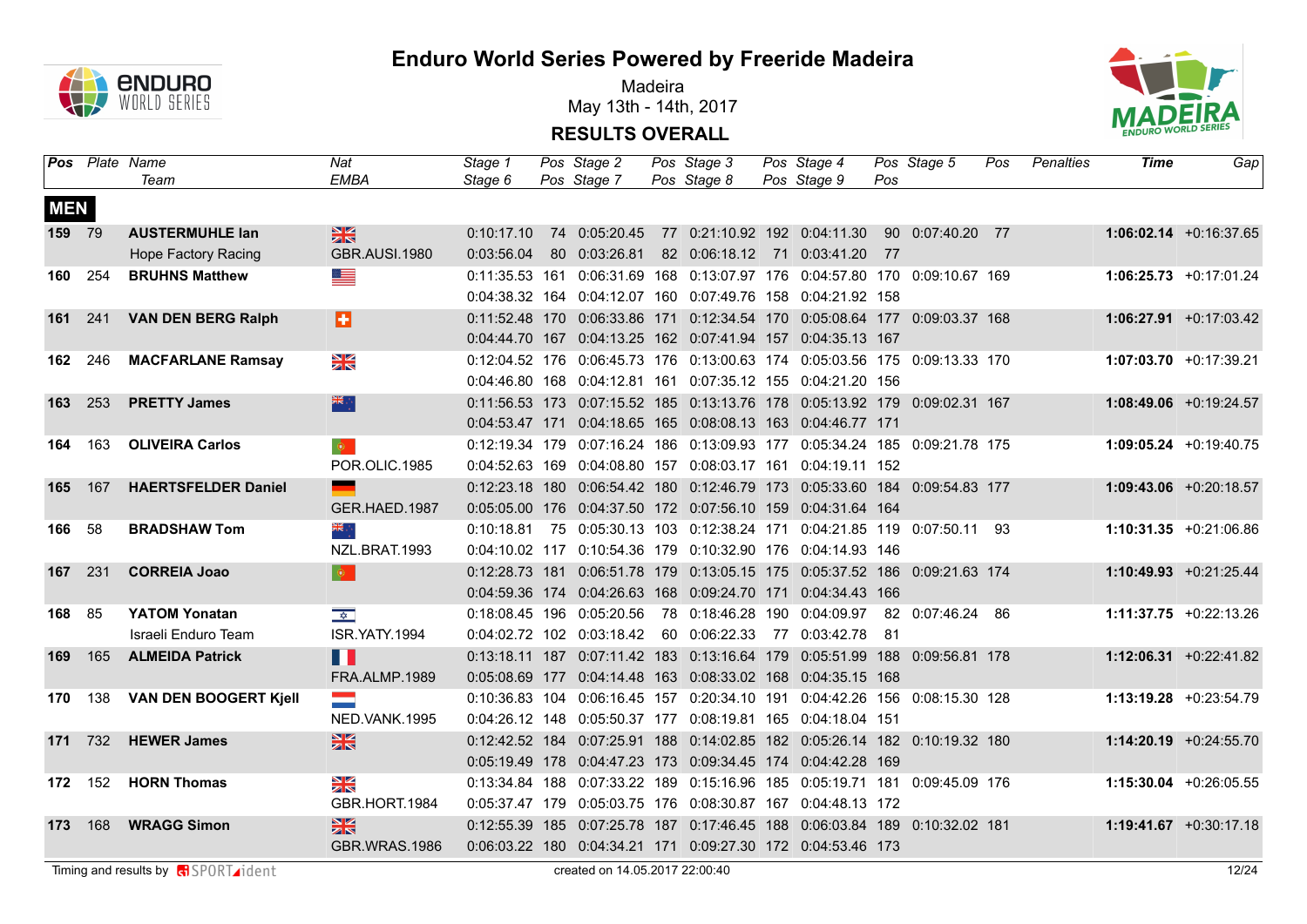

Madeira May 13th - 14th, 2017



**RESULTS OVERALL**

|                  |                | Pos Plate Name<br>Team                            | Nat<br><b>EMBA</b>             | Stage 1<br>Stage 6 | Pos Stage 2<br>Pos Stage 7    | Pos Stage 3<br>Pos Stage 8                                                 |     | Pos Stage 4<br>Pos Stage 9       | Pos | Pos Stage 5       | Pos | Penalties | Time | Gap                                                                     |
|------------------|----------------|---------------------------------------------------|--------------------------------|--------------------|-------------------------------|----------------------------------------------------------------------------|-----|----------------------------------|-----|-------------------|-----|-----------|------|-------------------------------------------------------------------------|
| <b>MEN</b>       |                |                                                   |                                |                    |                               |                                                                            |     |                                  |     |                   |     |           |      |                                                                         |
|                  | 174 207        | <b>ZUZARTE REIS João</b>                          | $\bullet$                      |                    |                               | 0:44:48.94 197 0:05:57.60 143 0:11:08.00 142 0:04:14.11 97 0:08:01.63 105  |     |                                  |     |                   |     |           |      | $1:32:00.16$ +0:42:35.67                                                |
|                  |                |                                                   | POR.ZUZJ.1991                  | 0:03:56.68         | 82 0:03:25.26                 | 78  0:06:39.85  105  0:03:48.09  100                                       |     |                                  |     |                   |     |           |      |                                                                         |
| 175 68           |                | <b>BRON Kilian</b>                                | H I                            |                    | 0:46:19.12 198 0:05:16.61     | 74 0:09:48.83                                                              |     |                                  |     |                   |     |           |      | 89  0:04:05.05  68  0:07:25.99  47  0:05:00.00  1:34:42.87  +0:45:18.38 |
|                  |                | <b>SUNN</b>                                       | FRA.BROK.1991                  | 0:03:48.53         | 51 0:03:12.20                 | 38 0:06:16.58                                                              |     | 66 0:03:29.96                    | 35  |                   |     |           |      |                                                                         |
| DNF <sub>9</sub> |                | <b>MELAMED Jesse</b>                              | $\blacktriangleright$          | 0:09:22.24         | 7 0:04:43.45                  | 5 0:08:27.28                                                               |     | 2 0:03:47.17                     |     | 4 0:06:58.43      | -3  |           |      |                                                                         |
|                  |                | Rocky Mountain Urge BP<br>Rally Team              | CAN.MELJ.1992                  | 0:03:36.46         |                               | 5 0:32:01.92 180 0:11:40.72 177                                            |     |                                  |     |                   |     |           |      |                                                                         |
| <b>DNF</b> 159   |                | <b>GALI Jean Baptiste</b>                         | H                              |                    |                               | 0:11:42.21 163 0:06:34.55 172 0:13:46.45 181 0:04:44.39 157 0:08:49.53 159 |     |                                  |     |                   |     |           |      |                                                                         |
|                  |                |                                                   | FRA.GALJ.1986                  | 0:06:34.72 181     |                               |                                                                            |     |                                  |     |                   |     |           |      |                                                                         |
| <b>DNF 49</b>    |                | <b>CASADEI Nicola</b>                             | H                              | 0:09:43.47         | 32 0:05:03.24                 | 43 0:09:34.78                                                              |     | 69 0:04:10.88                    |     | 87 0:07:22.48 40  |     |           |      |                                                                         |
|                  |                | Team CMC Cycling<br>Experience                    | ITA.CASN.1989                  |                    | 0:03:50.43  55  0:03:12.64    | 42 0:06:12.93                                                              | -59 |                                  |     |                   |     |           |      |                                                                         |
| <b>DNF</b> 135   |                | <b>MARFURT Silvan</b>                             | a                              | 0:10:22.01         |                               | 81  0:08:17.09  193  0:10:36.11  120  0:04:15.71  103  0:07:56.75  102     |     |                                  |     |                   |     |           |      |                                                                         |
|                  |                |                                                   | <b>SUI.MARS.1988</b>           |                    | 0:04:10.04 119 0:04:24.85 167 |                                                                            |     |                                  |     |                   |     |           |      |                                                                         |
|                  | <b>DNF</b> 212 | <b>SOUSA Rui</b>                                  | $\bullet$                      |                    | 0:10:44.71 112 0:05:15.75     | 71 0:09:48.19                                                              |     | 88 0:04:18.41 112 0:08:26.41 145 |     |                   |     |           |      |                                                                         |
|                  |                |                                                   |                                |                    | 0:04:32.44 158 0:04:49.51 174 |                                                                            |     |                                  |     |                   |     |           |      |                                                                         |
| <b>DNF 37</b>    |                | <b>VEZINA Mckay</b>                               | H                              | 0:10:00.11         | 58 0:04:53.53                 | 26  0:08:55.53  23  0:03:56.95  41  0:07:31.30  59                         |     |                                  |     |                   |     |           |      |                                                                         |
|                  |                | Giant Factory Off-Road Team                       | CAN.VEZM.1995                  | 0:03:52.88         | 62 0:05:02.89 175             |                                                                            |     |                                  |     |                   |     |           |      |                                                                         |
| <b>DNF 52</b>    |                | <b>JONES Charles</b>                              | $\frac{N}{N}$<br>GBR.JONC.1987 |                    |                               | 0:10:45.00 113 0:05:26.36 96 0:10:02.76 96 0:04:11.34                      |     |                                  |     | 92 0:07:54.24 100 |     |           |      |                                                                         |
| <b>DNF</b> 54    |                | <b>MYSIK Milan</b>                                |                                |                    |                               | 0:10:16.68 73 0:05:15.18 70 0:10:27.00 113 0:04:21.14 117                  |     |                                  |     |                   |     |           |      |                                                                         |
|                  |                |                                                   | CZE.MYSM.1993                  |                    |                               |                                                                            |     |                                  |     |                   |     |           |      |                                                                         |
| <b>DNF</b> 213   |                | <b>BARBOSA OLIVEIRA José</b><br>Carlos            | $\langle \mathbf{0} \rangle$   |                    |                               | 0:11:26.58 152 0:05:48.31 128 0:10:38.12 121 0:04:26.60 126                |     |                                  |     |                   |     |           |      |                                                                         |
| <b>DNF 225</b>   |                | <b>BENITEZ MARRERO</b><br><b>Enrique</b>          |                                |                    |                               | 0:11:42.57 165 0:06:32.29 170 0:11:21.88 150 0:04:45.59 159                |     |                                  |     |                   |     |           |      |                                                                         |
| <b>DNF</b> 236   |                | <b>LOPES Carlos</b>                               | $\langle \bullet \rangle$      |                    |                               | 0:12:58.23 186 0:07:07.97 182 0:14:24.29 184 0:05:06.21 176                |     |                                  |     |                   |     |           |      |                                                                         |
| <b>DNF 81</b>    |                | <b>PUGH Mattie</b><br>Forest of Dean Gravity Team | 噐<br>GBR.PUGM.1978             |                    |                               | 0:11:46.65 168 0:06:16.33 156 0:12:43.71 172 0:05:12.26 178                |     |                                  |     |                   |     |           |      |                                                                         |

Timing and results by **c**ondent and results by **condential created on 14.05.2017** 22:00:40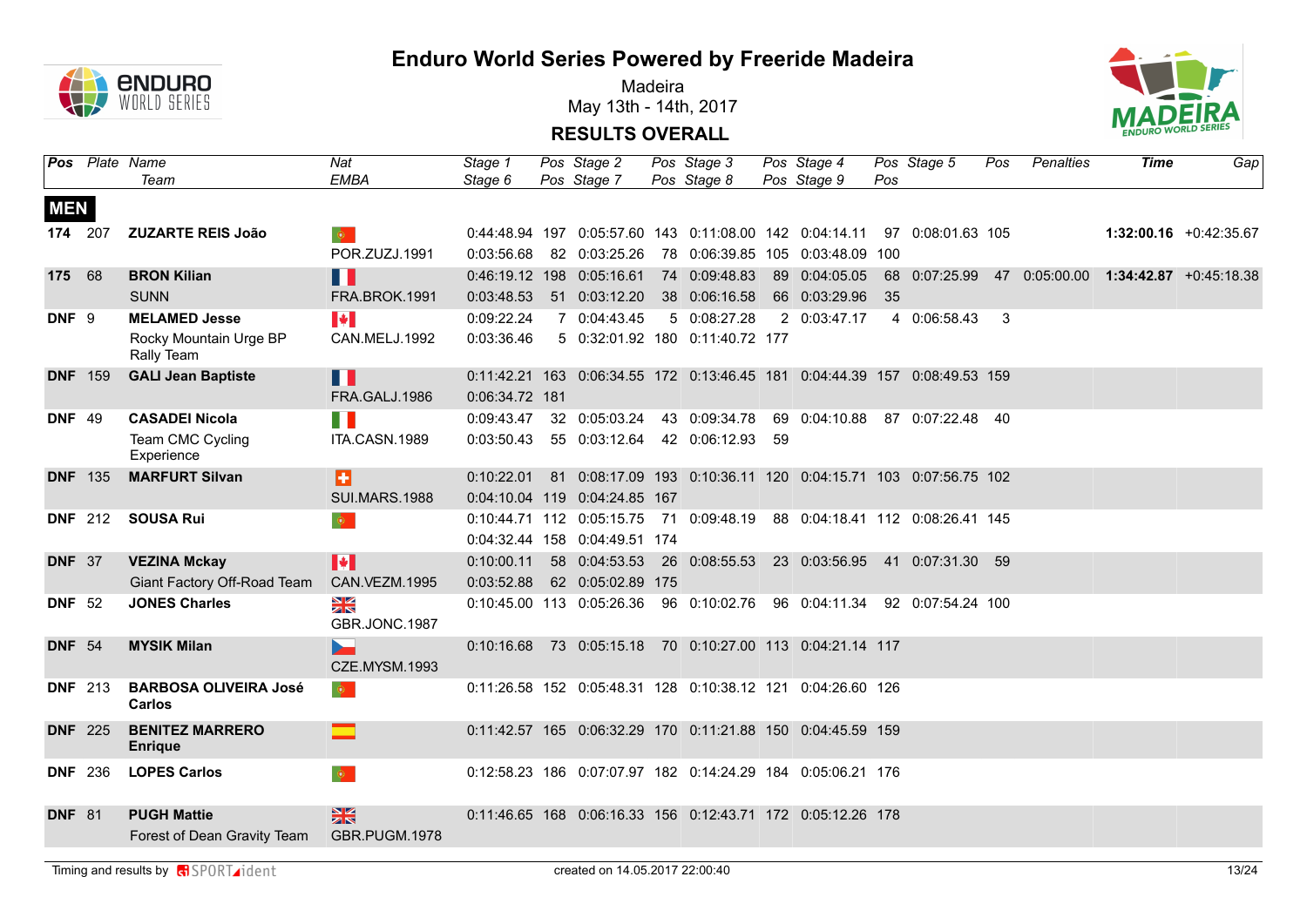



Madeira May 13th - 14th, 2017



|               |                | <b>Pos</b> Plate Name                                | Nat                                              | Stage 1        | Pos Stage 2                                                 | Pos Stage 3 | Pos Stage 4 | Pos Stage 5 | Pos | Penalties | Time | Gap |
|---------------|----------------|------------------------------------------------------|--------------------------------------------------|----------------|-------------------------------------------------------------|-------------|-------------|-------------|-----|-----------|------|-----|
|               |                | Team                                                 | <b>EMBA</b>                                      | Stage 6        | Pos Stage 7                                                 | Pos Stage 8 | Pos Stage 9 | Pos         |     |           |      |     |
| <b>MEN</b>    |                |                                                      |                                                  |                |                                                             |             |             |             |     |           |      |     |
|               | <b>DNF 237</b> | <b>GOMES Joao</b>                                    | $\langle \mathbf{Q} \rangle$ .                   |                | 0:13:42.82 189 0:08:08.42 191 0:13:20.15 180 0:05:16.62 180 |             |             |             |     |           |      |     |
|               | <b>DNF</b> 131 | <b>WEBER Balz</b>                                    | E<br><b>SUI.WEBB.1981</b>                        |                | 0:11:03.00 129 0:06:45.87 177 0:10:57.29 138 0:05:28.82 183 |             |             |             |     |           |      |     |
|               | <b>DNF</b> 169 | <b>MAKIN Tom</b>                                     | $\frac{N}{N}$<br>GBR.MAKT.1983                   |                | 0:11:54.04 171 0:07:15.08 184 0:16:00.86 186 0:05:49.50 187 |             |             |             |     |           |      |     |
|               |                | DNF 226 GUITIAN IGLESIAS Jorge                       |                                                  |                | 0:13:58.95 190 0:08:53.08 195 0:18:10.61 189 0:06:14.81 190 |             |             |             |     |           |      |     |
|               |                |                                                      |                                                  |                |                                                             |             |             |             |     |           |      |     |
|               |                | DNF 164 SALZA Marco                                  | n n<br>ITA.SALM.1985                             |                | 0:14:26.16 193 0:08:14.99 192 0:24:23.47 193 0:07:39.81 191 |             |             |             |     |           |      |     |
|               |                | DNF 166 CHÁVEZ NIEMELÄ Aleksis                       | ÷<br>FIN.CHAA.1987                               |                | 0:14:28.17 194 0:07:58.39 190 0:17:32.96 187 0:07:54.17 192 |             |             |             |     |           |      |     |
| <b>DNF 24</b> |                | <b>BORGES Jose</b><br>BH-Miranda Racing Team         | $\langle \mathbf{\Phi} \rangle$<br>POR.BORJ.1990 | 0:09:44.75     | 0:04:43.13                                                  | 0:08:44.60  | 0:28:03.88  |             |     |           |      |     |
| <b>DNF 76</b> |                | <b>PESENTI Marcello</b><br>Team Airoh Ion Santa Cruz | . .<br>ITA.PESM.1994                             |                | 0:09:47.96 37 0:05:05.04 48                                 |             |             |             |     |           |      |     |
|               |                | DNF 214 WHILES Nikki                                 | $\frac{\sum x}{\sum x}$                          |                | 0:10:21.41 79 0:05:34.97 108                                |             |             |             |     |           |      |     |
|               | <b>DNF</b> 205 | <b>PARDAL Miguel</b>                                 | $\mid \bullet \mid$<br>POR.PARM.1986             | 0:10:59.48 123 |                                                             |             |             |             |     |           |      |     |
| <b>DNF 72</b> |                | <b>D'AROMA Giovanni</b><br>BF Rifar Mondraker Team   | <b>TABLE</b><br>ITA.DARG.1993                    | 0:11:16.67 142 |                                                             |             |             |             |     |           |      |     |
|               | <b>DNF</b> 230 | <b>LOUREIRO Claudio</b>                              | $\bullet$                                        | 0:14:31.77 195 |                                                             |             |             |             |     |           |      |     |
|               |                |                                                      |                                                  |                |                                                             |             |             |             |     |           |      |     |
| <b>DNF 64</b> |                | <b>KERLY Ed</b><br><b>Fuji Bikes</b>                 | 养生<br>NZL.KERE.1982                              |                |                                                             |             |             |             |     |           |      |     |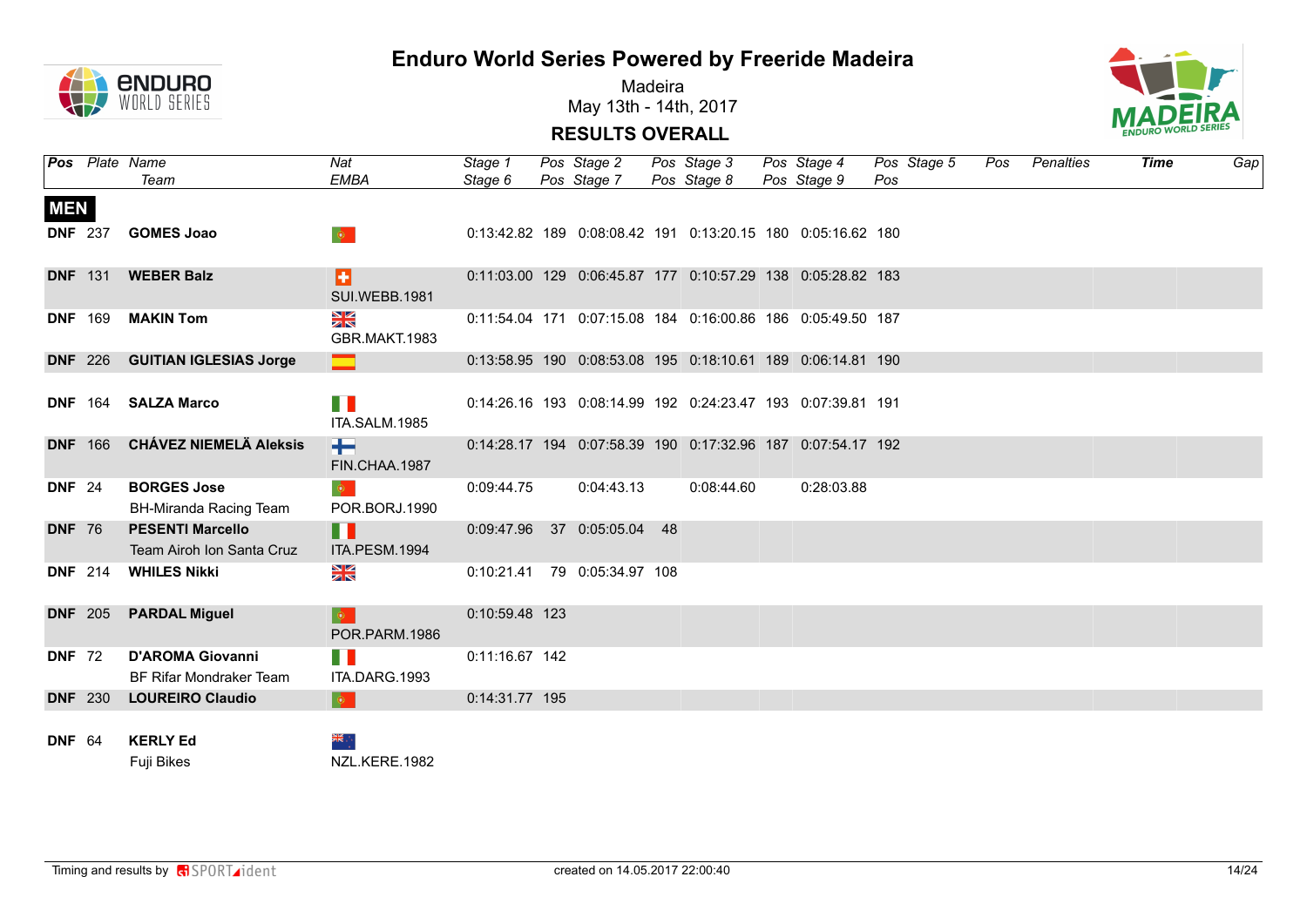

Madeira May 13th - 14th, 2017



**RESULTS OVERALL**

|                | <b>Pos</b> Plate Name | Team                               | Nat<br><b>EMBA</b>    | Stage 1<br>Stage 6 | Pos Stage 2<br>Pos Stage 7 | Pos Stage 3<br>Pos Stage 8 |              | Pos Stage 4<br>Pos Stage 9 | Pos            | Pos Stage 5      | Pos            | Penalties | Time       | Gap                       |
|----------------|-----------------------|------------------------------------|-----------------------|--------------------|----------------------------|----------------------------|--------------|----------------------------|----------------|------------------|----------------|-----------|------------|---------------------------|
|                |                       | MEN   Master 40+                   |                       |                    |                            |                            |              |                            |                |                  |                |           |            |                           |
| $\mathbf{1}$   | 701                   | <b>AMOUR Karim</b>                 | Ш                     | 0:10:11.98         | 1 0:05:16.94               | 1 0:09:31.57               | $\mathbf{1}$ | 0:04:03.65                 |                | 1 0:07:39.51     | $\perp$        |           | 0:53:59.59 |                           |
|                |                       | <b>BH-Miranda Racing Team</b>      | FRA.AMOK.1975         | 0:03:55.98         | 1 0:03:19.75               | 1 0:06:21.21               |              | 1 0:03:39.00               | $\overline{2}$ |                  |                |           |            |                           |
| $\mathbf{2}$   | 702                   | <b>PAGE Nigel</b>                  | $\frac{N}{N}$         | 0:10:38.89         | 3 0:05:48.69               | 5 0:09:47.28               |              | 2 0:04:05.85               |                | 2 0:07:57.47     | 2              |           |            | $0:55:58.35 + 0:01:58.76$ |
|                |                       | <b>Chain Reaction Cycles Mavic</b> | GBR.PAGN.1972         | 0:04:04.54         | 4 0:03:25.68               | 2 0:06:32.11               |              | 3 0:03:37.84               | $\mathbf{1}$   |                  |                |           |            |                           |
| $\mathbf{3}$   | 703                   | <b>BRODERICK Michael</b>           | ≣                     | 0:10:36.60         | 2 0:05:38.11               | 3 0:10:04.85               |              | 4 0:04:13.95               |                | 4 0:08:02.92     | 3              |           |            | $0:56:42.01$ +0:02:42.42  |
|                |                       |                                    | USA.BROM.1973         | 0:04:03.49         | 3 0:03:40.15               | 5 0:06:29.84               |              | 2 0:03:52.10               | $\overline{7}$ |                  |                |           |            |                           |
| 4              | 721                   | <b>LEONHARDT Tobias</b>            |                       | 0:10:54.39         | 5 0:05:37.09               | 2 0:10:07.97               |              | 6 0:04:12.84               |                | 3 0:08:10.15     | 6              |           |            | $0:57:06.83$ +0:03:07.24  |
|                |                       |                                    | GER.LEOT.1973         | 0:04:01.87         | 2 0:03:37.45               | 4 0:06:34.67               |              | 4 0:03:50.40               | 4              |                  |                |           |            |                           |
| $5\phantom{1}$ | 705                   | <b>GREENWOOD Dan</b>               | $\frac{N}{N}$         | 0:10:48.35         | 4 0:05:43.09               | 4 0:09:55.12               |              | 3 0:04:16.87               |                | 5 0:08:07.76     | 5              |           |            | $0:57:22.14$ +0:03:22.55  |
|                |                       |                                    | GBR.GRED.1975         | 0:04:09.25         | 5 0:03:45.02               | 11 0:06:46.21              |              | 6 0:03:50.47               | $\overline{5}$ |                  |                |           |            |                           |
| 6              | 704                   | <b>CIZINSKY Milan</b>              | <b>Septiment</b>      | 0:11:02.80         | 8 0:05:55.68               | 8 0:10:05.93               |              | 5 0:04:21.59               |                | 6 0:08:28.96     | 11             |           |            | $0:58:34.94 +0:04:35.35$  |
|                |                       |                                    | CZE.CIZM.1974         | 0:04:18.16         | 9 0:03:42.64               | 8 0:06:47.50               |              | 7 0:03:51.68               | 6              |                  |                |           |            |                           |
| $\overline{7}$ | 765                   | <b>TITLEY Andrew</b>               | 黑                     | 0:11:30.08         | 13 0:06:13.46              | 15 0:10:22.12              |              | 7 0:04:31.59               |                | 10 0:08:18.90    | 7              |           |            | $0:59:12.96$ +0:05:13.37  |
|                |                       |                                    |                       | 0:04:13.47         | 6 0:03:32.50               | 3 0:06:45.09               |              | 5 0:03:45.75               | 3              |                  |                |           |            |                           |
| 8              | 709                   | <b>REPKIN Dimitri</b>              | $\frac{1}{\sqrt{2}}$  | 0:10:54.42         | 6 0:05:57.39               | 10 0:10:29.36              |              | 8 0:04:36.29               |                | 12 0:08:24.68    | 9              |           |            | $0:59:35.86$ +0:05:36.27  |
|                |                       | Israeli Enduro Team                | ISR.REPD.1977         | 0:04:22.37         | 10 0:03:41.20              | 7 0:07:07.30               |              | 10 0:04:02.85              | 9              |                  |                |           |            |                           |
| 9              | 714                   | <b>JACOB John</b>                  | 米辛                    | 0:11:00.60         | 7 0:05:49.87               | 7 0:10:56.01               |              | 14 0:04:25.50              |                | 7 0:08:07.58     | $\overline{4}$ |           |            | $0:59:36.62$ +0:05:37.03  |
|                |                       |                                    | NZL.JACJ.1968         | 0:04:33.80         | 14 0:03:41.10              | 6 0:06:54.11               |              | 9 0:04:08.05               | 12             |                  |                |           |            |                           |
| 10             | 710                   | <b>ISRAELI Amnon</b>               | $\frac{1}{\sqrt{2}}$  | 0:11:10.65         | 10 0:05:49.01              | 6 0:10:36.30               |              | 9 0:04:44.00               |                | 14 0:08:22.07    | 8              |           |            | 1:00:59.16 +0:06:59.57    |
|                |                       | Israeli Enduro Team                | <b>ISR.ISRA.1973</b>  | 0:05:42.57         | 44 0:03:44.78              | 10 0:06:52.00              |              | 8 0:03:57.78               | 8              |                  |                |           |            |                           |
| 11             | 715                   | <b>WALLINGTON Barrie</b>           | 深心                    | 0:11:26.30         | 11 0:06:07.65              | 13 0:10:40.35              |              | 10 0:04:30.30              |                | 9 0:08:31.68 12  |                |           |            | $1:01:22.43 +0:07:22.84$  |
|                |                       |                                    | NZL.WALB.1967         | 0:04:37.66         | 15 0:03:53.81              | 12 0:07:22.09              |              | 13 0:04:12.59              | 15             |                  |                |           |            |                           |
| 12             | 720                   | <b>MCNEIL John</b>                 | NK<br>ZK              | 0:11:33.26         | 14 0:06:10.27              | 14 0:10:45.37              |              | 13 0:04:38.75              |                | 13 0:08:35.47 14 |                |           |            | 1:01:42.89 +0:07:43.30    |
|                |                       |                                    | GBR.MCNJ.1969         | 0:04:33.16         | 12 0:03:55.45              | 13 0:07:13.21              |              | 12 0:04:17.95              | 19             |                  |                |           |            |                           |
| 13             | 717                   | <b>WARD Joe</b>                    | ╻╻                    | 0:11:40.99         | 17 0:06:17.04              | 16 0:10:42.81              |              | 12 0:04:32.27              | 11             | 0:08:55.43 16    |                |           |            | 1:02:29.30 +0:08:29.71    |
|                |                       |                                    | IRL.WARJ.1971         | 0:04:33.25         | 13 0:03:59.64              | 15 0:07:35.20              |              | 15 0:04:12.67              | 16             |                  |                |           |            |                           |
| 14             | 706                   | <b>KROEGER Shane</b>               | $\blacktriangleright$ | 0:11:05.89         | 9 0:05:55.86               | 9 0:13:04.95               |              | 28 0:04:45.04              |                | 15 0:08:26.62 10 |                |           |            | $1:02:36.53$ +0:08:36.94  |
|                |                       |                                    | CAN.KROS.1976         | 0:04:16.65         | 8 0:03:42.65               | 9 0:07:11.13               |              | 11 0:04:07.74              | 10             |                  |                |           |            |                           |
| 15             | 716                   | <b>SCOTT Darren</b>                | 黑                     | 0:11:34.63         | 15 0:05:57.76              | 11 0:10:41.63              |              | 11 0:04:27.62              |                | 8 0:08:31.91 13  |                |           |            | $1:04:14.06 + 0:10:14.47$ |
|                |                       |                                    | GBR.SCOD.1971         | 0:04:16.48         | 7 0:04:25.62               | 29 0:08:01.63              |              | 25 0:06:16.78              | 50             |                  |                |           |            |                           |

Timing and results by **c**ontrollering the CHS of the CHS of the CHS of the CHS of the CHS of the CHS of the CHS of the CHS of the CHS of the CHS of the CHS of the CHS of the CHS of the CHS of the CHS of the CHS of the CHS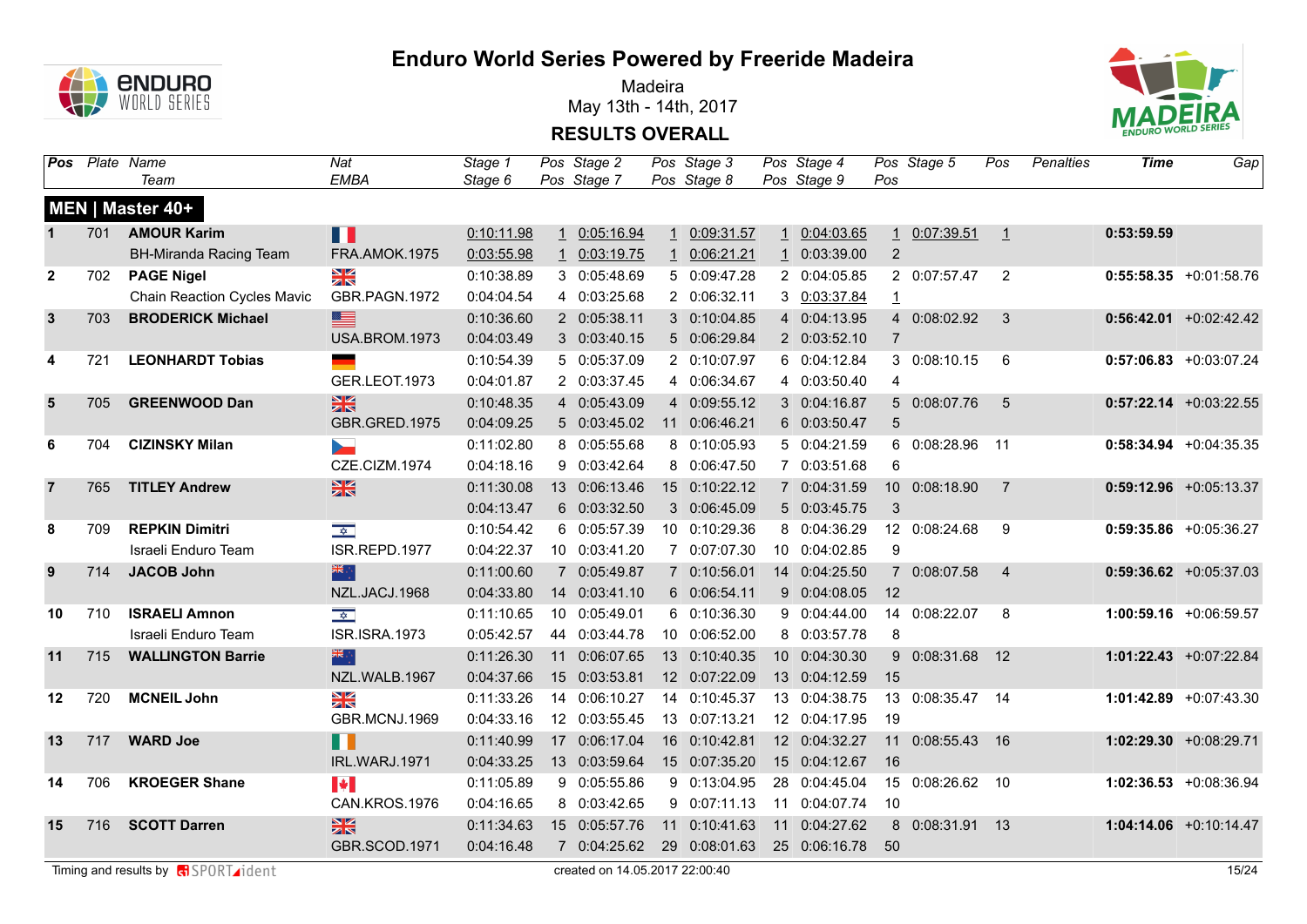

Madeira May 13th - 14th, 2017



|    |     | <b>Pos</b> Plate Name<br>Team | Nat<br><b>EMBA</b>           | Stage 1<br>Stage 6       | Pos Stage 2<br>Pos Stage 7     | Pos Stage 3<br>Pos Stage 8     | Pos Stage 4<br>Pos Stage 9     | Pos             | Pos Stage 5      | Pos | Penalties | Time | Gap                       |
|----|-----|-------------------------------|------------------------------|--------------------------|--------------------------------|--------------------------------|--------------------------------|-----------------|------------------|-----|-----------|------|---------------------------|
|    |     | MEN   Master 40+              |                              |                          |                                |                                |                                |                 |                  |     |           |      |                           |
| 16 | 730 | <b>WILLIAMS Austin</b>        | XK                           | 0:12:23.56               | 26 0:06:38.45                  | 19 0:11:41.25                  | 16 0:04:56.63                  |                 | 18 0:09:11.28 24 |     |           |      | $1:05:28.07$ +0:11:28.48  |
|    |     |                               | GBR.WILA.1971                | 0:04:41.23               | 18 0:03:56.83                  | 14 0:07:45.46                  | 18 0:04:13.38                  | 18              |                  |     |           |      |                           |
| 17 | 761 | <b>BOULIANNE Martin</b>       | H                            | 0:12:04.91               | 21 0:06:54.98                  | 29 0:11:39.27                  | 15 0:04:57.74                  |                 | 20 0:09:07.19 20 |     |           |      | $1:05:30.80 +0:11:31.21$  |
|    |     |                               |                              | 0:04:32.60               | 11 0:04:11.60                  | 20 0:07:50.52                  | 22 0:04:11.99                  | 13              |                  |     |           |      |                           |
| 18 | 749 | <b>SALGUEIRO José</b>         | $\langle \bullet \rangle$    | 0:11:58.90               | 19 0:06:42.89                  | 22 0:11:59.98                  | 18 0:04:58.81                  |                 | 21 0:08:55.99 17 |     |           |      | $1:05:48.80 +0:11:49.21$  |
|    |     |                               |                              | 0:04:49.20               | 21 0:04:09.36                  | 18 0:07:52.76                  | 23 0:04:20.91                  | 21              |                  |     |           |      |                           |
| 19 | 711 | <b>PIRES Armando</b>          | $\overline{\bullet}$         | 0:12:00.48               | 20 0:06:27.71                  | 18 0:12:21.80                  | 21 0:04:52.83                  |                 | 17 0:09:17.59 26 |     |           |      | $1:06:01.96$ +0:12:02.37  |
|    |     |                               | BRA.PIRA.1974                | 0:04:54.32               | 25 0:04:05.21                  | 16 0:07:43.47                  | 17 0:04:18.55                  | $\overline{20}$ |                  |     |           |      |                           |
| 20 | 744 | <b>CORREIA Vasco</b>          | $\langle \mathbf{0} \rangle$ | 0:12:08.18               | 22 0:06:40.89                  | 21 0:12:07.41                  | 19 0:05:02.24                  |                 | 22 0:09:11.06 23 |     |           |      | $1:06:08.47 +0:12:08.88$  |
|    |     |                               |                              | 0:05:06.96               | 32 0:04:10.40                  | 19 0:07:33.49                  | 14 0:04:07.84                  | $-11$           |                  |     |           |      |                           |
| 21 | 743 | <b>MELO Luís</b>              | $\bullet$                    | 0:12:29.73               | 28 0:06:44.51                  | 24 0:11:57.71                  | 17 0:04:57.40                  | 19              | 0:09:04.06 19    |     |           |      | $1:06:09.81 + 0:12:10.22$ |
|    |     |                               |                              | 0:04:40.83               | 17 0:04:06.71                  | 17 0:07:47.74                  | 20 0:04:21.12 22               |                 |                  |     |           |      |                           |
| 22 | 762 | <b>MACKINTOSH James</b>       | ्<br>∗                       | 0:12:46.72               | 34 0:06:50.11                  | 26 0:12:08.56                  | 20 0:04:50.01                  |                 | 16 0:08:45.23 15 |     |           |      | $1:06:11.07 +0:12:11.48$  |
|    |     |                               |                              | 0:04:42.86               | 19 0:04:13.08                  | 23 0:07:41.17                  | 16 0:04:13.33                  | 17              |                  |     |           |      |                           |
| 23 | 713 | <b>SHEPPARD Gareth</b>        | $\frac{N}{N}$                | 0:11:40.48               | 16 0:06:25.49                  | 17 0:12:40.19                  | 24 0:05:14.04                  |                 | 26 0:09:22.88 28 |     |           |      | $1:07:45.10 + 0:13:45.51$ |
|    |     | Forest of Dean Gravity Team   | GBR.SHEG.1977                | 0:05:10.54               | 34 0:04:33.43                  | 34 0:08:12.62                  | 29 0:04:25.43                  | 25              |                  |     |           |      |                           |
| 24 | 763 | <b>TJ WALKER</b>              | $\blacktriangleright$        | 0:11:56.57               | 18 0:06:38.63                  | 20 0:12:26.02                  | 22 0:05:41.07                  |                 | 38 0:08:59.54 18 |     |           |      | $1:08:04.29$ +0:14:04.70  |
|    | 724 | <b>ABATE Emmanuel</b>         |                              | 0:04:43.41<br>0:12:38.77 | 20 0:04:23.54<br>30 0:07:11.72 | 26 0:08:26.63<br>32 0:12:30.05 | 36 0:04:48.88<br>23 0:05:02.38 | 38              | 23 0:09:56.85 37 |     |           |      | $1:08:08.18$ +0:14:08.59  |
| 25 |     |                               | m<br>FRA.ABAE.1969           | 0:04:37.73               | 16 0:04:11.96                  | 22 0:07:46.33                  | 19 0:04:12.39                  | 14              |                  |     |           |      |                           |
| 26 | 727 | <b>JAGGY Raphael</b>          | ÷                            | 0:12:49.73               | 36 0:06:49.14                  | 25 0:13:12.21                  | 31 0:05:18.11                  |                 | 27 0:09:33.87 30 |     |           |      | 1:09:38.84 +0:15:39.25    |
|    |     |                               | <b>SUI.JAGR.1971</b>         | 0:05:05.72               | 30 0:04:20.58                  | 25 0:08:05.60                  | 26 0:04:23.88                  | 24              |                  |     |           |      |                           |
| 27 | 759 | <b>LESCUYER Bertrand</b>      | H                            | 0:12:56.88               | 38 0:07:03.61                  | 30 0:13:36.06                  | 37 0:05:09.64                  |                 | 25 0:09:10.27 22 |     |           |      | $1:09:43.47 +0:15:43.88$  |
|    |     |                               | FRA.LESB.1963                | 0:04:53.52               | 24 0:04:23.72                  | 27 0:07:52.76                  | 23 0:04:37.01                  | 28              |                  |     |           |      |                           |
| 28 | 752 | <b>SOUSA Davide</b>           | $\langle \mathbf{0} \rangle$ | 0:12:15.82               | 24 0:06:44.30                  | 23 0:12:42.71                  | 25 0:05:34.48                  |                 | 34 0:09:27.39 29 |     |           |      | $1:09:52.50 +0:15:52.91$  |
|    |     |                               |                              | 0:05:05.72               | 30 0:05:03.36                  | 43 0:08:19.73                  | 32 0:04:38.99                  | 30              |                  |     |           |      |                           |
| 29 | 736 | <b>PARENZI Massimo</b>        | Ш                            | 0:12:41.40               | 32 0:07:12.18                  | 34 0:13:14.76                  | 33 0:05:25.33                  | 30 <sup>°</sup> | 0:09:36.45 32    |     |           |      | $1:09:57.71 + 0:15:58.12$ |
|    |     |                               | ITA.PARM.1970                | 0:05:23.16               | 39 0:04:11.69                  | 21 0:07:49.77                  | 21 0:04:22.97                  | 23              |                  |     |           |      |                           |
| 30 | 747 | <b>ZACARIAS Miguel</b>        | $\langle \bullet \rangle$    | 0:12:18.49               | 25 0:07:19.28                  | 36 0:13:06.91                  | 29 0:05:43.96                  |                 | 41 0:09:15.23 25 |     |           |      | 1:10:22.35 +0:16:22.76    |
|    |     |                               |                              | 0:04:50.70               | 22 0:04:33.29                  | 33 0:08:32.78                  | 38 0:04:41.71                  | 33              |                  |     |           |      |                           |
|    |     |                               |                              |                          |                                |                                |                                |                 |                  |     |           |      |                           |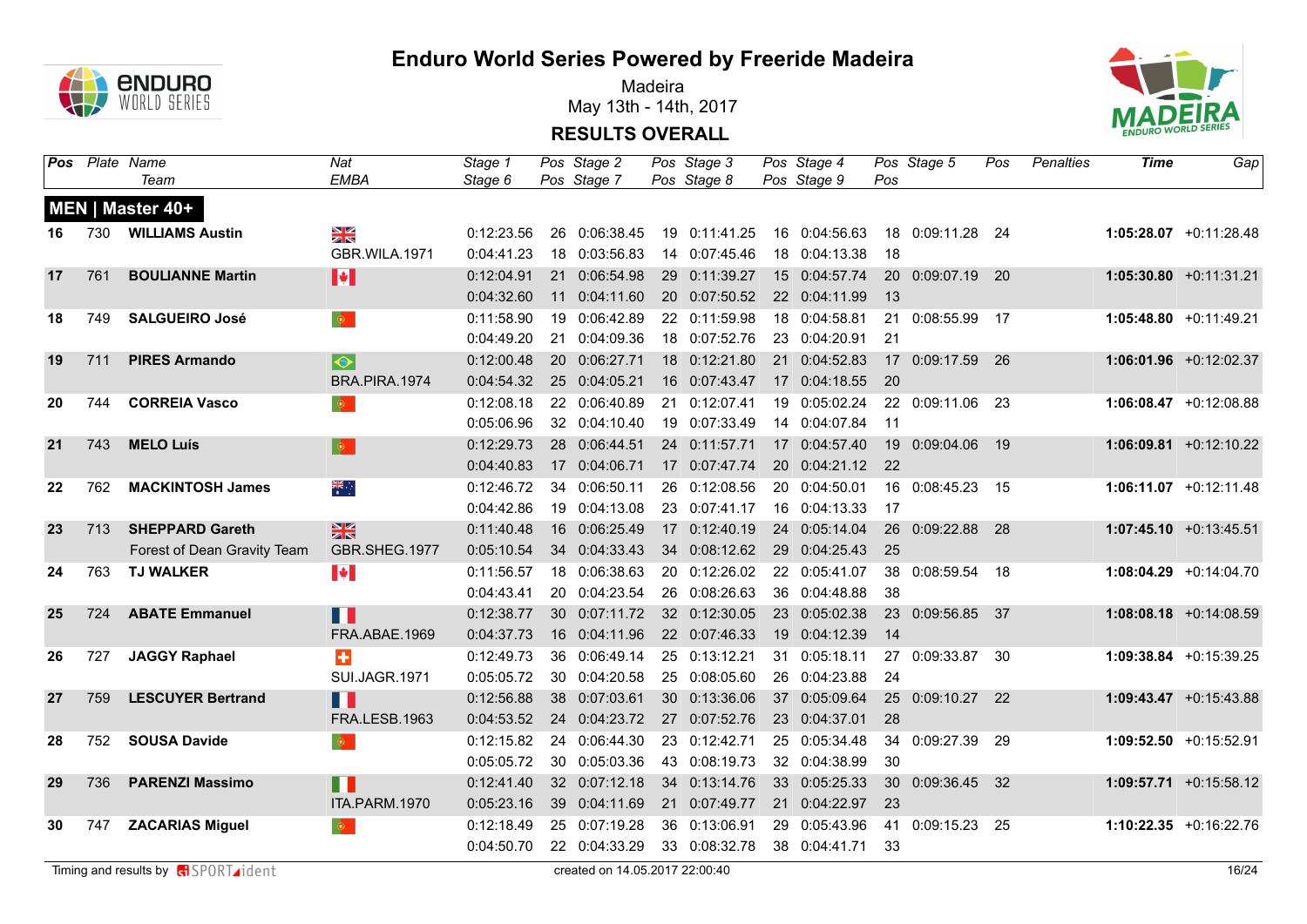

Madeira May 13th - 14th, 2017



|    | <b>Pos</b> Plate Name | Team                         | Nat<br><b>EMBA</b>           | Stage 1<br>Stage 6       | Pos Stage 2<br>Pos Stage 7     | Pos Stage 3<br>Pos Stage 8     | Pos Stage 4<br>Pos Stage 9     | Pos  | Pos Stage 5      | Pos | Penalties | <b>Time</b> | Gap                       |
|----|-----------------------|------------------------------|------------------------------|--------------------------|--------------------------------|--------------------------------|--------------------------------|------|------------------|-----|-----------|-------------|---------------------------|
|    |                       | MEN   Master 40+             |                              |                          |                                |                                |                                |      |                  |     |           |             |                           |
| 31 |                       | 758 GUILLET-CAILLAU Philippe | H                            | 0:13:05.77               | 41 0:07:32.58                  | 42 0:13:13.03                  | 32 0:05:20.72                  |      | 28 0:09:10.24 21 |     |           |             | $1:10:45.70 + 0:16:46.11$ |
|    |                       |                              |                              | 0:04:53.46               | 23 0:04:34.05                  | 35 0:08:14.13                  | 30 0:04:41.72 34               |      |                  |     |           |             |                           |
| 32 | 729                   | <b>OBRIEN Paul</b>           | $\frac{N}{N}$                | 0:12:34.75               | 29 0:07:05.46                  | 31 0:13:03.94                  | 27 0:05:26.05                  | 31   | 0:10:05.30 39    |     |           |             | $1:11:13.04 +0:17:13.45$  |
|    |                       |                              | GBR.OBRP.1973                | 0:05:31.25               | 40 0:04:25.96                  | 30 0:08:18.74                  | 31 0:04:41.59                  | 32   |                  |     |           |             |                           |
| 33 | 728                   | <b>COSTA Luis</b>            | $\langle \bullet \rangle$    | 0:12:47.34               | 35 0:07:16.80                  | 35 0:13:19.70                  | 35 0:05:53.30                  |      | 44 0:09:40.27 36 |     |           |             | $1:11:29.86 + 0:17:30.27$ |
|    |                       |                              | POR.COSL.1971                | 0:05:10.98               | 35 0:04:15.55                  | 24 0:08:20.92                  | 34 0:04:45.00                  | 36   |                  |     |           |             |                           |
| 34 | 753                   | <b>COELHO Marco</b>          | $\langle \mathbf{0} \rangle$ | 0:13:05.55               | 40 0:06:52.66                  | 27 0:13:16.55                  | 34 0:05:31.66                  | 33   | 0:09:34.75 31    |     |           |             | $1:11:33.09 +0:17:33.50$  |
|    |                       |                              |                              | 0:05:12.08               | 36 0:04:43.86                  | 39 0:08:23.22                  | 35 0:04:52.76                  | 39   |                  |     |           |             |                           |
| 35 | 750                   | <b>SOUSA Paulo</b>           | $ \Phi\rangle$               | 0:12:13.93               | 23 0:06:52.70                  | 28 0:13:11.81                  | 30 0:09:20.47                  |      | 55 0:09:39.79 33 |     |           |             | $1:13:28.91 + 0:19:29.32$ |
|    |                       |                              |                              | 0:04:55.81               | 27 0:04:32.93                  | 32 0:08:06.76                  | 27 0:04:34.71                  | 27   |                  |     |           |             |                           |
| 36 | 764                   | <b>KINNAIRD Darren</b>       | $\blacktriangleright$        | 0:13:24.00               | 47 0:07:28.66                  | 39 0:14:26.06                  | 42 0:05:43.21                  |      | 40 0:09:21.01 27 |     |           |             | 1:13:58.28 +0:19:58.69    |
|    |                       |                              |                              | 0:04:55.37               | 26 0:05:00.70                  | 42 0:08:54.76                  | 41 0:04:44.51                  | 35   |                  |     |           |             |                           |
| 37 | 738                   | <b>PESTANA José Gregório</b> | $\mid \bullet \mid$          | 0:13:51.07               | 51 0:07:44.33                  | 47 0:13:56.36                  | 39 0:05:37.16                  |      | 36 0:10:11.33 40 |     |           |             | $1:14:23.64$ +0:20:24.05  |
|    |                       |                              |                              | 0:05:08.14               | 33 0:04:25.02                  | 28 0:08:48.77                  | 40 0:04:41.46                  | 31   |                  |     |           |             |                           |
| 38 | 723                   | <b>GREBNER Dieter</b>        | <u>a sa</u>                  | 0:12:40.80               | 31 0:07:35.87                  | 45 0:14:59.39                  | 45 0:05:23.13                  | 29   | $0:10:15.34$ 44  |     |           |             | 1:15:08.29 +0:21:08.70    |
|    |                       |                              | AUT.GRED.1977                | 0:05:20.78               | 38 0:04:38.98                  | 36 0:09:27.49                  | 47 0:04:46.51                  | 37   |                  |     |           |             |                           |
| 39 | 726                   | <b>BOUGEARD Jacky</b>        | Ш                            | 0:12:54.71               | 37 0:07:32.22                  | 41 0:14:18.44                  | 41 0:05:48.07                  |      | 42 0:10:12.35 42 |     |           |             | $1:15:13.21 + 0:21:13.62$ |
|    |                       |                              | FRA.BOUJ.1966                | 0:06:05.78               | 47 0:05:35.49                  | 47 0:08:20.46                  | 33 0:04:25.69                  | 26   |                  |     |           |             |                           |
| 40 | 733                   | <b>MORRIS Matt</b>           | $\frac{N}{N}$                | 0:13:09.96               | 42 0:07:33.56                  | 44 0:15:20.04                  | 46 0:05:30.78                  |      | 32 0:10:13.15 43 |     |           |             | $1:15:39.22 +0:21:39.63$  |
|    |                       |                              | GBR.MORM.1974                | 0:05:19.94               | 37 0:04:41.50                  | 37 0:08:30.31                  | 37 0:05:19.98                  | 45   |                  |     |           |             |                           |
| 41 | 748                   | <b>GOMES Eleutério</b>       | $\bullet$                    | 0:13:36.21               | 48 0:07:30.38                  | 40 0:13:54.38                  | 38 0:06:03.28                  | 43   | 45 0:10:18.23 46 |     |           |             | $1:16:03.76$ +0:22:04.17  |
| 42 | 751                   | <b>SERRÃO Paulo</b>          |                              | 0:05:32.45               | 41 0:04:51.96<br>43 0:07:11.97 | 40 0:09:06.07<br>33 0:14:15.37 | 43 0:05:10.80<br>40 0:06:18.76 | 46   | 0:10:11.98 41    |     |           |             | $1:16:12.67 + 0:22:13.08$ |
|    |                       |                              | $\langle \bullet \rangle$    | 0:13:13.43<br>0:05:35.45 | 42 0:04:56.93                  | 41 0:09:24.43                  | 46 0:05:04.35                  | - 41 |                  |     |           |             |                           |
| 43 | 725                   | <b>VERDELET Bertrand</b>     |                              | 0:12:46.23               | 33 0:07:22.48                  | 38 0:20:37.80                  | 54 0:05:06.96                  |      | 24 0:09:39.91 34 |     |           |             | 1:17:49.68 +0:23:50.09    |
|    |                       |                              | H T<br>FRA.VERB.1974         | 0:04:56.00               | 28 0:04:30.53                  | 31 0:08:12.60                  | 28 0:04:37.17                  | 29   |                  |     |           |             |                           |
|    | 755                   | <b>GROGNUX Johann</b>        |                              | 0:13:52.54               | 52 0:08:32.37                  | 52 0:14:54.11                  | 44 0:05:41.29                  | 39   | 0:10:27.66 47    |     |           |             | $1:18:30.71 + 0:24:31.12$ |
| 44 |                       |                              | H I<br>FRA.GROJ.1976         | 0:05:36.76               | 43 0:05:16.13                  | 45 0:08:58.34                  | 42 0:05:11.51                  | 44   |                  |     |           |             |                           |
| 45 | 731                   | <b>MCNAB Chris</b>           | 米                            | 0:12:26.07               | 27 0:07:48.16                  | 48 0:15:27.25                  | 47 0:07:00.11                  |      | 52 0:10:50.79 49 |     |           |             | $1:19:47.75 + 0:25:48.16$ |
|    |                       |                              | AUS.MCNC.1972                | 0:06:02.89               | 46 0:06:00.15                  | 48 0:08:40.54                  | 39 0:05:31.79 47               |      |                  |     |           |             |                           |
|    |                       |                              |                              |                          |                                |                                |                                |      |                  |     |           |             |                           |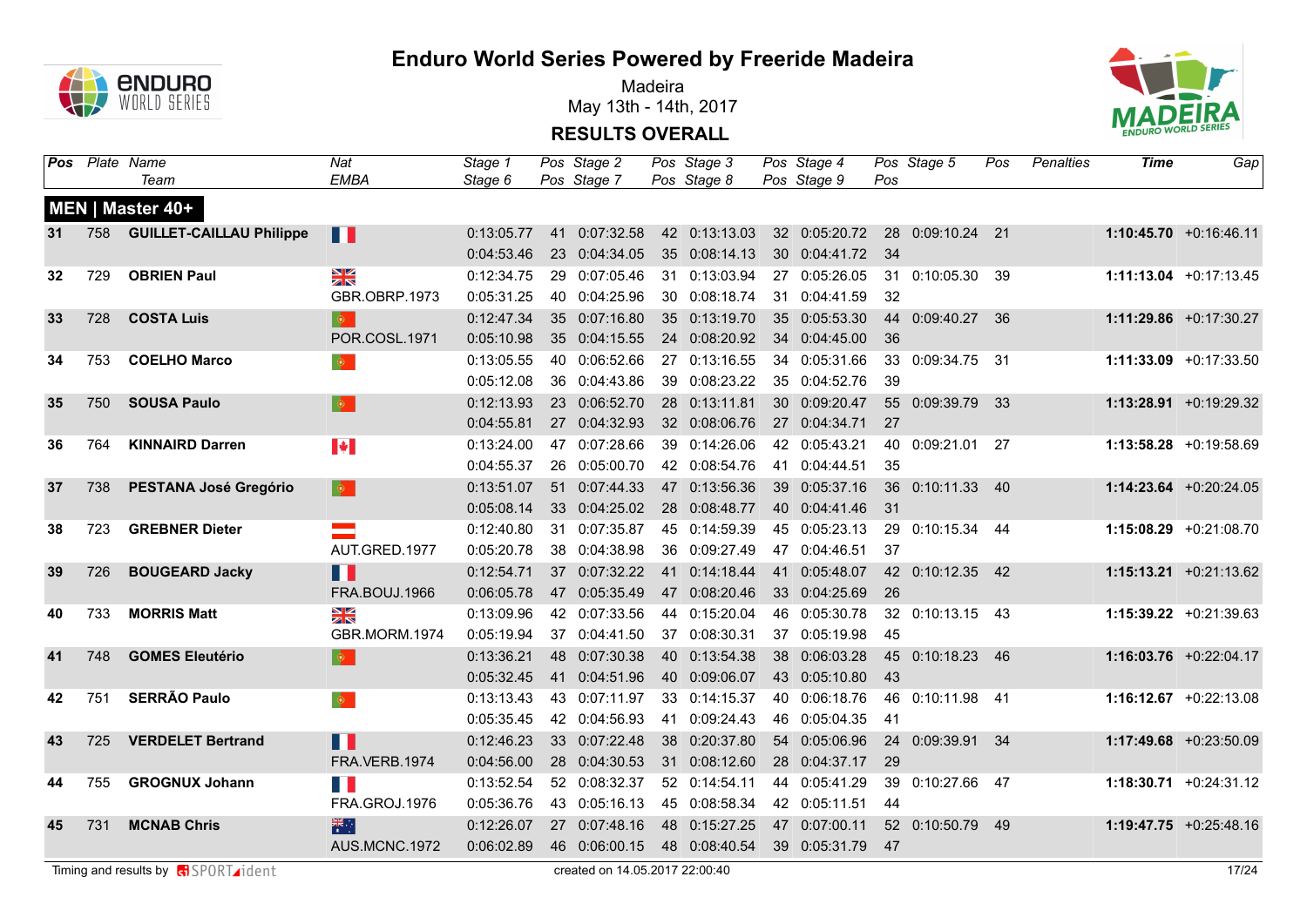

Madeira May 13th - 14th, 2017



| Pos |                | Plate Name                  | Nat                             | Stage 1    | Pos Stage 2      | Pos Stage 3   | Pos Stage 4      |     | Pos Stage 5      | Pos | Penalties | <b>Time</b> | Gap                       |
|-----|----------------|-----------------------------|---------------------------------|------------|------------------|---------------|------------------|-----|------------------|-----|-----------|-------------|---------------------------|
|     |                | Team                        | <b>EMBA</b>                     | Stage 6    | Pos Stage 7      | Pos Stage 8   | Pos Stage 9      | Pos |                  |     |           |             |                           |
|     |                | MEN   Master 40+            |                                 |            |                  |               |                  |     |                  |     |           |             |                           |
| 46  |                | 734 SALTER Tony             | $\frac{N}{N}$                   | 0:13:23.79 | 46 0:08:09.61    | 50 0:16:54.51 | 51 0:05:50.25    |     | 43 0:10:17.80 45 |     |           |             | $1:20:22.83$ +0:26:23.24  |
|     |                |                             |                                 | 0:06:25.17 | 49 0:05:03.83    | 44 0:09:08.11 | 45 0:05:09.76    | 42  |                  |     |           |             |                           |
| 47  | 735            | <b>HENDING Matthew</b>      | $rac{N}{N}$                     | 0:13:43.86 | 50 0:07:42.91    | 46 0:15:49.16 | 48 0:06:38.51    |     | 50 0:10:51.03 50 |     |           |             | $1:21:42.07$ +0:27:42.48  |
|     |                |                             | GBR.HENM.1964                   | 0:05:54.85 | 45 0:05:31.55    | 46 0:10:08.49 | 49 0:05:21.71    | 46  |                  |     |           |             |                           |
| 48  | 737            | <b>DE FELICI Fancesco</b>   | n l                             | 0:13:17.21 | 44 0:08:32.83    | 53 0:16:38.06 | 50 0:06:37.93    |     | 49 0:10:35.09 48 |     |           |             | $1:22:21.63$ +0:28:22.04  |
|     |                |                             |                                 | 0:06:39.85 | 51 0:06:01.43    | 49 0:09:06.08 | 44 0:04:53.15    | 40  |                  |     |           |             |                           |
| 49  | 741            | <b>SALES Paulo</b>          | $\langle \mathbf{\Phi} \rangle$ | 0:15:22.58 | 54 0:09:07.41    | 55 0:17:12.73 | 52 0:06:24.28    |     | 47 0:11:07.84 51 |     |           |             | $1:25:18.28 + 0:31:18.69$ |
|     |                |                             |                                 | 0:06:17.59 | 48 0:04:41.51    | 38 0:09:28.17 | 48 0:05:36.17    | 48  |                  |     |           |             |                           |
| 50  | 754            | <b>FRAGELLI Guilherme</b>   | $\bullet$                       | 0:15:28.84 | 55 0:08:08.43    | 49 0:16:31.68 | 49 0:06:47.30    |     | 51 0:11:52.66 52 |     |           |             | 1:27:56.98 +0:33:57.39    |
|     |                |                             |                                 | 0:06:31.88 | 50 0:06:08.35    | 50 0:10:48.06 | 50 0:05:39.78    | 49  |                  |     |           |             |                           |
|     | <b>DNF</b> 756 | <b>GRIME Didier</b>         | Ш                               | 0:13:04.49 | 39 0:07:32.91    | 43 0:12:58.24 | 26 0:05:35.41    |     | 35 0:09:40.16 35 |     |           |             |                           |
|     |                |                             |                                 | 0:04:59.91 | 29 0:15:54.16 51 |               |                  |     |                  |     |           |             |                           |
|     | <b>DNF</b> 712 | <b>DAVIS Wayne</b>          | $\frac{N}{N}$                   | 0:11:29.85 | 12 0:05:58.01    | 12 0:14:52.54 | 43 0:07:11.04    |     | 54 0:10:01.16 38 |     |           |             |                           |
|     |                | Forest of Dean Gravity Team | GBR.DAVW.1977                   |            |                  |               |                  |     |                  |     |           |             |                           |
|     | <b>DNF</b> 740 | <b>REBELO Alexandre</b>     | $\langle \mathbf{\Phi} \rangle$ | 0:13:23.00 | 45 0:07:21.51    | 37 0:13:27.26 | 36 0:05:37.94    | 37  |                  |     |           |             |                           |
|     |                |                             |                                 |            |                  |               |                  |     |                  |     |           |             |                           |
|     | <b>DNF 745</b> | <b>PEREIRA Joao</b>         | $\langle \Phi \rangle$          | 0:14:37.22 | 53 0:08:30.68    | 51 0:19:22.83 | 53 0:06:34.51 48 |     |                  |     |           |             |                           |
|     |                |                             |                                 |            |                  |               |                  |     |                  |     |           |             |                           |
|     | <b>DNF</b> 742 | <b>FIGUEIRA Bruno</b>       | $\langle \mathbf{0} \rangle$    | 0:15:48.09 | 56 0:09:41.88    | 56 0:21:57.30 | 55 0:07:06.09    | 53  |                  |     |           |             |                           |
|     |                |                             |                                 |            |                  |               |                  |     |                  |     |           |             |                           |
|     | <b>DNF 746</b> | NÓVOAS DE MORAIS            | $\langle \bullet \rangle$       | 0:13:37.33 | 49 0:09:02.12 54 |               |                  |     |                  |     |           |             |                           |
|     |                | <b>Bruno Dinis</b>          |                                 |            |                  |               |                  |     |                  |     |           |             |                           |
|     | <b>DNF 707</b> | <b>SUDUPE Mikel</b>         |                                 |            |                  |               |                  |     |                  |     |           |             |                           |
|     |                |                             | ESP.SUDM.1973                   |            |                  |               |                  |     |                  |     |           |             |                           |
|     | <b>DNF 739</b> | <b>AMARAL Diogo</b>         | $ \Phi\rangle$                  |            |                  |               |                  |     |                  |     |           |             |                           |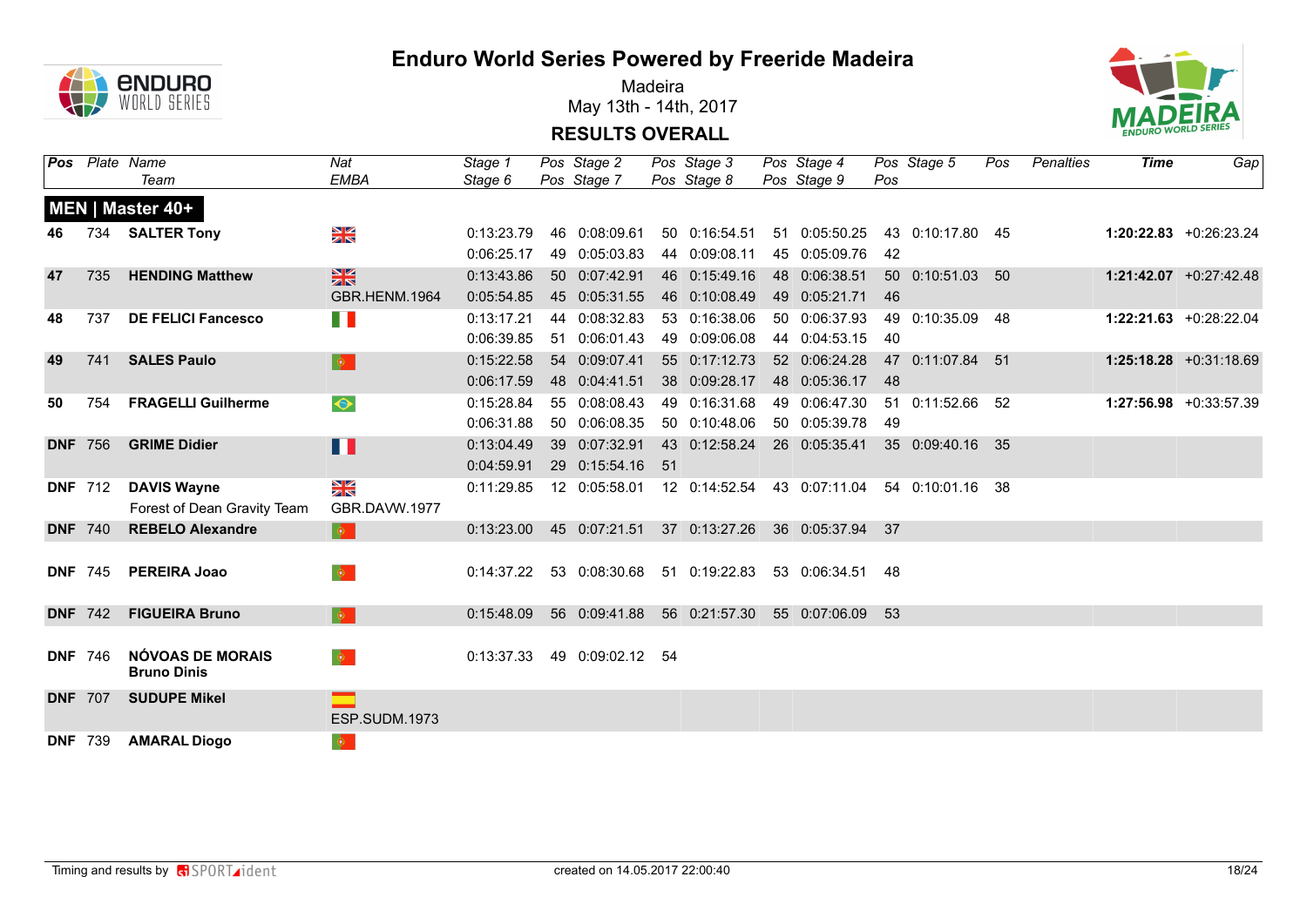

Madeira May 13th - 14th, 2017



|                |     | Pos Plate Name<br>Team         | Nat<br><b>EMBA</b> | Stage 1<br>Stage 6 |    | Pos Stage 2<br>Pos Stage 7 | Pos Stage 3<br>Pos Stage 8 |                | Pos Stage 4<br>Pos Stage 9 | Pos            | Pos Stage 5      | Pos            | Penalties | <b>Time</b> | Gap                       |
|----------------|-----|--------------------------------|--------------------|--------------------|----|----------------------------|----------------------------|----------------|----------------------------|----------------|------------------|----------------|-----------|-------------|---------------------------|
|                |     | MEN   Under 21                 |                    |                    |    |                            |                            |                |                            |                |                  |                |           |             |                           |
| $\mathbf 1$    | 604 | <b>LALY Thibault</b>           | H                  | 0:10:05.74         |    | 4 0:05:10.78               | 3 0:09:08.53               | $\mathbf{1}$   | 0:04:00.61                 |                | 3 0:07:30.39     | 2              |           | 0:52:50.77  |                           |
|                |     |                                | FRA.LALT.1997      | 0:03:51.04         |    | 1 0:03:14.21               | 1 0:06:18.81               |                | 6 0:03:30.66               | $\perp$        |                  |                |           |             |                           |
| $\overline{2}$ | 602 | <b>BLAHA Vojtech</b>           |                    | 0:09:55.23         |    | 2 0:05:15.05               | 5 0:09:28.91               |                | 3 0:04:02.54               |                | 4 0:07:26.50     | $\mathbf{1}$   |           |             | $0:53:09.26$ +0:00:18.49  |
|                |     |                                | CZE.BLAV.1999      | 0:03:54.90         |    | 4 0:03:16.70               | 3 0:06:16.70               |                | 5 0:03:32.73               | 3              |                  |                |           |             |                           |
| $\mathbf{3}$   | 608 | <b>TORRALBA Gabriel</b>        |                    | 0:10:08.82         |    | 5 0:05:04.92               | 1 0:09:29.73               | $\overline{4}$ | 0:03:57.65                 |                | 1 0:07:31.83     | 3              |           |             | $0:53:35.62 +0:00:44.85$  |
|                |     |                                | ESP.TORG.1997      | 0:04:04.75         |    | 11 0:03:24.35              | 6 0:06:10.84               |                | 2 0:03:42.73               | $\overline{7}$ |                  |                |           |             |                           |
| 4              | 601 | <b>CALLAGHAN Killian</b>       | n B                | 0:10:19.39         |    | 8 0:05:24.27               | 9 0:09:38.75               |                | 6 0:04:04.56               |                | 6 0:07:42.74     | 6              |           |             | $0:54:12.89$ +0:01:22.12  |
|                |     |                                | IRL.CALK.1997      | 0:03:58.70         |    | 7 0:03:20.86               | 5 0:06:10.48               | $\mathbf{1}$   | 0:03:33.14                 | 4              |                  |                |           |             |                           |
| 5              | 612 | <b>RUFFRAY Mathieu</b>         | n T                | 0:10:24.03         |    | 9 0:05:17.17               | 6 0:09:23.83               |                | 2 0:04:06.31               |                | 7 0:07:52.46     | 9              |           |             | $0:54:31.92$ +0:01:41.15  |
|                |     |                                | FRA.RUFM.1997      | 0:03:53.84         |    | 3 0:03:19.72               | 4 0:06:21.21               |                | 8 0:03:53.35               | 13             |                  |                |           |             |                           |
| 6              | 606 | <b>SCHEMMEL Daniel</b>         | $\equiv$           | 0:09:53.62         |    | 1 0:05:06.55               | 2 0:11:19.55               |                | 19 0:04:03.44              |                | 5 0:07:50.74     | 8              |           |             | $0:55:08.75$ +0:02:17.98  |
|                |     | <b>Cube Action Team</b>        | AUT.SCHD.1997      | 0:03:57.55         |    | 5 0:03:14.37               | 2 0:06:10.84               |                | 2 0:03:32.09               | $\overline{2}$ |                  |                |           |             |                           |
| $\overline{7}$ | 624 | <b>WATSON Corey</b>            | $\frac{N}{N}$      | 0:10:55.34         |    | 16 0:05:31.34              | 11 0:09:33.62              |                | 5 0:03:59.90               |                | 2 0:07:53.12 10  |                |           |             | $0:55:26.42$ +0:02:35.65  |
|                |     |                                |                    | 0:03:53.80         |    | 2 0:03:28.89               | 7 0:06:28.49               |                | 9 0:03:41.92               | $\overline{5}$ |                  |                |           |             |                           |
| 8              | 609 | <b>SELF Daniel</b>             | ÷, ek              | 0:10:09.44         |    | 6 0:05:22.05               | 8 0:10:14.61               |                | 12 0:04:19.82              |                | 14 0:07:41.68    | 5              |           |             | $0:55:29.75$ +0:02:38.98  |
|                |     |                                | NZL.SELD.1998      | 0:04:10.11         |    | 14 0:03:29.34              | 8 0:06:19.53               |                | 7 0:03:43.17               | 8              |                  |                |           |             |                           |
| 9              | 614 | <b>RONZON Erwin</b>            | n n                | 0:10:33.46         |    | 12 0:05:36.69              | 12 0:09:42.05              |                | 7 0:04:06.69               |                | 8 0:07:50.24     | $\overline{7}$ |           |             | $0:55:40.64$ +0:02:49.87  |
|                |     | Team CMC Cycling<br>Experience | ITA.RONE.1997      | 0:03:57.95         |    | 6 0:03:33.87               | 13 0:06:32.21              |                | 10 0:03:47.48              | 10             |                  |                |           |             |                           |
| 10             | 603 | <b>SECONDI Nathan</b>          | n B                | 0:10:41.46         |    | 14 0:05:17.80              | 7 0:09:56.61               |                | 8 0:04:14.89               |                | 13 0:07:40.81    | $\overline{4}$ |           |             | $0:55:43.32$ +0:02:52.55  |
|                |     |                                | FRA.SECN.1999      | 0:03:59.04         |    | 8 0:03:31.96               | 12 0:06:32.96              | 11             | 0:03:47.79                 | 11             |                  |                |           |             |                           |
| 11             | 611 | <b>DEVLIN Jack</b>             | H                  | 0:10:41.37         |    | 13 0:05:44.67              | 15 0:09:58.38              |                | 9 0:04:10.22               |                | 9 0:08:00.29 11  |                |           |             | $0:56:50.44$ +0:03:59.67  |
|                |     |                                | IRL.DEVJ.1999      | 0:04:03.05         | 9  | 0:03:46.24                 | 14 0:06:34.11              |                | 12 0:03:52.11              | 12             |                  |                |           |             |                           |
| 12             | 607 | <b>HAUER Julian</b>            | an an I            | 0:10:31.83         | 11 | 0:06:07.64                 | 20 0:10:06.39              | 11             | 0:04:11.74                 |                | 11 0:08:07.60 14 |                |           |             | $0:57:05.80 + 0:04:15.03$ |
|                |     |                                | AUT.HAUJ.1997      | 0:04:07.26         |    | 12 0:03:30.93              | 10 0:06:38.17              |                | 13 0:03:44.24              | 9              |                  |                |           |             |                           |
| 13             | 610 | <b>LOMBARDI Matthew</b>        | $\geq$             | 0:10:01.46         |    | 3 0:05:14.48               | 4 0:10:44.10               |                | 16 0:04:11.20              |                | 10 0:10:23.09 20 |                |           |             | $0:58:07.46$ +0:05:16.69  |
|                |     |                                | RSA.LOMM.1997      | 0:04:03.60         |    | 10 0:03:31.58              | 11 0:06:15.50              |                | 4 0:03:42.45               | 6              |                  |                |           |             |                           |
| 14             | 619 | <b>WILLIAMSON Ryan</b>         | XK                 | 0:10:49.24         | 15 | 0:05:41.45                 | 14 0:10:17.46              | 13             | 0:04:38.83                 | 17             | 0:08:06.41       | - 13           |           |             | $0:59:31.88$ +0:06:41.11  |
|                |     |                                | GBR.WILR.1998      | 0:04:08.35         |    | 13 0:03:53.48              | 16 0:06:51.41              |                | 14 0:05:05.25              | 18             |                  |                |           |             |                           |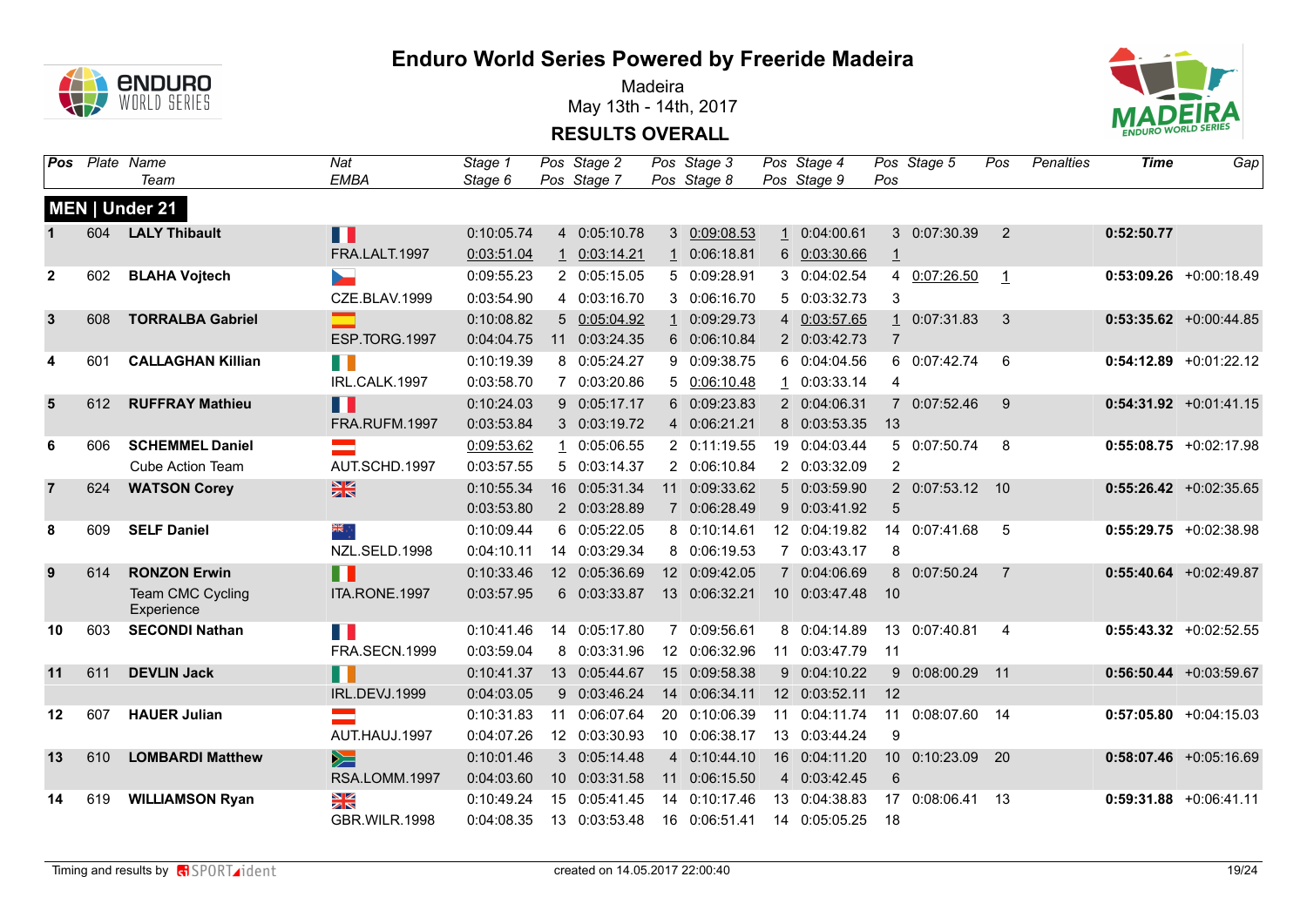

Madeira May 13th - 14th, 2017



|            | <b>Pos</b> Plate Name | Team                        | Nat<br><b>EMBA</b>                | Stage 1<br>Stage 6 |    | Pos Stage 2<br>Pos Stage 7 | Pos Stage 3<br>Pos Stage 8 |     | Pos Stage 4<br>Pos Stage 9 | Pos | Pos Stage 5        | Pos | Penalties | Time | Gap                       |
|------------|-----------------------|-----------------------------|-----------------------------------|--------------------|----|----------------------------|----------------------------|-----|----------------------------|-----|--------------------|-----|-----------|------|---------------------------|
|            |                       | MEN   Under 21              |                                   |                    |    |                            |                            |     |                            |     |                    |     |           |      |                           |
| 15         | 615                   | <b>HOLE Daniel</b>          | $\frac{N}{N}$                     | 0:11:12.33         |    | 18 0:05:55.20              | 16 0:11:18.53              |     | 18 0:04:31.92              |     | 16 0:08:05.36 12   |     |           |      | $1:00:14.33 + 0:07:23.56$ |
|            |                       | Hope Factory Racing         | GBR.HOLD.1999                     | 0:04:12.06         |    | 16 0:03:53.50              | 17 0:07:09.55              |     | 15 0:03:55.88              | -14 |                    |     |           |      |                           |
| 16         | 621                   | <b>KEEN James</b>           | $\frac{N}{N}$                     | 0:10:59.53         |    | 17 0:06:04.96              | 19 0:10:33.71              |     | 15 0:04:43.71              |     | 19  0:08:20.30  15 |     |           |      | $1:00:37.19 + 0:07:46.42$ |
|            |                       |                             | GBR.KEEJ.1997                     | 0:04:29.19         |    | 19 0:03:47.38              | 15 0:07:21.56              |     | 18 0:04:16.85              | 16  |                    |     |           |      |                           |
| 17         | 625                   | <b>NOBREGA João</b>         | $ \bullet $                       | 0:11:24.14         |    | 20 0:06:02.39              | 18 0:10:29.80              |     | 14 0:04:29.08              |     | 15 0:09:11.50 18   |     |           |      | $1:00:43.99 +0:07:53.22$  |
|            |                       |                             |                                   | 0:04:17.97         |    | 17 0:03:29.67              | 9 0:07:13.65               |     | 17 0:04:05.79              | 15  |                    |     |           |      |                           |
| 18         | 622                   | <b>GRICE Tom</b>            | $\frac{N}{N}$                     | 0:11:15.47         |    | 19 0:05:58.10              | 17 0:11:02.44              |     | 17 0:04:43.29              |     | 18 0:09:04.37 17   |     |           |      | $1:09:16.06 + 0:16:25.29$ |
|            |                       |                             | GBR.GRIT.1997                     | 0:04:19.83         |    | 18 0:03:58.83              | 18 0:07:13.43              |     | 16 0:11:40.30              | 19  |                    |     |           |      |                           |
| 19         | 620                   | <b>ROBERTON Alex</b>        | $\frac{N}{N}$                     | 0:14:04.14         |    | 23 0:07:33.53              | 22 0:15:09.70              |     | 22 0:05:39.51              |     | 21 0:10:12.92 19   |     |           |      | $1:16:05.52 + 0:23:14.75$ |
|            |                       |                             | GBR.ROBA.1997                     | 0:05:04.14         |    | 20 0:04:46.82              | 19 0:08:52.46              |     | 19 0:04:42.30              | 17  |                    |     |           |      |                           |
|            | <b>DNF</b> 616        | <b>TAYLOR lan</b>           | $\frac{N}{N}$                     | 0:10:16.33         |    | 7 0:05:39.77               | 13 0:10:00.54              |     | 10 0:04:12.88              |     | 12 0:08:27.53 16   |     |           |      |                           |
|            |                       | Forest of Dean Gravity Team | GBR.TAYI.1998                     | 0:04:10.62         | 15 |                            |                            |     |                            |     |                    |     |           |      |                           |
|            | <b>DNF</b> 623        | <b>TOPLISS Jim</b>          | $\frac{N}{N}$                     | 0:11:33.12         |    | 21 0:06:16.52              | 21 0:11:25.22              |     | 20 0:05:12.17              | -20 |                    |     |           |      |                           |
|            |                       |                             |                                   |                    |    |                            |                            |     |                            |     |                    |     |           |      |                           |
|            | <b>DNF</b> 617        | <b>SANTOS João Diogo</b>    | $ \Phi_{\perp} $<br>POR.SANJ.2000 | 0:13:54.86         |    | 22 0:07:55.94              | 23 0:11:26.19 21           |     |                            |     |                    |     |           |      |                           |
|            | <b>DNF 618</b>        | ØHRN Andreas                |                                   | 0:10:31.24         |    | 10 0:05:29.75              | 10 0:23:36.69              | -23 |                            |     |                    |     |           |      |                           |
|            |                       |                             | HE<br>NOR.OHRA.1999               |                    |    |                            |                            |     |                            |     |                    |     |           |      |                           |
| <b>DNF</b> | 605                   | <b>HEAP Elliott</b>         | $\frac{N}{N}$                     | 0:17:10.96 24      |    |                            |                            |     |                            |     |                    |     |           |      |                           |
|            |                       | Chain Reaction Cycles Mavic | GBR.HEAE.1998                     |                    |    |                            |                            |     |                            |     |                    |     |           |      |                           |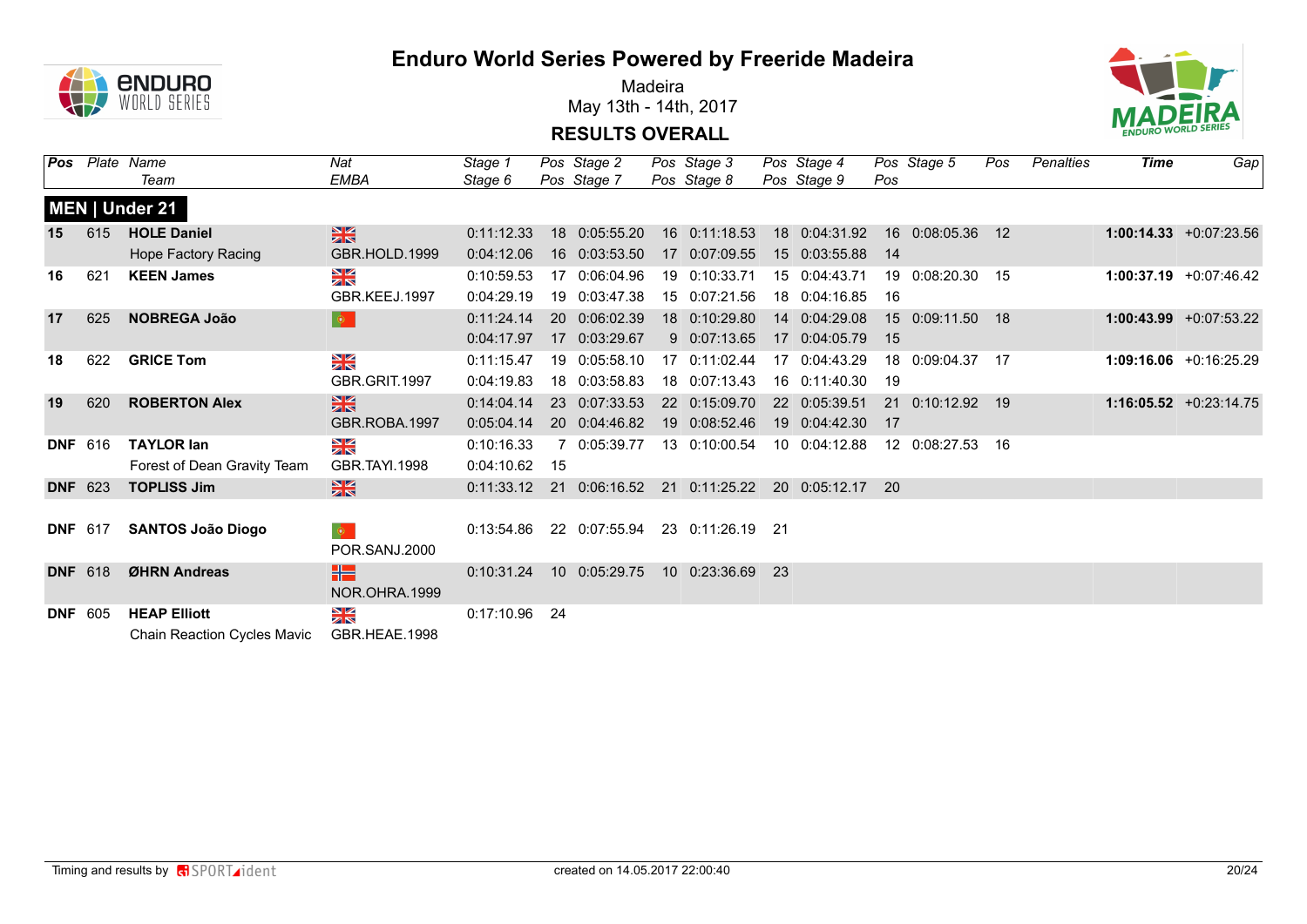

Madeira May 13th - 14th, 2017



|                |                | Pos Plate Name<br>Team         | Nat<br><b>EMBA</b>      | Stage 1<br>Stage 6 |    | Pos Stage 2<br>Pos Stage 7 | Pos Stage 3<br>Pos Stage 8 |              | Pos Stage 4<br>Pos Stage 9 | Pos              | Pos Stage 5      | Pos            | <b>Penalties</b> | <b>Time</b> | Gap                       |
|----------------|----------------|--------------------------------|-------------------------|--------------------|----|----------------------------|----------------------------|--------------|----------------------------|------------------|------------------|----------------|------------------|-------------|---------------------------|
|                |                |                                |                         |                    |    |                            |                            |              |                            |                  |                  |                |                  |             |                           |
|                | <b>WOMEN</b>   |                                |                         |                    |    |                            |                            |              |                            |                  |                  |                |                  |             |                           |
| $1 \quad$      | $\mathbf{1}$   | <b>RAVANEL Cecile</b>          | Ш                       | 0:10:45.71         |    | 1 0:05:32.96               | 1 0:10:07.90               | 1            | 0:04:22.42                 |                  | 1 0:08:12.13     | $\overline{2}$ |                  | 0:57:19.74  |                           |
|                |                | Commençal Vallnord Enduro      | <b>FRA.RAVC.1981</b>    | 0:04:11.56         |    | 1 0:03:35.97               | 2 0:06:41.57               | $\mathbf{1}$ | 0:03:49.52                 | $\perp$          |                  |                |                  |             |                           |
| $\mathbf{2}$   | $\overline{2}$ | <b>COURDURIER Isabeau</b>      | a i                     | 0:11:09.99         |    | 4 0:05:39.12               | 2 0:10:20.26               |              | 2 0:04:33.60               |                  | 4 0:08:10.50     | $\mathbf{1}$   |                  |             | $0:58:28.71 +0:01:08.97$  |
|                |                | <b>SUNN</b>                    | FRA.COUI.1994           | 0:04:12.43         |    | 2 0:03:39.43               | 4 0:06:46.20               |              | 2 0:03:57.18               | $\overline{2}$   |                  |                |                  |             |                           |
| 3              | 401            | <b>KOREM Noga</b>              | $\overline{\mathbf{v}}$ | 0:11:16.43         |    | 6 0:05:44.63               | 3 0:10:24.63               |              | 3 0:04:35.43               |                  | 5 0:08:15.78     | 3              |                  |             | $0:59:26.49$ +0:02:06.75  |
|                |                |                                | ISR.KORN.1991           | 0:04:31.65         |    | 9 0:03:37.47               | 3 0:07:00.53               |              | 3 0:03:59.94               | 3                |                  |                |                  |             |                           |
| 4              | 4              | <b>THOMA Ines</b>              |                         | 0:10:56.40         |    | 2 0:05:57.94               | 7 0:10:38.00               | 4            | 0:04:51.35                 | 11               | 0:08:19.14       | 4              |                  |             | $0:59:53.59$ +0:02:33.85  |
|                |                | Canyon Factory Enduro Team     | <b>GER.THOI.1989</b>    | 0:04:16.27         |    | 3 0:03:41.41               | 5 0:07:09.70               | 9            | 0:04:03.38                 | 5                |                  |                |                  |             |                           |
| 5              | 406            | <b>MILLER Miranda</b>          | $\blacktriangleright$   | 0:11:21.74         |    | 8 0:05:56.28               | 4 0:10:54.96               |              | 6 0:05:08.68               |                  | 18 0:08:36.46    | 8              |                  |             | $1:00:54.67$ +0:03:34.93  |
|                |                | <b>Specialized Racing</b>      | CAN.MILM.1990           | 0:04:18.48         |    | 4 0:03:33.87               | 1 0:07:03.83               |              | 6 0:04:00.37               | 4                |                  |                |                  |             |                           |
| 6              | 8              | <b>BROWN Casey</b>             | <b>IV</b>               | 0:11:33.99         |    | 11 0:06:18.12              | 10 0:10:53.12              |              | 5 0:04:27.08               |                  | 2 0:08:31.23     | 5              |                  |             | 1:01:17.76 +0:03:58.02    |
|                |                | <b>Trek Factory Racing</b>     | CAN.BROC.1990           | 0:04:25.04         |    | 5 0:03:55.79               | 13 0:07:02.10              |              | 4 0:04:11.29               | 11               |                  |                |                  |             |                           |
| $\overline{7}$ | 5              | <b>GEHRIG Carolin</b>          | Ð                       | 0:11:11.20         |    | 5 0:05:56.87               | 6 0:11:05.04               |              | 7 0:04:45.20               |                  | 7 0:08:37.23     | 9              |                  |             | 1:01:21.94 +0:04:02.20    |
|                |                | Ibis Cycles Enduro Race        | SUI.GEHC.1987           | 0:04:30.45         |    | 8 0:03:45.21               | 7 0:07:20.68               | 11           | 0:04:10.06                 | 10               |                  |                |                  |             |                           |
| 8              | 3              | <b>GEHRIG Anita</b>            | ÷                       | 0:11:06.18         |    | 3 0:06:23.65               | 12 0:11:16.66              |              | 10 0:04:48.90              |                  | 10 0:08:34.25    | $\overline{7}$ |                  |             | $1:01:43.83 + 0:04:24.09$ |
|                |                | Ibis Cycles Enduro Race        | SUI.GEHA.1987           | 0:04:33.51         |    | 12 0:03:50.61              | 10 0:07:02.12              |              | 5 0:04:07.95               | $\overline{7}$   |                  |                |                  |             |                           |
| 9              | 6              | <b>WINTON Katy</b>             | $\frac{N}{N}$           | 0:11:18.06         |    | 7 0:05:56.33               | 5 0:12:07.72               |              | 17 0:04:46.02              |                  | 8 0:08:31.55     | 6              |                  |             | 1:02:20.49 +0:05:00.75    |
|                |                | <b>Trek Factory Racing</b>     | GBR.WINK.1993           | 0:04:32.55         | 11 | 0:03:43.85                 | 6 0:07:07.47               |              | 8 0:04:16.94               | 13               |                  |                |                  |             |                           |
| 10             | 415            | <b>RICHTER Raphaela</b>        |                         | 0:11:30.88         |    | 10 0:06:32.85              | 17 0:11:05.74              |              | 8 0:04:28.23               |                  | 3 0:08:55.54 12  |                |                  |             | 1:02:21.58 +0:05:01.84    |
|                |                |                                | GER.RICR.1997           | 0:04:27.82         |    | 7 0:03:48.08               | 8 0:07:22.75               |              | 12 0:04:09.69              | 9                |                  |                |                  |             |                           |
| 11             | $\overline{7}$ | <b>BARAONA Bex</b>             | $\frac{N}{N}$           | 0:12:10.75         |    | 18 0:06:07.35              | 8 0:11:13.18               |              | 9 0:04:44.67               |                  | 6 0:08:40.34 10  |                |                  |             | 1:02:27.17 +0:05:07.43    |
|                |                |                                | GBR.BARB.1993           | 0:04:26.24         |    | 6 0:03:49.54               | 9 0:07:06.59               |              | 7 0:04:08.51               | 8                |                  |                |                  |             |                           |
| 12             | 402            | <b>MORRISON Raewyn</b>         | ैं,                     | 0:11:36.57         |    | 12 0:06:21.24              | 11 0:11:43.73              |              | 15 0:04:59.40              | 15 <sup>15</sup> | 0:08:53.42 11    |                |                  |             | 1:03:46.23 +0:06:26.49    |
|                |                | Giant Factory Off-Road Team    | NZL.MORR.1989           | 0:04:37.25         |    | 16 0:03:56.94              | 15 0:07:17.43              |              | 10 0:04:20.25              | 15               |                  |                |                  |             |                           |
| 13             | 409            | <b>ROSSIN Laura</b>            | H                       | 0:12:16.10         |    | 19 0:06:26.10              | 13 0:11:35.07              |              | 12 0:04:51.73              |                  | 12 0:09:01.52 14 |                |                  |             | 1:04:43.38 +0:07:23.64    |
|                |                | <b>BF Rifar Mondraker Team</b> | ITA.ROSL.1991           | 0:04:33.86         |    | 13 0:04:01.27              | 16 0:07:38.57              |              | 16 0:04:19.16              | -14              |                  |                |                  |             |                           |
| 14             | 403            | <b>COOK Becky</b>              | NK<br>NK                | 0:12:02.88         |    | 16 0:06:13.41              | 9 0:11:27.76               | 11           | 0:04:56.62                 | 14               | 0:09:04.51 17    |                |                  |             | 1:04:44.92 +0:07:25.18    |
|                |                |                                | GBR.COOB.1986           | 0:04:47.07         |    | 20 0:04:16.59              | 18 0:07:29.64              |              | 13 0:04:26.44              | 17               |                  |                |                  |             |                           |
| 15             | 414            | <b>DUVERT Julie</b>            | M.                      | 0:12:01.96         | 15 | 0:06:27.61                 | 14 0:11:55.95              |              | 16 0:04:56.12              | 13 <sup>°</sup>  | 0:08:59.81       | 13             |                  |             | $1:04:46.83 + 0:07:27.09$ |
|                |                |                                | FRA.DUVJ.1996           | 0:04:34.08         |    | 14 0:03:55.31              | 11 0:07:30.76              |              | 14 0:04:25.23              | - 16             |                  |                |                  |             |                           |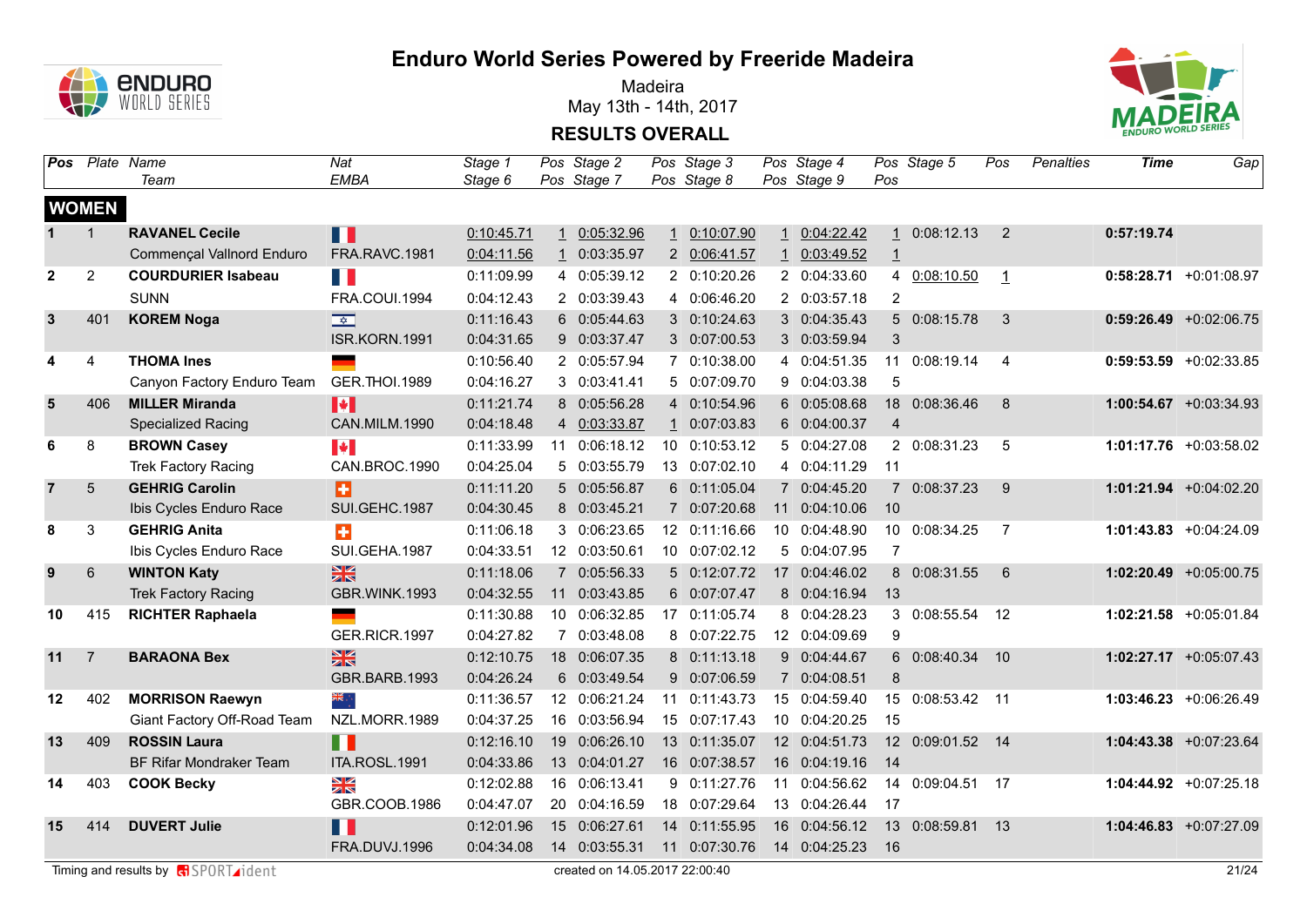

Madeira May 13th - 14th, 2017



|                  |                | Pos Plate Name             | Nat                    | Stage 1    |    | Pos Stage 2                 |     | Pos Stage 3   | Pos Stage 4   |     | Pos Stage 5      | Pos | Penalties | <b>Time</b> | Gap                       |
|------------------|----------------|----------------------------|------------------------|------------|----|-----------------------------|-----|---------------|---------------|-----|------------------|-----|-----------|-------------|---------------------------|
|                  |                | Team                       | <b>EMBA</b>            | Stage 6    |    | Pos Stage 7                 |     | Pos Stage 8   | Pos Stage 9   | Pos |                  |     |           |             |                           |
|                  | <b>WOMEN</b>   |                            |                        |            |    |                             |     |               |               |     |                  |     |           |             |                           |
| 16               | 413            | <b>SUCH Morgane</b>        | H II                   | 0:12:17.06 |    | 21 0:06:36.13               |     | 20 0:12:21.84 | 19 0:05:08.40 |     | 17 0:09:14.65 19 |     |           |             | $1:05:56.67 + 0:08:36.93$ |
|                  |                |                            | FRA.SUCM.1994          | 0:04:32.53 |    | 10 0:03:55.73               |     | 12 0:07:35.65 | 15 0:04:14.68 | 12  |                  |     |           |             |                           |
| 17               | 410            | <b>GALLEAN Chloe</b>       | Ш                      | 0:12:16.91 |    | 20 0:06:32.89               |     | 18 0:12:37.93 | 20 0:04:48.21 |     | 9 0:09:22.84 21  |     |           |             | $1:05:56.92 +0:08:37.18$  |
|                  |                | Lapierre                   | FRA.GALC.1994          | 0:04:34.12 |    | 15 0:03:56.85               |     | 14 0:07:41.09 | 18 0:04:06.08 | 6   |                  |     |           |             |                           |
| 18               | 407            | <b>BICHARD Meggie</b>      | $\frac{1}{2}$          | 0:11:59.37 |    | 14 0:06:28.86               |     | 16 0:12:09.37 | 18 0:05:19.38 |     | 21 0:09:02.99    | 16  |           |             | $1:06:45.97 +0:09:26.23$  |
|                  |                | Fuji Bikes                 | NZL.BICM.1985          | 0:04:43.53 |    | 18 0:04:42.77               |     | 21 0:07:51.06 | 20 0:04:28.64 | 18  |                  |     |           |             |                           |
| 19               | 416            | <b>HARDIN Kim</b>          | ≣                      | 0:11:56.89 |    | 13 0:06:33.58               |     | 19 0:13:01.31 | 21 0:05:30.15 |     | 22 0:09:05.15 18 |     |           |             | $1:07:13.07 + 0:09:53.33$ |
|                  |                |                            | USA.HARK.1989          | 0:04:46.05 |    | 19 0:04:07.75               |     | 17 0:07:40.72 | 17 0:04:31.47 | 21  |                  |     |           |             |                           |
| 20               | 417            | <b>CHAPPETTA Christina</b> |                        | 0:12:10.26 |    | 17 0:07:12.49               |     | 24 0:11:40.91 | 13 0:05:14.21 |     | 19 0:09:01.92 15 |     |           |             | $1:07:25.21 + 0:10:05.47$ |
|                  |                |                            | USA.CHAC.1989          | 0:04:42.19 |    | 17 0:04:53.17               |     | 22 0:07:59.74 | 21 0:04:30.32 | 19  |                  |     |           |             |                           |
| 21               | 420            | <b>NABER Tanja</b>         | <u>e a</u>             | 0:12:21.30 |    | 22 0:06:28.59               |     | 15 0:13:16.02 | 23 0:05:18.55 |     | 20 0:09:27.15 22 |     |           |             | $1:08:40.94$ +0:11:21.20  |
|                  |                |                            | GER.NABT.1987          | 0:04:57.46 |    | 21 0:04:31.99               |     | 20 0:07:48.95 | 19 0:04:30.93 | 20  |                  |     |           |             |                           |
| 22               | 411            | <b>SHARP Katherine</b>     | $\frac{N}{N}$          | 0:12:36.30 |    | 23 0:06:57.44               |     | 22 0:13:29.47 | 24 0:05:49.84 |     | 23 0:09:33.30 23 |     |           |             | $1:10:55.55 + 0:13:35.81$ |
|                  |                | Hope Factory Racing        | GBR.SHAK.1994          | 0:04:58.64 |    | 22 0:04:30.59               |     | 19 0:08:15.83 | 22 0:04:44.14 | 22  |                  |     |           |             |                           |
| 23               | 412            | <b>BARNES Hannah</b>       | $\frac{N}{N}$          | 0:12:45.78 |    | 24 0:07:08.44               |     | 23 0:15:48.13 | 26 0:06:41.45 |     | 26 0:09:51.62 24 |     |           |             | 1:17:44.33 +0:20:24.59    |
|                  |                | <b>Specialized Racing</b>  | GBR.BARH.1986          | 0:05:49.56 |    | 23 0:05:15.76               |     | 23 0:09:06.11 | 23 0:05:17.48 | 23  |                  |     |           |             |                           |
| 24               | 419            | <b>DETHLEFSEN Eva</b>      | 22                     | 0:14:45.72 |    | 28 0:07:36.18               |     | 26 0:15:08.08 | 25 0:06:26.81 |     | 24 0:12:03.97 27 |     |           |             | $1:22:53.82$ +0:25:34.08  |
|                  |                |                            | DEN.DETE.1991          | 0:06:17.41 |    | 25 0:05:50.66               |     | 25 0:09:22.57 | 24 0:05:22.42 | 24  |                  |     |           |             |                           |
| 25               | 421            | <b>ENLUND Jessica</b>      | $\blacksquare$<br>a ma | 0:14:56.41 |    | 29 0:09:14.63               |     | 29 0:17:11.55 | 27 0:07:40.99 |     | 29 0:11:37.74 26 |     |           |             | $1:29:03.25 +0:31:43.51$  |
|                  |                |                            | <b>SWE.ENLJ.1989</b>   | 0:06:20.97 |    | 26 0:05:39.45               |     | 24 0:10:43.27 | 26 0:05:38.24 | 25  |                  |     |           |             |                           |
| 26               | 423            | <b>RAMBACHER Amy</b>       | ▀                      | 0:14:44.27 | 27 | 0:09:10.29                  |     | 28 0:17:22.07 | 28 0:07:31.35 | 28  | $0:11:18.74$ 25  |     |           |             | $1:29:20.57 +0:32:00.83$  |
|                  |                |                            | USA.RAMA.1980          | 0:06:06.61 |    | 24 0:06:10.39               |     | 26 0:11:12.13 | 27 0:05:44.72 | 26  |                  |     |           |             |                           |
| 27               | 426            | <b>PIRO Victoria</b>       | ▅                      | 0:14:36.90 |    | 26 0:08:43.29               |     | 27 0:19:47.57 | 29 0:07:17.22 |     | 27 0:12:42.97 28 |     |           |             | $1:33:14.25 +0:35:54.51$  |
|                  |                |                            |                        | 0:07:18.61 |    | 27 0:06:51.22               |     | 27 0:10:07.79 | 25 0:05:48.68 | 27  |                  |     |           |             |                           |
| DNF <sub>9</sub> |                | <b>BEERTEN Anneke</b>      | $\mathbb{R}^n$         | 0:11:30.48 |    | 9 0:06:41.76                |     | 21 0:11:43.21 | 14 0:04:59.93 |     | 16 0:09:20.90 20 |     |           |             |                           |
|                  |                | <b>GT Factory Racing</b>   | NED.BEEA.1982          |            |    |                             |     |               |               |     |                  |     |           |             |                           |
| <b>DNF</b> 425   |                | <b>PREVOT Corinne</b>      | ≣                      | 0:12:52.05 |    | 25 0:07:14.35 25 0:13:09.91 |     |               | 22 0:06:27.11 | 25  |                  |     |           |             |                           |
|                  |                |                            |                        |            |    |                             |     |               |               |     |                  |     |           |             |                           |
|                  | <b>DNF</b> 424 | <b>ADEL REFAAT Yasmine</b> | EGY.ADEY.1979          | 0:20:19.05 |    | 30 0:13:30.68               | -30 |               |               |     |                  |     |           |             |                           |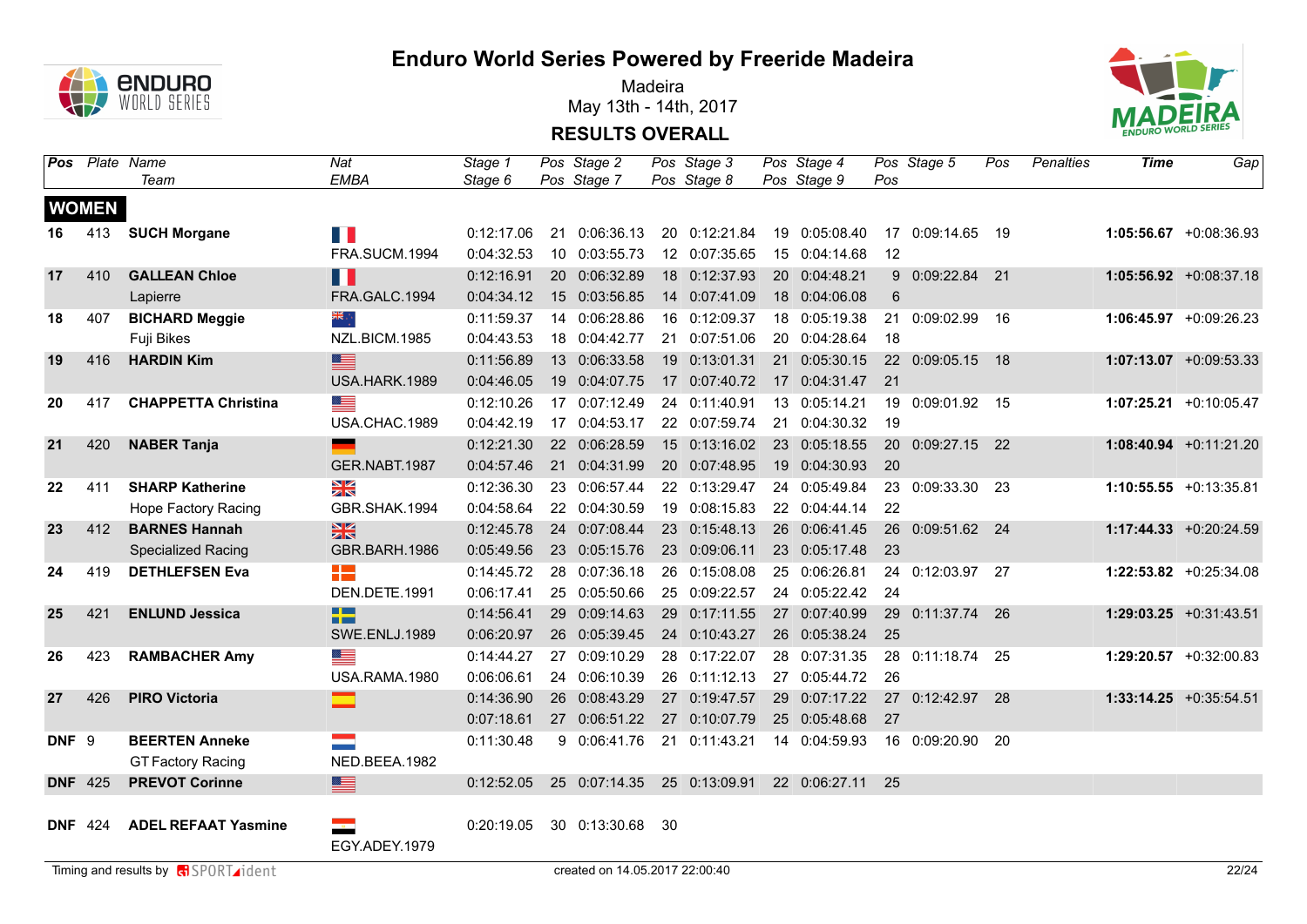

Madeira May 13th - 14th, 2017



| Pos | Plate Name | Team                      | Nat<br><b>EMBA</b> | Stage 1<br>Stage 6       | Pos Stage 2<br>Pos Stage 7 | Pos Stage 3<br>Pos Stage 8 | Pos Stage 4<br>Pos Stage 9 | Pos | Pos Stage 5    | Pos | Penalties | Time       | Gapl |
|-----|------------|---------------------------|--------------------|--------------------------|----------------------------|----------------------------|----------------------------|-----|----------------|-----|-----------|------------|------|
|     |            | <b>WOMEN   Master 40+</b> |                    |                          |                            |                            |                            |     |                |     |           |            |      |
|     | 451        | <b>MCCONNELOUG Mary</b>   | ▆<br>USA.MCCM.1971 | 0:12:37.72<br>0:05:34.23 | 0:07:04.66<br>0:04:57.37   | 0:14:39.11<br>0:08:48.22   | 0:06:02.14<br>0:05:08.91   |     | 1   0:09:50.07 |     |           | 1:14:42.43 |      |